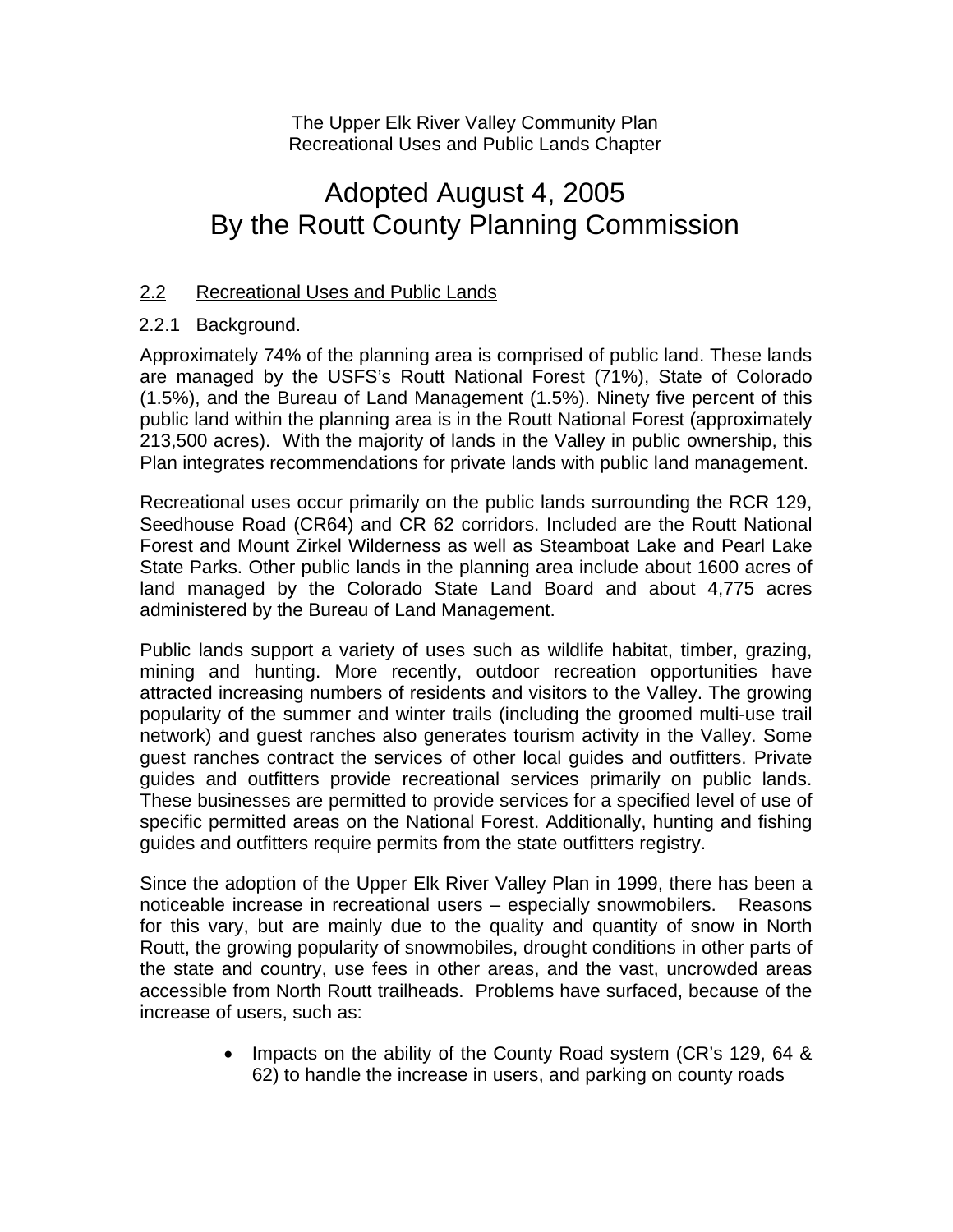- Trespass complaints
- Conflicts between snowmobilers and vehicles
- Conflicts between motorized and non-motorized users
- Noise and odor complaints from residential neighborhoods (incompatible uses)
- Overcrowding at trailheads and trailhead proximity to residential neighborhoods
- Sanitary issues at trailheads and at the amenities that serve tourists and locals
- Shortage of amenities for recreational users, such as adequate overnight camping areas at or near trailheads

As the popularity of this area increases, these problems, if not addressed, will only get worse.

In 2003, Routt County Master Plan included a definition of "Residential Neighborhood" as "*An assembly of at least five (5) homes located on lots having an average lot size equivalent to the Mountain Residential Estate (MRE) zone district or higher. Such neighborhoods are not found in the A/F zone district, unless approved under the Land Preservation Subdivision Exemption, Minor Development Subdivision Exemption, or platted or recorded lots meeting this description recorded prior to the adoption of the Zoning Resolution*." A map depicting such areas within the study area is shown on page 36. It was determined under the Master Plan that "Residential Neighborhoods" would be seen as different than other lands in rural Routt County. This difference could be an important factor in land use decisions.

Routt National Forest. The Routt National Forest supports many different uses and is one of the most popular recreational attractions in northwest Colorado. Forest Service officials have reported a dramatic increase in the use of the National Forest in recent years. The Mount Zirkel Wilderness covers a large percentage of the Forest in the planning area. No motorized or mechanized vehicles (such as bicycles) are allowed in the wilderness area but hiking, backpacking, hunting, horseback riding, fishing and llama trekking are all popular uses.

Generally, the areas outside of the Mt. Zirkel Wilderness in the Valley are managed to allow for a variety of uses such as logging, grazing and motorized recreation. Summer motorized sports such as all-terrain vehicles (ATV's), 4x4's, and motorcycles and snowmobiles are all popular. Mountain biking is also becoming increasingly common on Forest Service property in this part of the County.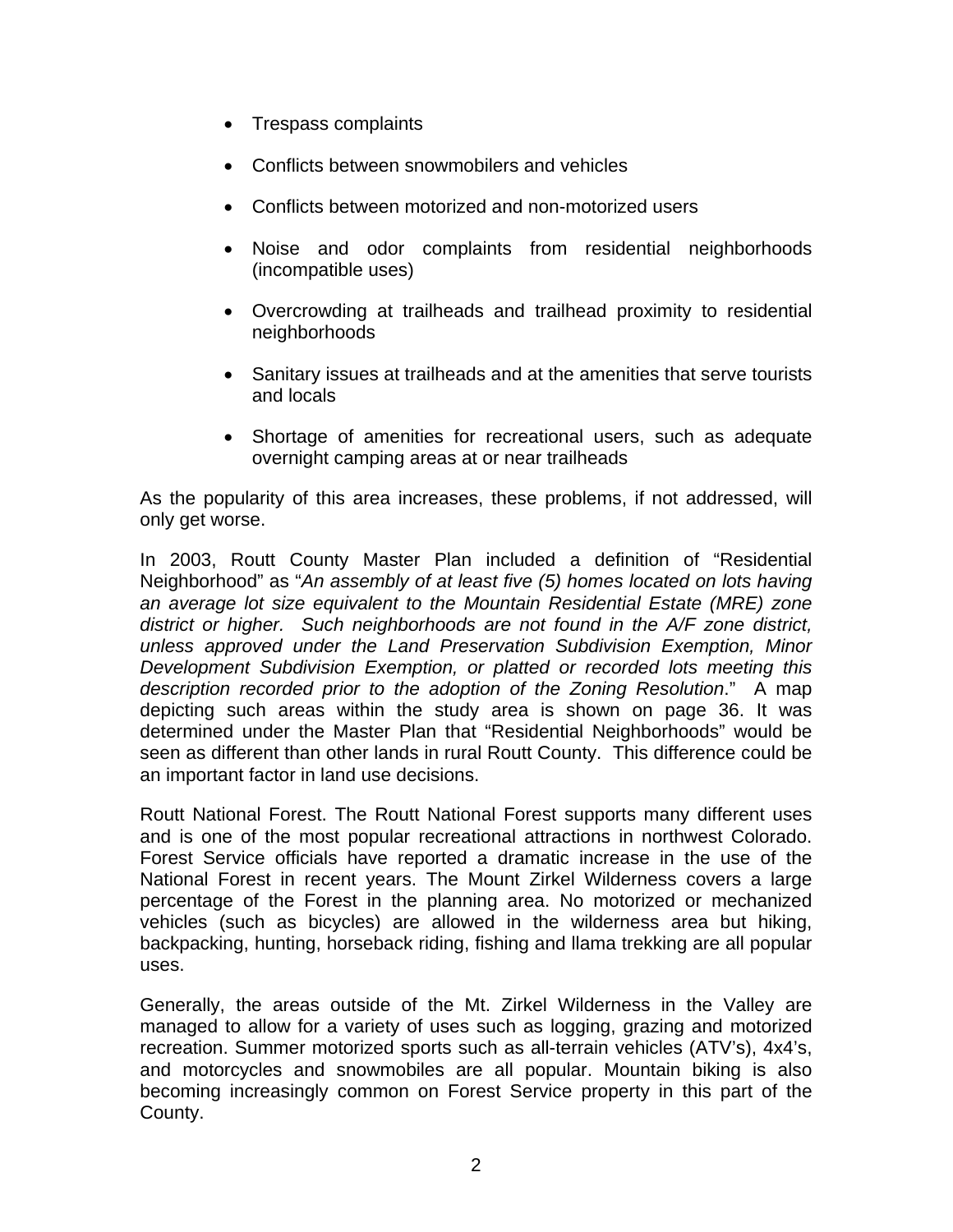State Parks. Steamboat Lake and Pearl Lake State Parks support many waterbased recreational activities and camping. Steamboat Lake State Park is a staging area for snowmobiling. In 2004, 370,676 people visited Steamboat Lake State Park (the Park) (up from over 250,000 in 1997). Recently the Park has constructed the "Poverty Bar Trail" (also known as the Placer Trail) which is a summer, non-motorized trail that connects the Park to Forest Service Road 410 near Hahn's Peak Village and the Quealy Trail which provides wintertime, multiple-use access to the National Forest. The park has "hardened" some campsites to prevent erosion and has constructed "camper cabins." Park planners do not intend to increase the number of sites in the near future. Park officials believe that these improvements will better accommodate year-round visitors to the Park and increase the Park's popularity as a trailhead for both winter time motorized and non-motorized users. The Park completed a new visitor's center and Park headquarters in 1998 in conformance with their master plan that was approved by the County.

#### 2.2.2 Challenges and Opportunities.

As the primary economic generator in the Valley, the recreation and tourism industry is integral to the Valley's economy. With the growth of this industry, concerns about how to manage its impacts increase. Coalitions of residents and public land managers continue to address this concern. These discussions are occurring in the context of use management, environmental protection, and the economic environment for Routt County.

Routt National Forest. According to a USFS study for the Hahn's Peak area: "Recreational use on the Hahn's Peak/Bears Ears District continues to increase dramatically. Inquiries and applications for special use permits to conduct commercial activities currently exceed the District's capacity to properly respond to the applicants in a timely manner."

User days under existing USFS permits and applications for new permits have increased along with general public use. The majority of USFS permits in the Hahn's Peak/Bears Ears District are issued for the Upper Elk area. Opportunities for new permits are limited to keep commercial activities within acceptable environmental and social constraints. The USFS does not issue outfitter/guide permits in the District until it analyzes the current conditions for a given area.

According to USFS increased use from non-guided, public users have caused noticeable impacts on the Forest's natural resources and infrastructure. The USFS objective for public users is to disperse use from heavily used areas, especially within the Wilderness, to less used areas and trails by maintaining and signing alternative areas. Over the past decade the USFS has increased its effort to update and maintain signs on roads and trails to guide users and reduce the number of violations of travel management regulations.

Hunting season is one of the heaviest use periods for USFS lands in the Valley resulting in increased horse and ATV traffic. In addition, snowmobiling is an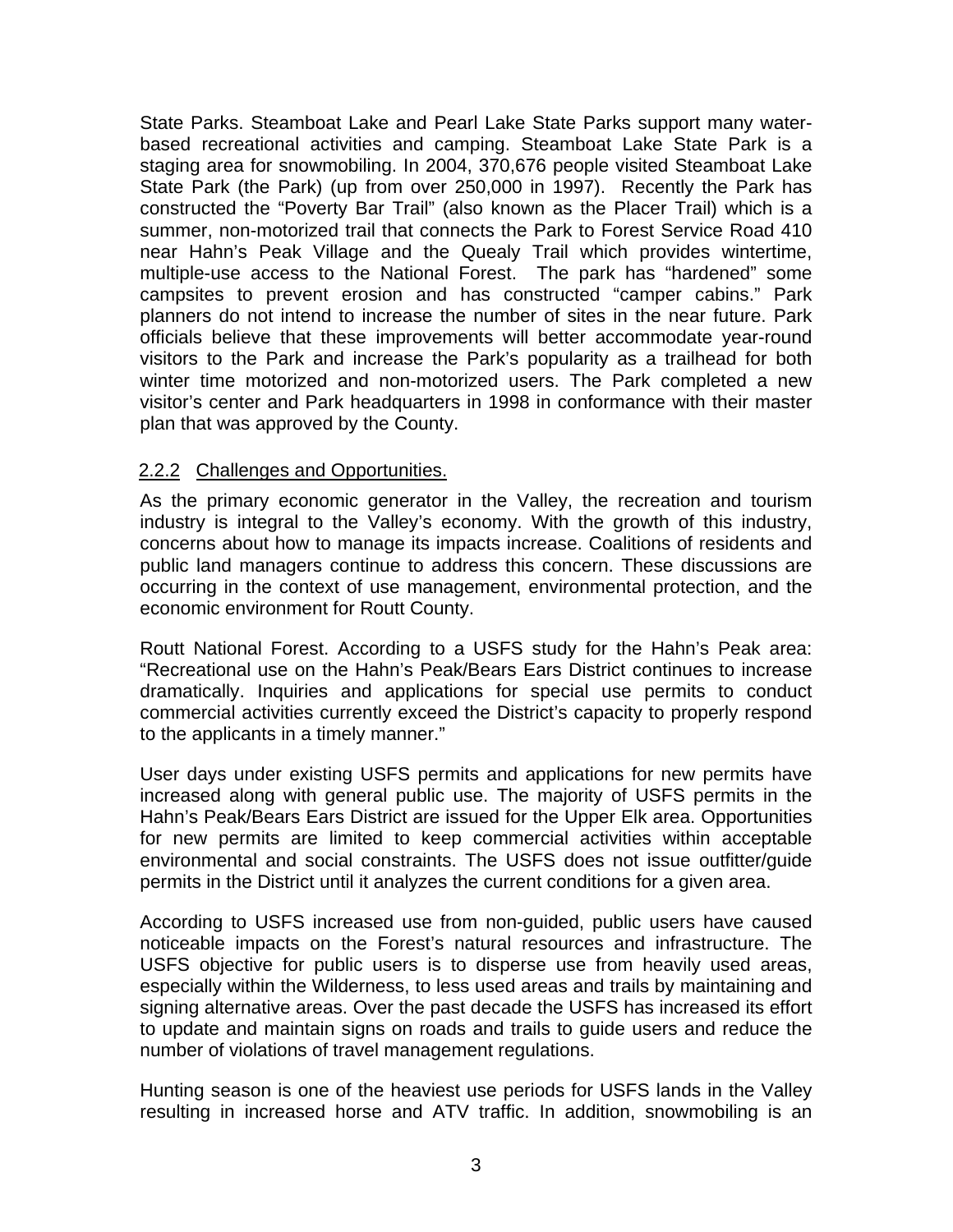increasingly popular activity. Adequate forest access and miles of trails groomed by local clubs and guides provide excellent conditions for this activity. More backcountry skiers are also coming to the Upper Elk area.

As recreation activities become more common, parking congestion at popular trailheads has become an issue with local residents, the USFS and County road crews. (See the section on "Transportation"). Conflicts between snowmobiles and non-motorized uses such as cross-country skiing and snowshoeing have increased as the number of users grows.

Routt National Forest Revised Land and Resource Management Plan. The USFS completed a Revised Land and Resource Management Plan for the Routt National Forest in February 1998. The Draft of this Plan and associated Environmental Impact Statement presented six different management alternatives addressing large land areas with designated prescriptive uses ranging from pristine wilderness to more intensely managed activities. Each of the alternatives had a different emphasis based upon the aggregate size, location and geographic configuration of each prescription type. After much public involvement, the Forest Service adopted one of these alternatives.

To address issues of local importance, the USFS has initiated studies to analyze the capacity and impacts of recreational activities. The USFS will consider the recommendations of this Plan in its effort to recognize local concerns.

USFS also signed a Memorandum of Understanding (MOU) with Routt County that requires each entity to inform the other regarding land use planning and decision making.

Steamboat Lake and Pearl Lake State Parks. Visitation at Steamboat Lake State Park increased 48% between 1997 and 2004. The Master Plan for the Park outlines improvements and additions to Park facilities in the future as funding becomes available. Included among these planned improvements are more improved camping areas providing hookups for recreational vehicles. Short-term plans do not show an increase in the number of campsites.

#### 2.2.3 Goals.

To maintain the open space and rural character of the Upper Elk River Valley; recognizing the shift in the Valley's economy from agriculture and mineral extraction to recreation and tourism, the Plan encourages responsible public and private land use management.

#### 2.2.4 Policies.

(1) Encourage and support the United States Forest Service and Steamboat Lake State Park to continue to seek the input of the local community as to future policies affecting the Upper Elk River portion of the National Forest.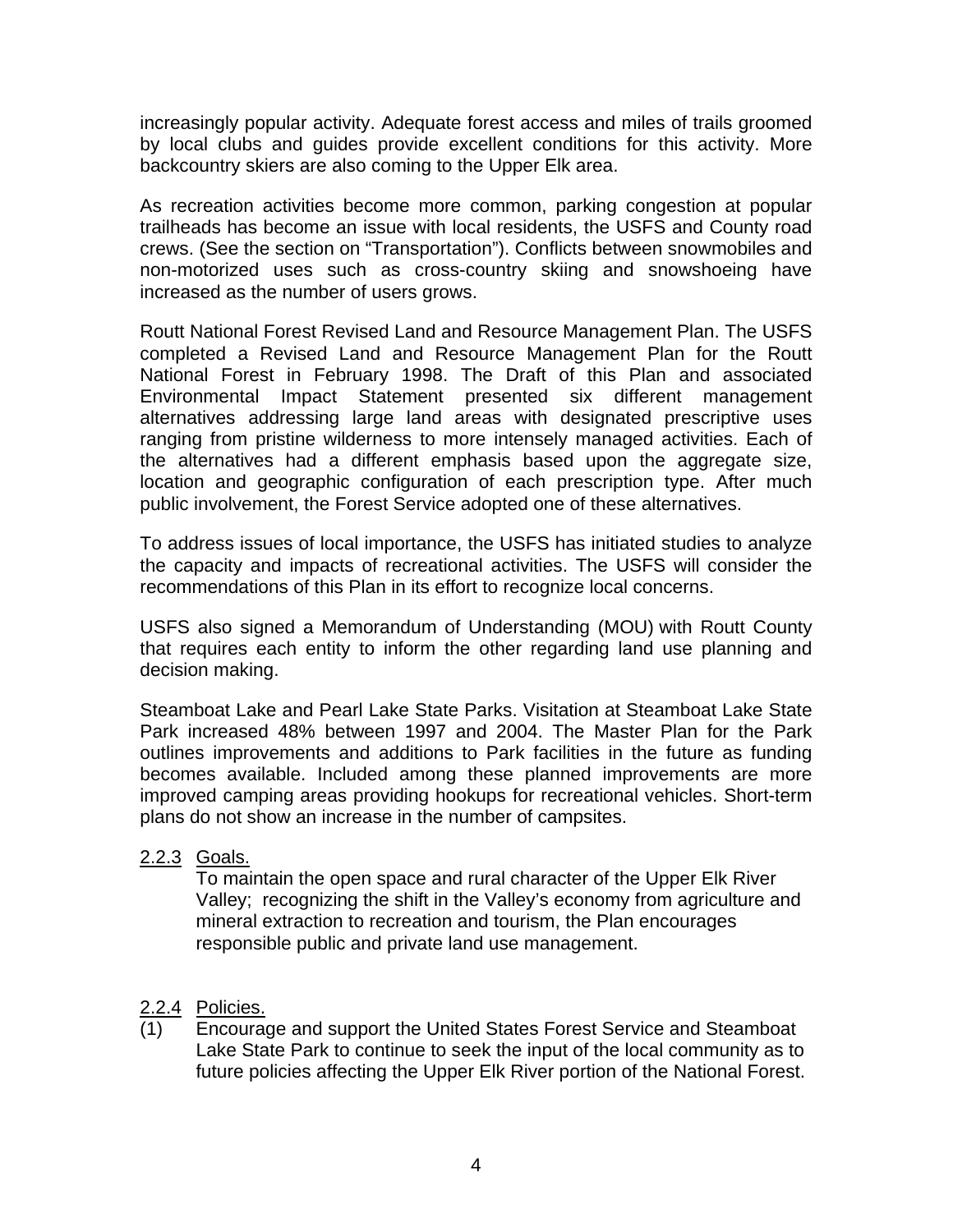- (2) Encourage and support USFS's and other agencies' efforts to enforce its regulations on National Forest lands especially during heavy use periods such as hunting season.
- *(3)* Discourage development of permanent commercial structures on National Forest lands.
- *(4)* Encourage alternate dispersed trailheads and access to recreational destination areas to relieve congestion while minimizing negative impacts to residential neighborhoods and the residential and natural environment.
- *(5)* The cumulative impacts of additional uses should be considered when determining their appropriateness.
- *(6)* Guided tour routes should be located and operated to avoid negative impacts on residential areas.
- *(7)* The extent of new commercial recreational uses shall be determined by the constraints upon them, including, but not limited to, parcel size, topography and geologic stability, wildlife, wildfire, access and impacts to the County Road system, proximity to incompatible uses, and the cumulative impacts of all applicable uses in the area.
- (8) Encourage continuing dialogue between the Routt National Forest and State Parks to communicate problems, opportunities, and concerns regarding each other's facilities.
- *(9)* Encourage a partnership with the Routt National Forest and other agencies in providing educational facilities, including trailhead kiosks and other similar signage that will inform visitors about proper use of public lands and trespass issues.
- (10) Encourage the Forest Service to continue to work with local recreation groups to designate non-motorized winter use areas.
- (11) Support Steamboat Lake State Park's effort to acquire buffer zones and/or place conservation easements on lands around the park.
- (12) New permitted recreational uses shall be located away from or have their impacts buffered from defined residential neighborhoods.
- (13) Routt County strongly opposes any attempts to modify the existing, freeflowing status of the Elk River.
- (14) Separate non-motorized from motorized uses to avoid conflicts. Use natural or cultural boundaries (roads) so that boundaries are clearly defined.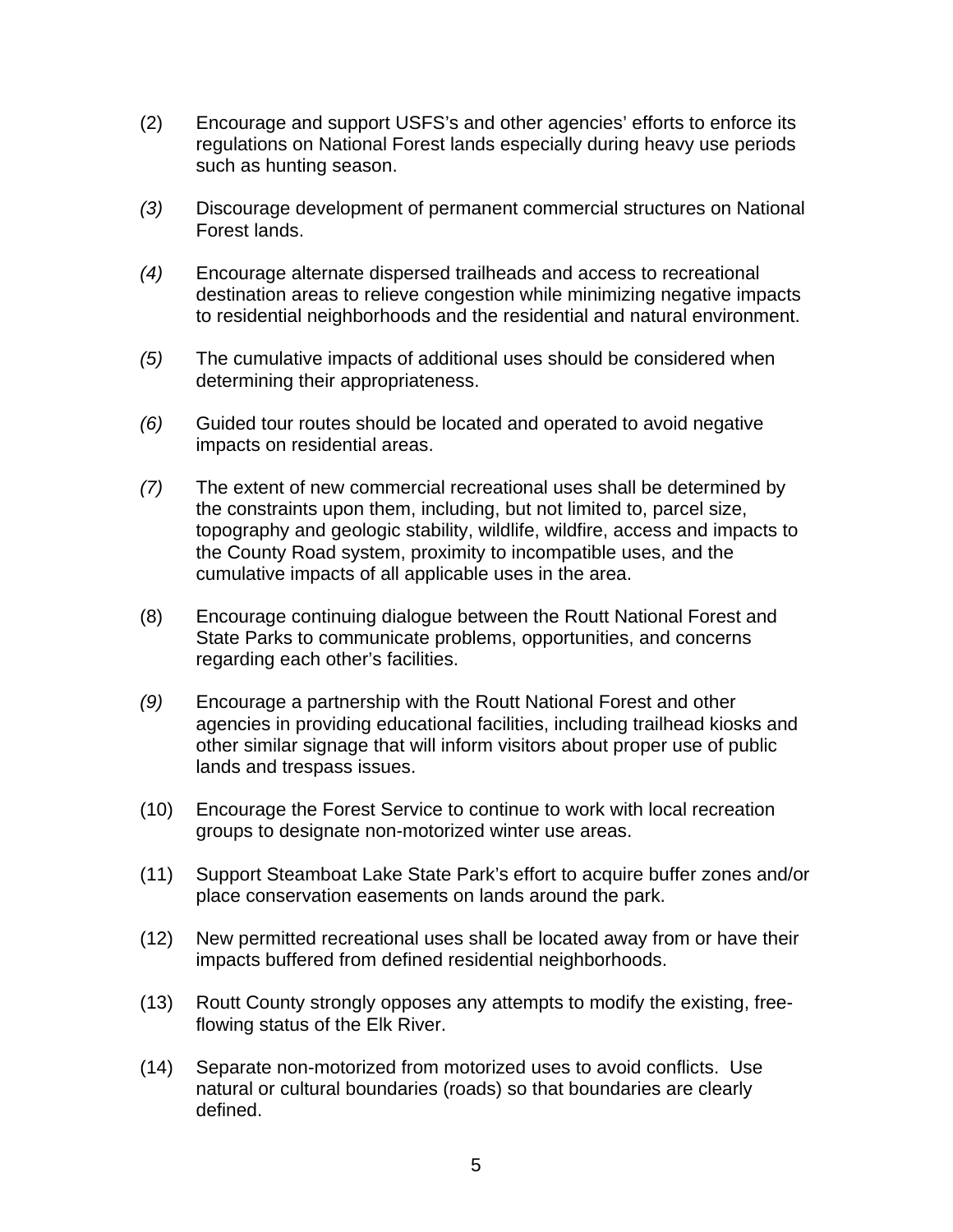#### 2.2.6 Existing Implementation Measures.

- (1) Implementation of these policies requires continued communication, coordination, and cooperation between Routt County and other public agencies that exercise control over use and development of public lands. Informal agreements between the County and these agencies are in operation now.
- (2) Intergovernmental agreements to formalize the relationship between the County and these agencies have not been approved*.*

#### 2.2.6 Action Items.

- *(1)* Schedule regular public community meetings with the USFS, Steamboat Lake State Park, and other public lands management agencies to bring the community up-to-date with current issues and upcoming activities.
- (2) The County should continue referring planning petitions for private land development to the Forest Service for its input.
- (3) Continue partnership efforts between State Parks and the County in future planning efforts.
- (4) Encourage Steamboat Lake State Park to purchase fee title, acquire the development rights, or negotiate deed restrictions on lands adjoining Steamboat Lake State Park.
- (5) The County should work with Steamboat Lake State Park, the USFS, and recreational user groups to develop a master recreational signage and parking plan for the study area. Such plan should include directional, informational, and site signage for, but not be limited to, County roads, parking areas, trailheads and trails, and major public recreational destination areas.
- (6) Routt County encourages North Routt citizens and organizations to continue to work together to achieve goals. The Steamboat Lake Snow Club's Winter Use Parking Plan should continue to be updated as situations change, and be brought to the BCC, Sheriff, and Road and Bridge Department for continued implementation.
- (7) The County encourages the USFS to create a recreational users parking lot on public land that will not impact defined Residential Neighborhoods.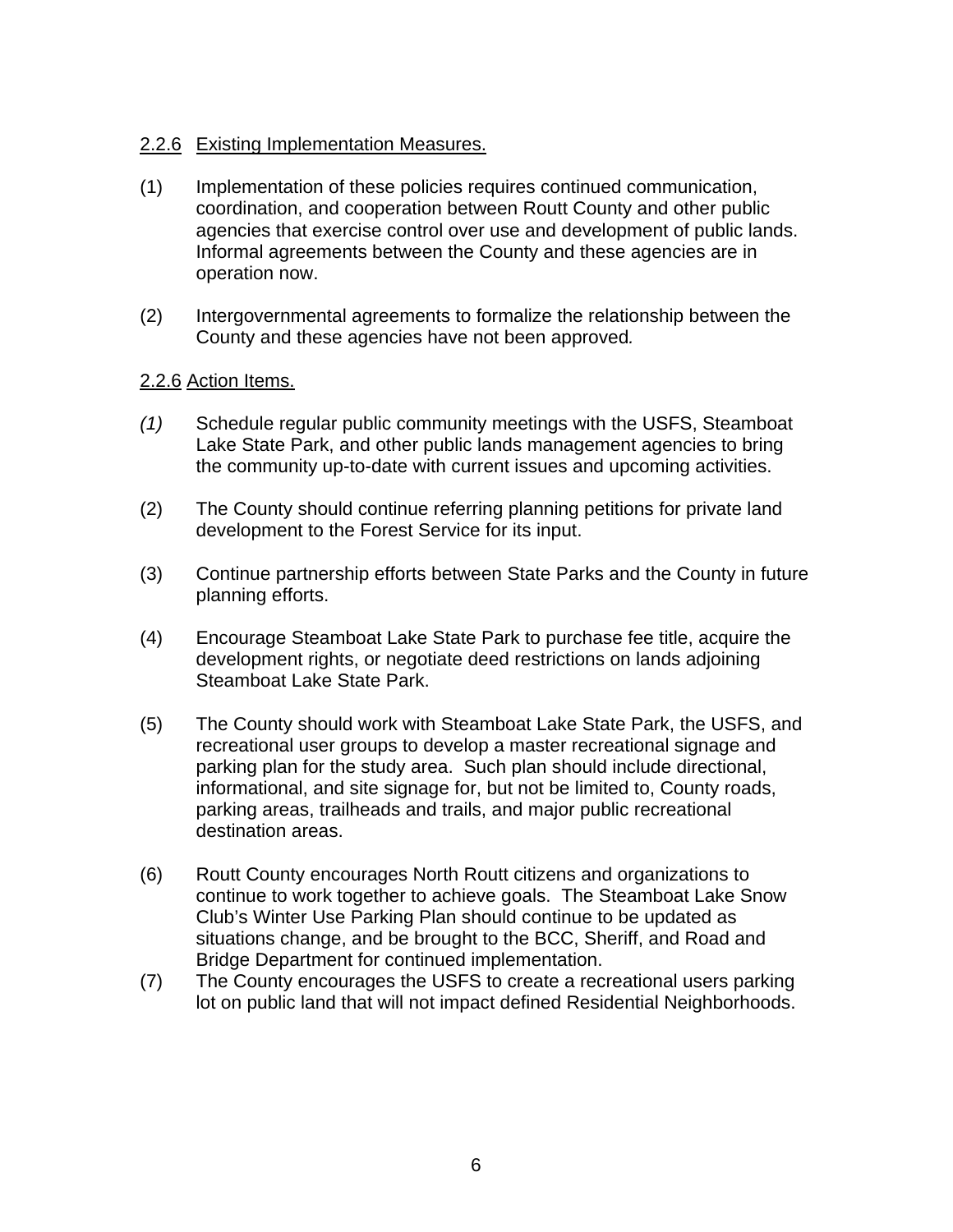# UPPER ELK RIVER VALLEY COMMUNITY PLAN

ROUTT COUNTY, COLORADO



Adopted February 4, 1999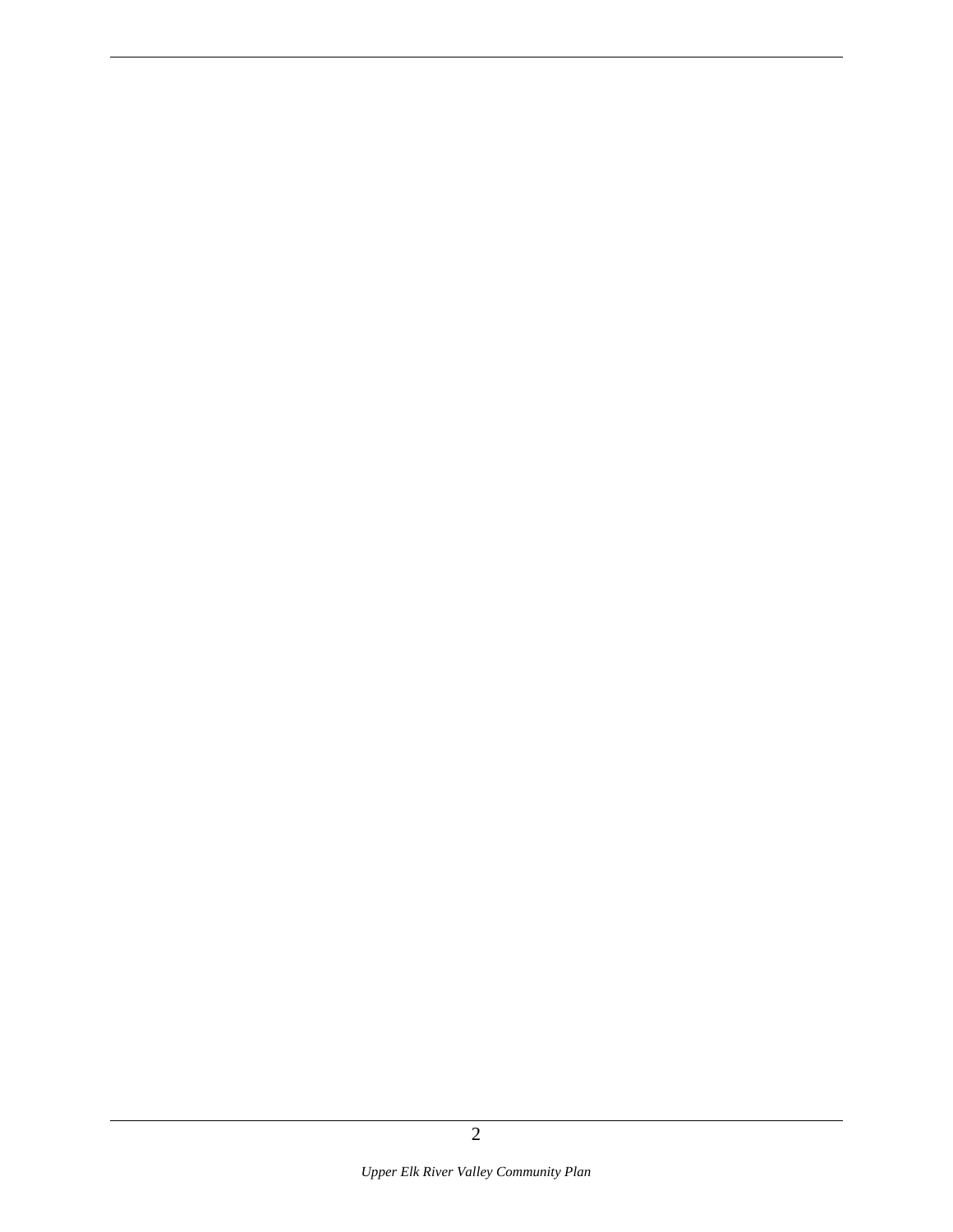#### <span id="page-8-0"></span>**ACKNOWLEDGEMENTS**

**This document was prepared by the planning team of:**  Terry Ware, BRW, Inc. Barbra Green, Otten, Johnson, Robinson, Neff & Ragonetti, P.C. Anne Tankersley, Leland Consulting Group Ford Frick, B.B.C. Research & Consulting

#### **We gratefully acknowledge the kind assistance of the following people and agencies:**

#### **The Upper Elk River Plan Steering Committee**

Doug Button, Upper Elk Resident Daniel R. Ellison, Routt County Commissioner Dave Papini, Upper Elk Resident John Randolph, Upper Elk Resident Sherry Reed, District Ranger, Routt National Forest and Upper Elk Resident Marilyn Weber, Upper Elk Resident Jack White, Upper Elk Resident

#### **Routt County Regional Planning Commission**

Troy Brookshire, Chair Diane Mitsch Busch, Co-chair Doug Baker Don Bosch Gretchen Daley John Eastman Arnold Holly Fred Nichols Bill Norris Bill Taylor

#### **Those that helped in drafting the Plan:**

Chuck Donley, Donley and Associates Lyman Fancher, Columbine Cabins Fred Wolf, Upper Elk Citizen North Routt Citizens Group North Routt Land and Business Owners Ken Brink, Steamboat Lake State Park Paul Draper and Lou Gabos, Routt County Road and Bridge Department Mike Middleton, Colorado Division of Wildlife

Ed Patalik, Routt National Forest Mike Tetreault, The Nature Conservancy

#### **Routt County Board of Commissioners**

Daniel R. Ellison, Chair Ben S. Beall Nancy J. Stahoviak

#### **Routt County Planning Department**

Ellen Høj, Director Andy Baur, Project Manager Chris Brookshire Holly Kirsner Michelle McGruder Dee Richards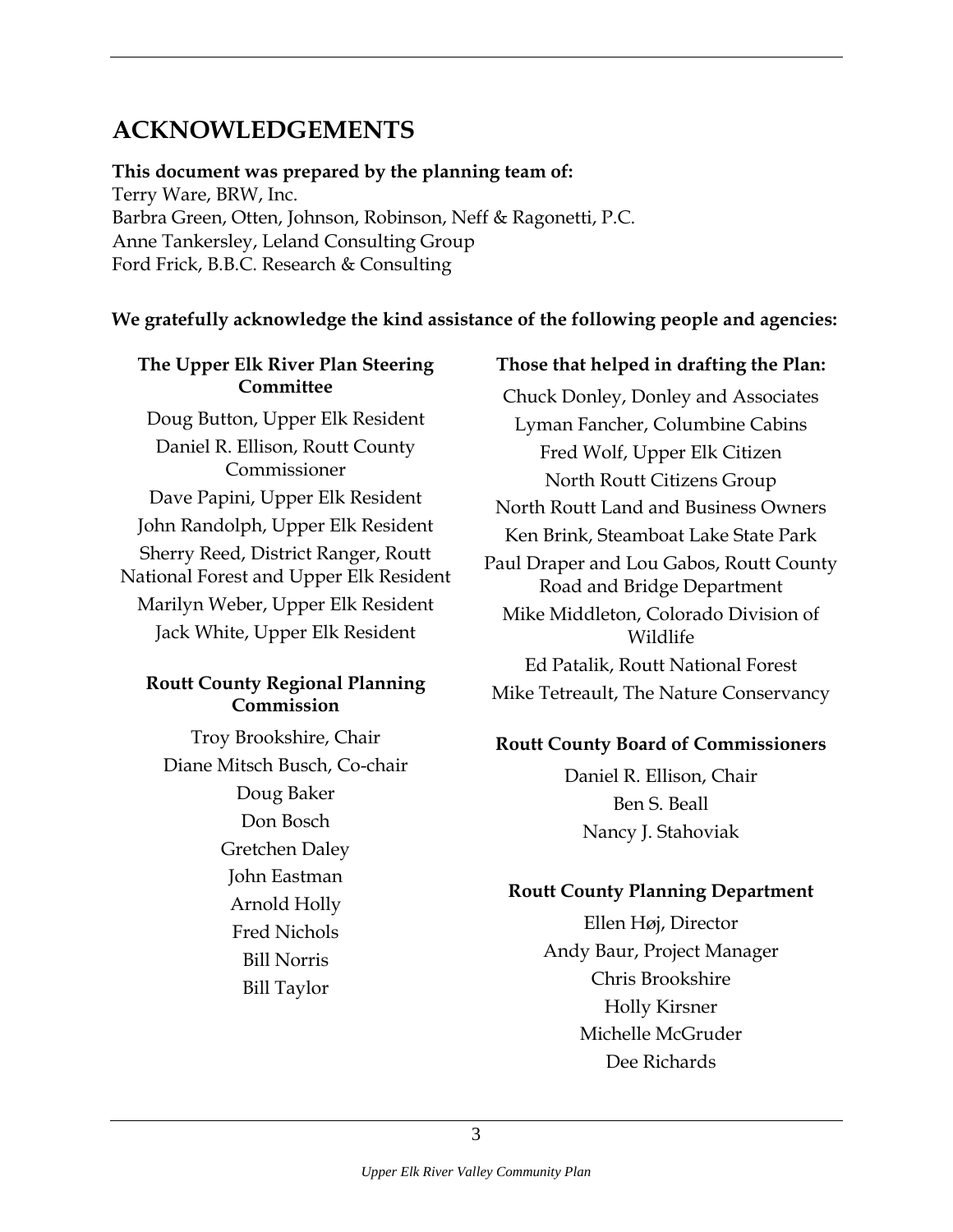## <span id="page-9-0"></span>**TABLE OF CONTENTS**

| 1.1 |       |                                                                         |  |  |  |  |  |  |
|-----|-------|-------------------------------------------------------------------------|--|--|--|--|--|--|
| 1.2 |       |                                                                         |  |  |  |  |  |  |
| 1.3 |       |                                                                         |  |  |  |  |  |  |
| 1.4 |       |                                                                         |  |  |  |  |  |  |
| 1.5 |       |                                                                         |  |  |  |  |  |  |
| 1.6 |       |                                                                         |  |  |  |  |  |  |
| 1.7 |       |                                                                         |  |  |  |  |  |  |
|     |       | 2.0 THE COMMUNITY PLAN: BACKGROUND, GOALS, POLICIES AND IMPLEMENTATION1 |  |  |  |  |  |  |
| 2.1 |       |                                                                         |  |  |  |  |  |  |
|     | 2.1.1 |                                                                         |  |  |  |  |  |  |
|     | 2.1.2 |                                                                         |  |  |  |  |  |  |
|     | 2.1.3 |                                                                         |  |  |  |  |  |  |
|     | 2.1.4 |                                                                         |  |  |  |  |  |  |
|     | 2.1.5 |                                                                         |  |  |  |  |  |  |
|     | 2.1.6 |                                                                         |  |  |  |  |  |  |
|     | 2.1.7 |                                                                         |  |  |  |  |  |  |
|     | 2.1.8 |                                                                         |  |  |  |  |  |  |
| 2.2 |       |                                                                         |  |  |  |  |  |  |
|     | 2.2.1 |                                                                         |  |  |  |  |  |  |
|     | 2.2.2 |                                                                         |  |  |  |  |  |  |
|     | 2.2.3 |                                                                         |  |  |  |  |  |  |
|     | 2.2.4 |                                                                         |  |  |  |  |  |  |
|     | 2.2.5 |                                                                         |  |  |  |  |  |  |
|     | 2.2.6 |                                                                         |  |  |  |  |  |  |
|     | 2.2.7 |                                                                         |  |  |  |  |  |  |
| 2.3 |       |                                                                         |  |  |  |  |  |  |
|     | 2.3.1 |                                                                         |  |  |  |  |  |  |
|     | 2.3.2 |                                                                         |  |  |  |  |  |  |
|     | 2.3.3 |                                                                         |  |  |  |  |  |  |
|     | 2.3.4 |                                                                         |  |  |  |  |  |  |
|     | 2.3.5 |                                                                         |  |  |  |  |  |  |
|     | 2.3.6 |                                                                         |  |  |  |  |  |  |
|     | 2.3.7 |                                                                         |  |  |  |  |  |  |
|     | 2.3.8 |                                                                         |  |  |  |  |  |  |
| 2.4 |       |                                                                         |  |  |  |  |  |  |
|     | 2.4.1 |                                                                         |  |  |  |  |  |  |
|     | 2.4.2 |                                                                         |  |  |  |  |  |  |
|     | 2.4.3 |                                                                         |  |  |  |  |  |  |
|     | 2.4.4 |                                                                         |  |  |  |  |  |  |
|     | 2.4.5 |                                                                         |  |  |  |  |  |  |
|     | 2.4.6 |                                                                         |  |  |  |  |  |  |
|     | 2.4.7 |                                                                         |  |  |  |  |  |  |
|     | 2.4.8 |                                                                         |  |  |  |  |  |  |
| 2.5 |       |                                                                         |  |  |  |  |  |  |
|     |       |                                                                         |  |  |  |  |  |  |
|     | 2.5.1 |                                                                         |  |  |  |  |  |  |
|     | 2.3.2 |                                                                         |  |  |  |  |  |  |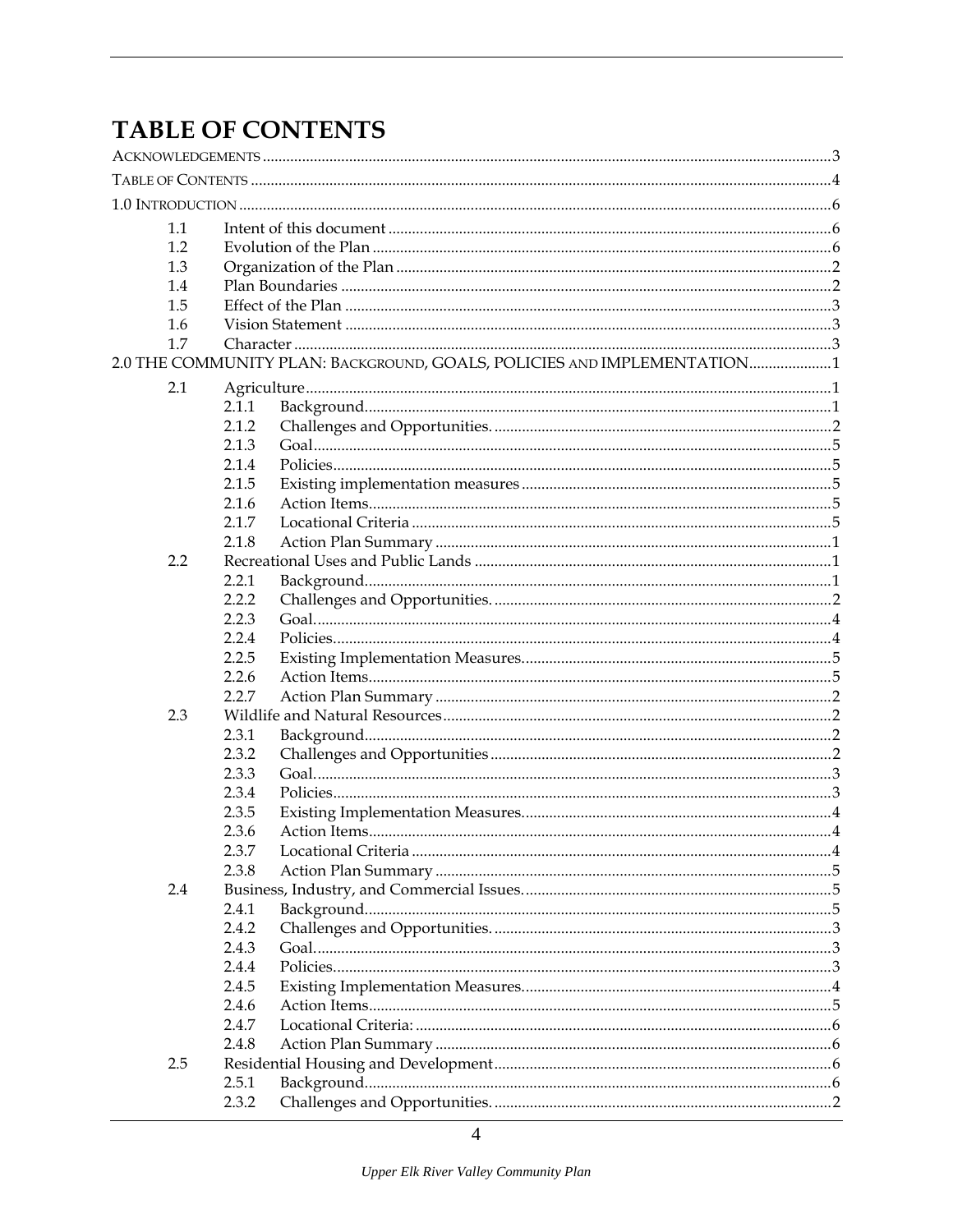|     | 2.5.3 |  |
|-----|-------|--|
|     | 2.5.4 |  |
|     | 2.5.5 |  |
|     | 2.5.6 |  |
|     | 2.5.7 |  |
|     | 2.5.8 |  |
| 2.6 |       |  |
|     | 2.6.1 |  |
|     | 2.6.2 |  |
|     | 2.6.3 |  |
|     | 2.6.4 |  |
|     | 2.6.5 |  |
|     | 2.6.6 |  |
|     | 2.6.7 |  |
|     | 2.6.8 |  |
| 2.7 |       |  |
|     | 2.7.1 |  |
|     | 2.7.2 |  |
|     | 2.7.3 |  |
|     | 2.7.4 |  |
|     | 2.7.5 |  |
|     | 2.7.6 |  |
|     | 2.7.7 |  |
|     | 2.7.8 |  |
| 2.8 |       |  |
|     | 2.8.1 |  |
|     | 2.8.2 |  |
|     | 2.8.3 |  |
|     | 2.8.4 |  |
|     | 2.8.5 |  |
|     | 2.8.6 |  |
|     | 2.8.7 |  |
|     | 2.8.8 |  |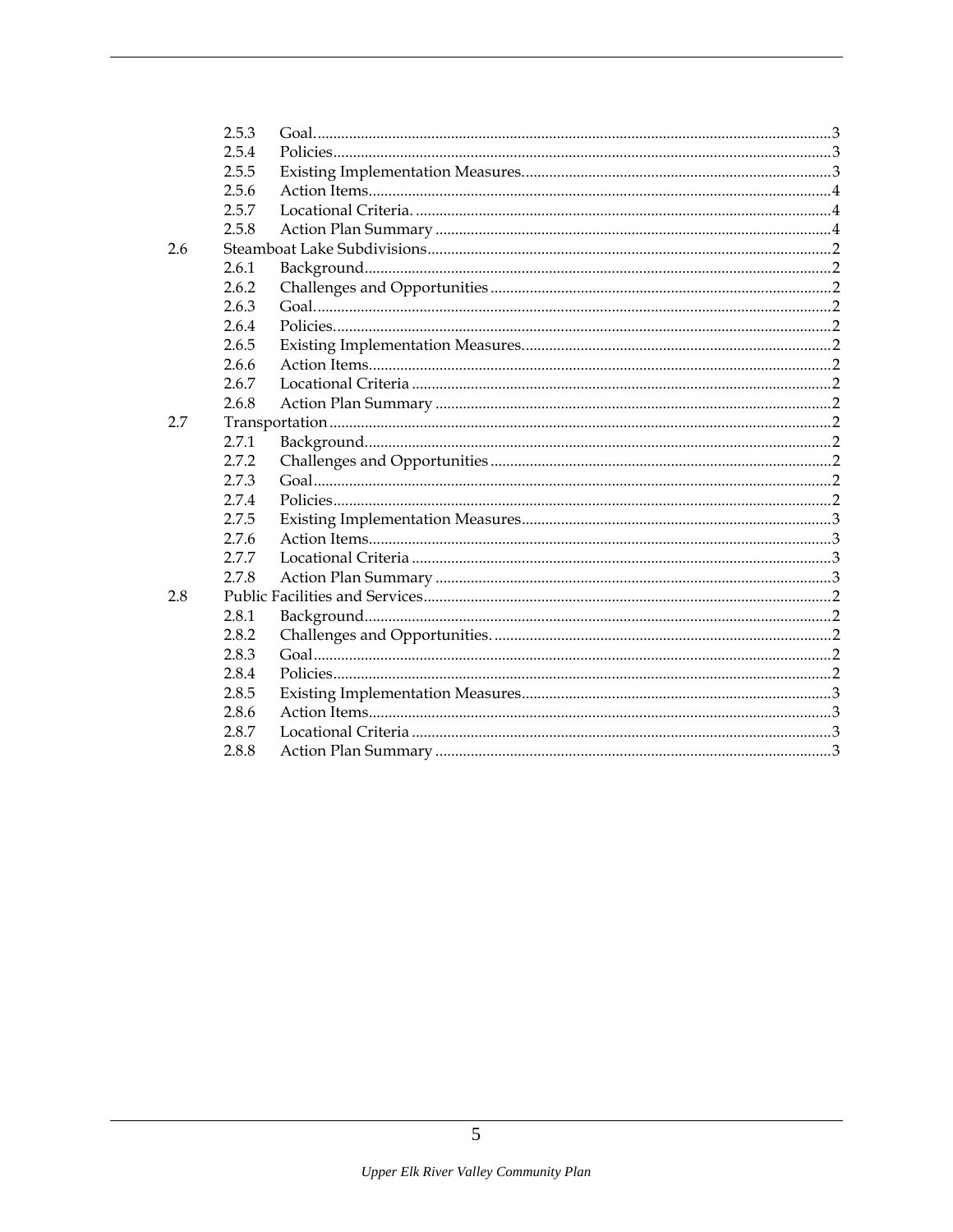### <span id="page-11-0"></span>**1.0 INTRODUCTION**

#### **1.1 INTENT OF THIS DOCUMENT**

The *Upper Elk River Valley Community Plan* (the Plan) is a comprehensive, long-range plan that presents a community vision for the future of the Upper Elk River Valley Planning area (the Valley) within Routt County, Colorado. The Plan focuses on land use and other human activities, but it also takes into account the social, environmental and economic well being of the community. This Plan is considered an amendment to the *Routt County Master Plan*.

The Plan presents the vision for the future of the Valley and identifies general goals, specific policies, and follow-up action items for each of the key elements of this vision. These key elements include Agriculture; Housing and Development, Recreational Uses and Public Lands, Business; Industry and Commercial Uses; Wildlife and Natural Resources; Steamboat Lake Subdivision; Transportation; and Public Utilities and Services.

#### **1.2 EVOLUTION OF THE PLAN**

This version of the Plan integrates a previous Draft of the *Upper Elk River Valley Community Plan* (called the Blue Draft) with a subsequent planning effort. The Blue Draft, released in October 1997, forms the basis of most of the background information provided in Chapter 2 of this Plan. A second planning process was initiated in the

spring of 1998 by the Routt County Commissioners because of concerns expressed by some members of the community that the process needed improvement. As a result of these concerns, the Commissioners chose to hire an outside planning team to develop a public process and revised plan for the Upper Elk River Valley. The Commissioners also appointed a Steering Committee whose sole purpose was guide and monitor the public process while reporting back to their various constituent groups.

Through a series of interviews with a cross section of community members, meetings with the Steering Committee, and conversations with the Board of County Commissioners, the planning team observed that there was no commonly held belief about the need for or purpose of a plan for the Upper Elk River Valley. In response to this lack of consensus, the Planning Team designed a series of six community workshops. The well-attended workshops were a forum to elicit perspectives from the community about the future of the Valley, to explain the legal basis and effect of a master planning document and to evaluate the policies articulated in the Blue Draft. From this process, a consensus on a new list of policies and action items was reached.

Participants also agreed-to disagree about some of the points of view. In Section 3.0 of this Plan, the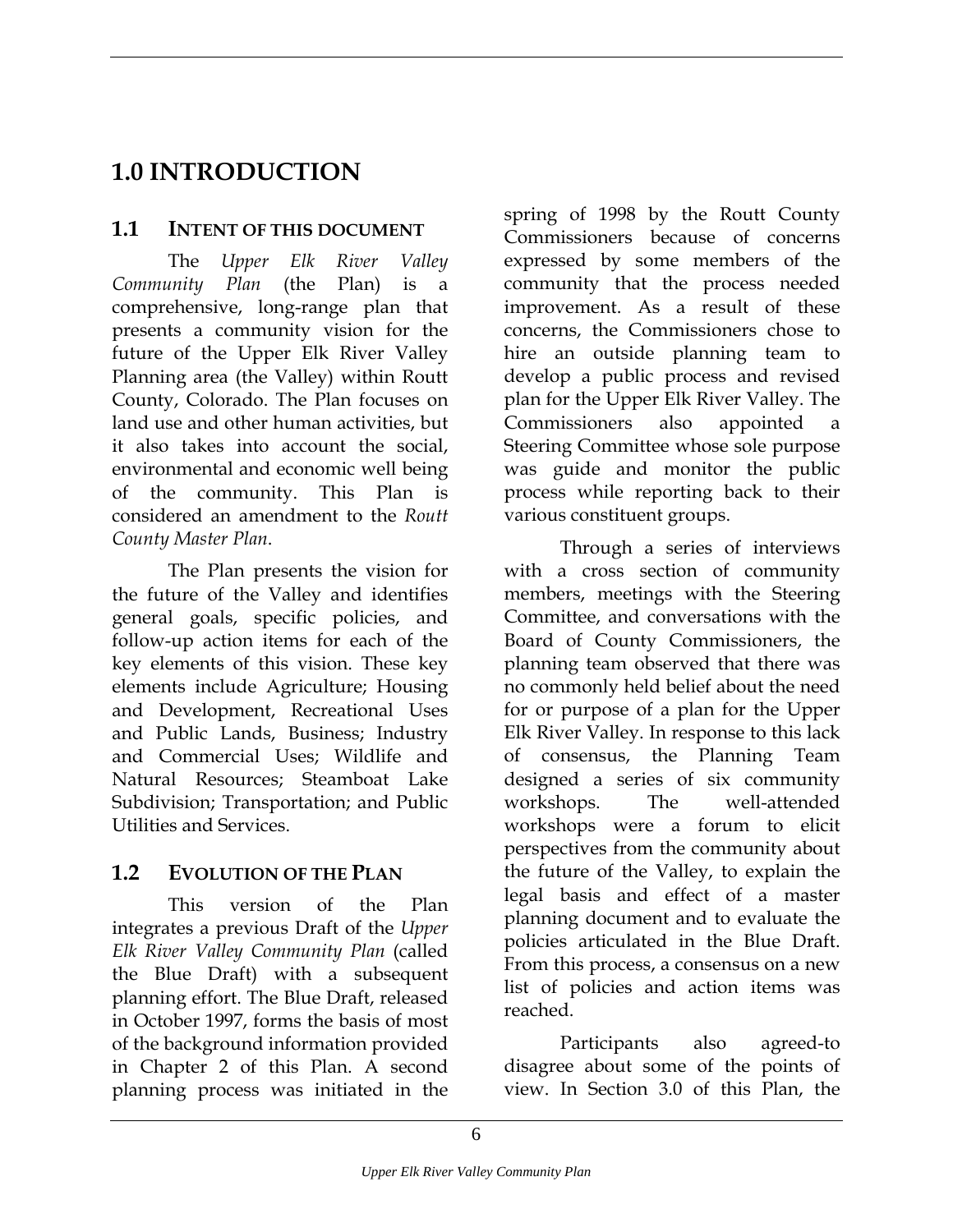<span id="page-12-0"></span>agreed-to policies and action items are consolidated. There was absolutely no disagreement that the Upper Elk River Valley is a desirable place exactly the way it is today. Thus, much of the public process emphasized ways to preserve the existing character and mix of land uses.

#### **1.3 ORGANIZATION OF THE PLAN**

- Chapter One: Introduction This Chapter provides the context and basis for developing this plan, the process by which the plan was developed, and recommendations for how the plan should be utilized.
- Chapter Two: The Community Plan: Goals and Policies Background and Issues – Descriptions of current conditions, opportunities and challenges associated with development in the Upper Elk River Valley are included. Goals and policies derived from the public workshop process are presented for seven elements. These elements are Agriculture; Housing and Development; Recreational Uses and Public Lands; Business, Industry and Commercial Uses; Wildlife and Natural Resources; Transportation; Public Infrastructure, Facilities and Services; and Steamboat Lake Subdivision. For each set of goals and policies, any existing known implementation tools are described and new implementation methods are recommended as action items. Each section also provides a description and matrix and summary of priority actions to implement the Upper Elk River

Valley Community Plan. Key components include developing intergovernmental agreements and joint planning with federal, state and County or District agencies, and modifications to the County's zoning and subdivision regulations.

#### **1.4 PLAN BOUNDARIES**

*The Upper Elk River Community Plan* boundaries have been defined to include the private lands along Routt county Road (RCR) 129 corridor and the adjacent public lands. The planning area corresponds to the North Routt Fire District boundaries and county tax areas 16 and 17. Although different areas within the boundaries of the planning area are experiencing different challenges, the level of pressure from growth is consistent throughout the planning area. Geographically, the area is roughly defined by the Sand Mountain divide on the west; the Continental Divide on the east; an east-west line passing above Columbine on the north and a line passing east-west below Big Creek on the south.

Over 220,000 acres or 74% of the area is public land, including those of the Routt National Forest, Steamboat Lake and Pearl Lake State Parks, Colorado State Land Board (SLB) and Bureau of Land Management (BLM). Because such a large portion of the area is public lands, the recommendations for public lands can have influence beyond the set boundaries of the planning areas. For example, recommendation for Forest Service land outside the planning area can generate impact within the planning area itself.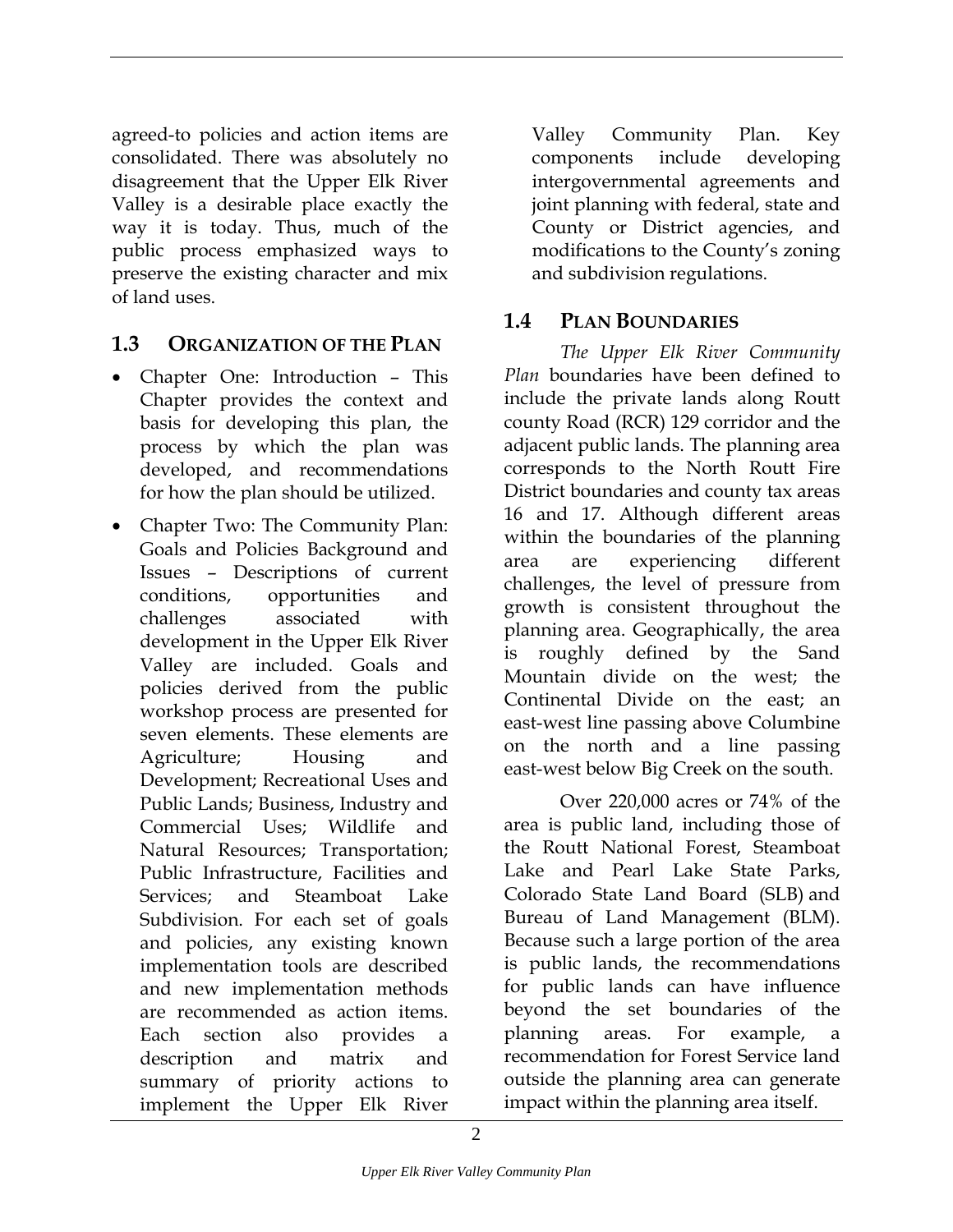<span id="page-13-0"></span>At the community workshops, the participants considered but rejected the concept of dividing the Plan Area into smaller, sub-regions. Participants concluded after extended debate that the issues facing the Upper Elk River Valley should not be compartmentalized based upon geography.

#### **1.5 EFFECT OF THE PLAN**

A master plan describes the common vision for growth of a community or area. By agreeing to and documenting the community's vision for the future, decision-makers can act more consistently, thereby avoiding arbitrary or politicized land use and zoning actions. Individual land use and zoning petitions must still be considered on their own merits.

A master plan should describe the desired community's preferred character of the future as well as identify specific, practical actions to achieve those ends. Additionally a master plan should offer mitigation measures for the impact of development.

 Under Colorado law, a masterplanning document is advisory only, unless plan elements have been adopted as regulatory provisions within zoning, subdivision, or other land use regulations. Presently, there are several County land use regulations that require compliance with the *Routt County Master Plan* as a condition of land use approval. For example, the County will not approve requests for special use permits, subdivision or Planned Unit

Developments (PUDs) unless the application conforms to the *Master Plan*. To get approval for a rezoning, the applicant must show that they have complied with one of three requirements. Two of the three require compliance with the *Master Plan*. This means that under the current regulatory scheme, and the status of an adopted Plan, none of the subsequent requests should be approved unless they conform to this Plan, the Countywide Master plan and the Zoning Resolution.

#### **1.6 STATEMENT OF VALUES**

The Upper Elk River Valley Statement of Values is a set of overall goals to pursue for the future growth and development of the area. The Vision statement is broad and longterm, establishing the framework for guiding more specific policies and actions by the County. The statement provides a snapshot of the important elements of the community and the character or attributes of these elements that are to be achieved.

The statement of values describes a community where:

- The western heritage is preserved and promoted in historic buildings, historic sites, historic open lands, historic towns and historic activities and events;
- The rural character is maintained in a relaxed, friendly atmosphere and a clean, safe environment throughout the area;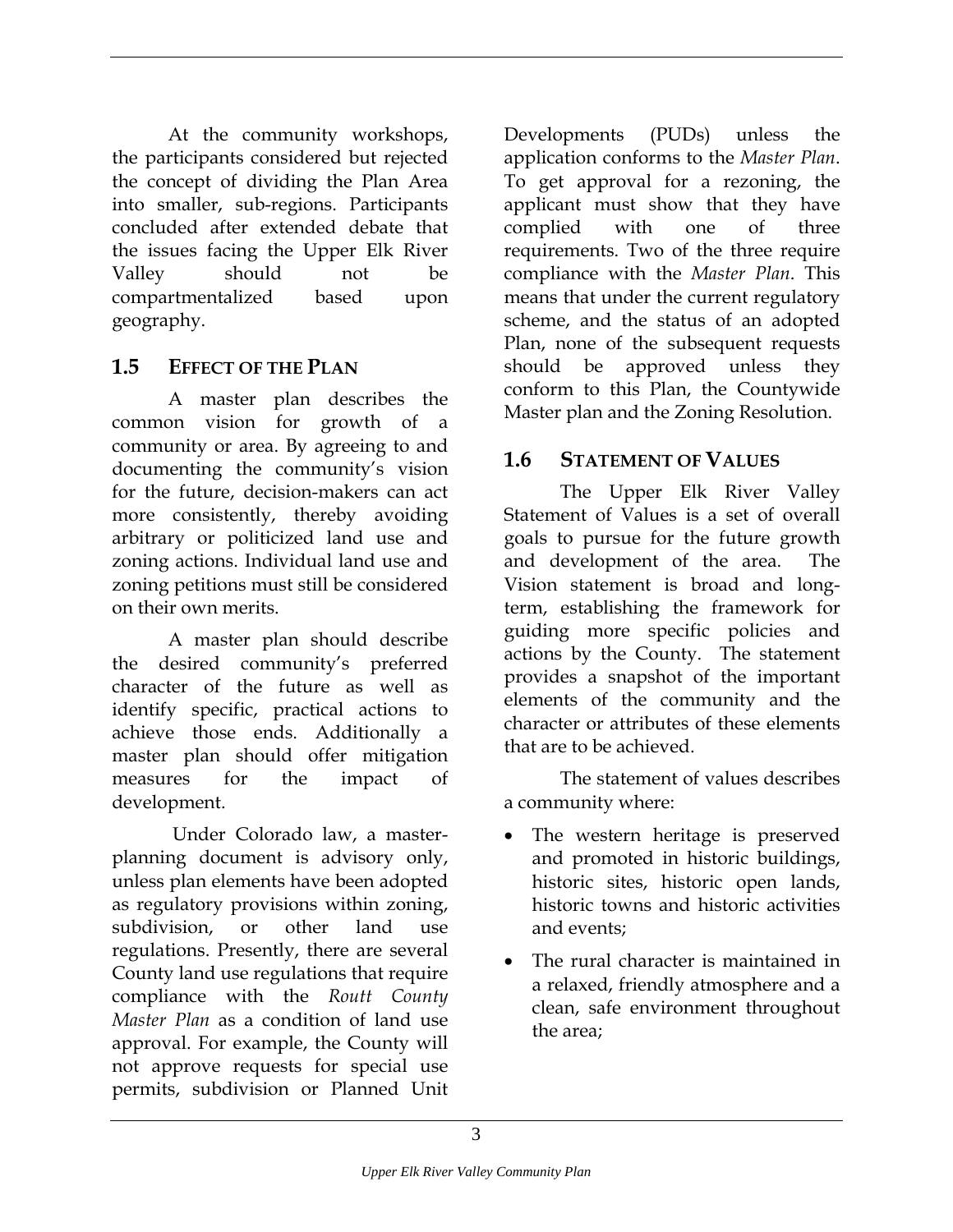- <span id="page-14-0"></span>• There are opportunities for a variety of ages, cultures, incomes to live in the Valley;
- Clean water and air are protected; community;
- The natural environment is treasured and managed as a valued resource for its scenic beauty, wildlife habitat and multiple use opportunities;
- The heritage and economic benefit of **1.7 CHARACTER** agriculture, outdoor recreation, tourism and natural resource industries are recognized and supported;
- Existing public lands are sustained as a valuable multiple use resource;
- Population growth and economic development including tourism and recreation are directed to designated areas in an orderly fashion with appropriate land uses, infrastructure and services;
- The costs of providing infrastructure and services to new development is borne by the developers and owners;
- Responsible, environmentally sensitive economic development is encouraged;
- Developed recreational amenities are provided and maintained in good condition through cooperative efforts;
- Public services are planned, coordinated and delivered efficiently and effectively through the cooperative efforts of County government; federal, state and local governments; and private entities;
- County government works closely in cooperation with State and Federal entities on issues impacting the
- Public lands management is integrated with local community planning efforts; and
- Private property rights are respected.

The Elk River and its tributaries tie the community together. At its headwaters, mountain creeks in the Mount Zirkel Wilderness feed the Elk River. In the Wilderness and the National Forest, the Elk and its feeder streams provide a wide variety of outdoor recreational opportunities. As it flows out of public lands and onto the Valley floor, the Elk River provides waters that irrigate the hay meadows along its course. A wild river, the Elk River and its tributaries provide riparian habitat that supports a number of native plant and animal species. The river's health is not only important to the wildlife it supports but also to the surrounding agricultural producers and residents.

The Upper Elk River Valley combines natural features with a wide mix of land uses. As the Valley opens up north of Big Creek, large ranches that feature open hay meadows and rangeland, agricultural outbuildings and dwellings dominate the landscape. Approaching Moon Hill to the north, agricultural lands temporarily give way to residential development on large-acre lots typified by Moon Hill Meadows and Moon Hill Highlands. To the west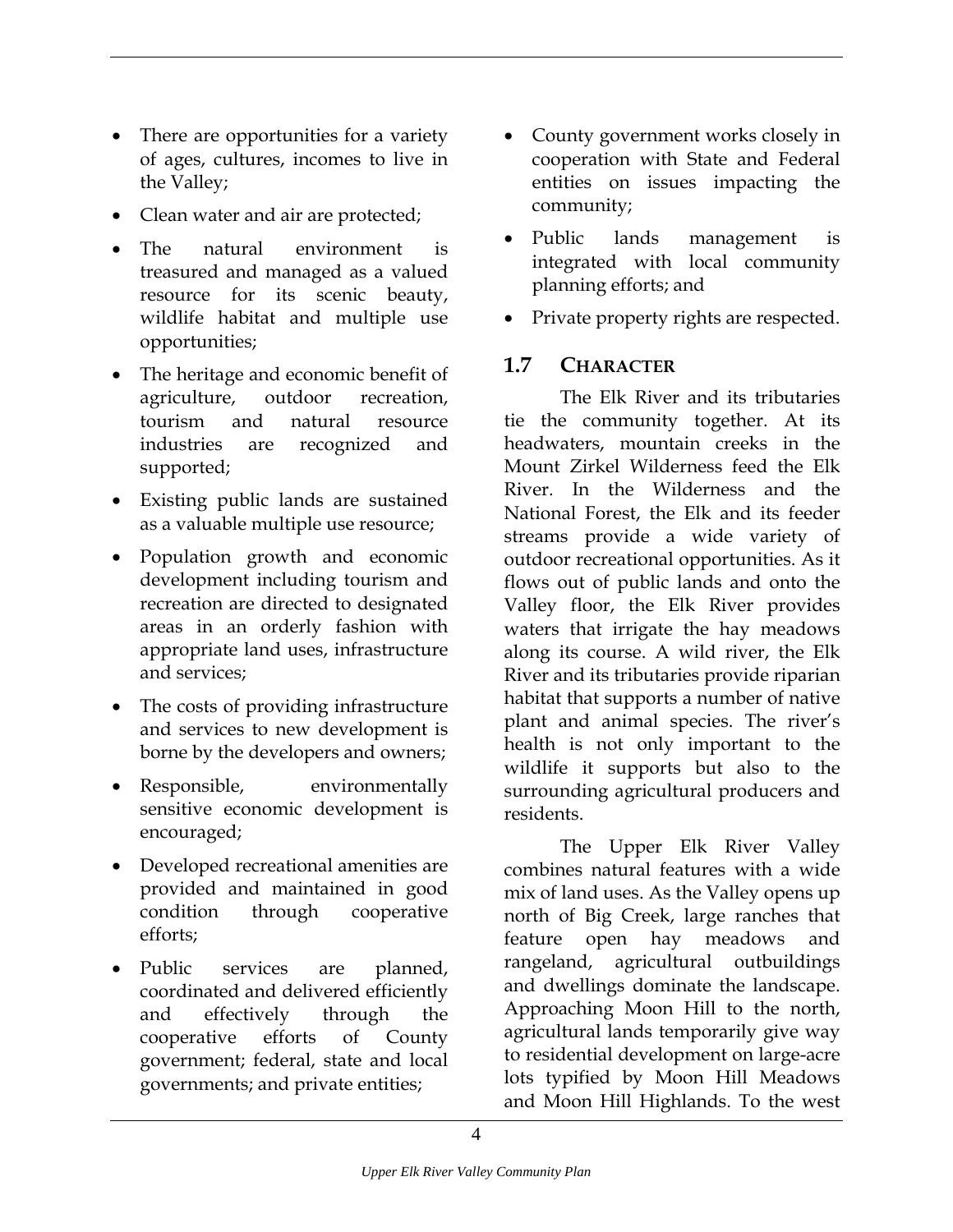on County Roads 52, 54 and 56, larger ranching operations lie on the valley floor while large lot (35 acres or more) developments are found in the surrounding hills.

To the north of Moon Hill lies the community of Clark, a commercial center in the Valley. The Clark Store is a community meeting place, post office, and supplier of goods. Surrounding Clark are several homes on smaller lots. Up RCR 129 a half-mile the Glen Eden Resort provides rental cabins as well as a local eating and drinking establishment.

Just north of Clark, Seedhouse Road (RCR 64) follows the river east from RCR 129, providing popular access to the Routt National Forest and the Mt. Zirkel Wilderness. Between RCR 129 and the National Forest boundary some residential development including small ranches and several smaller lot (1 to 5 acre) residential subdivisions are found. As Seedhouse Road proceeds into the National Forest, there are Forest Service camping areas and trailheads.

opportunities. Routt County Road 62 connects Clark with RCR 129 near Hahn's Peak Village. The road provides access to ranches and several residential developments such as Captain's Cove and Red Creek. Additionally, the Steamboat Lake State Park Marina and the Dutch Creek Guest Ranch are located on RCR 62. Recreational access to the National Forest including the Sand Mountain area and Forest Road 42 is found across RCR 62 from Steamboat Lake Park.

Between Clark and Hahn's Peak lies Willow Creek Divide and the basin between Pearl Lake and Steamboat Lake. About 2100 acres of this area were platted into small lot subdivisions. Only a fraction of the lots have been developed because of inadequate water and wastewater facilities. Some of these lots have been combined and re-platted into larger lots, a process encouraged by the County. In addition, 219 lots (Steamboat Lake Subdivision Filings 1 and 2) are serviced by a central system.

Hahn's Peak Village, just across RCR 129 from Steamboat Lake State Park, is a small, historic mining village. Several businesses are on the edge of the village along the highway. These include an inn, a restaurant, a small market and an outfitter/sporting goods store.

Steamboat Lake State Park is on the Willow Creek drainage 10 miles north of Clark. Created in 1968, the lake offers boating, fishing, camping, hiking, horseback riding, bicycling, snowmobiling and cross-country skiing

Continuing north on RCR 129, one encounters the small community of Columbine, the northern extent of the planning area. An historic mining village, Columbine now offers lodging facilities. Columbine also marks the end of winter road maintenance on RCR 129 before it continues north west to the Little Snake River Valley. Forest Road 550, just to the north of Columbine, is a take off point for National Forest based recreation such as motorcycling and snowmobiling.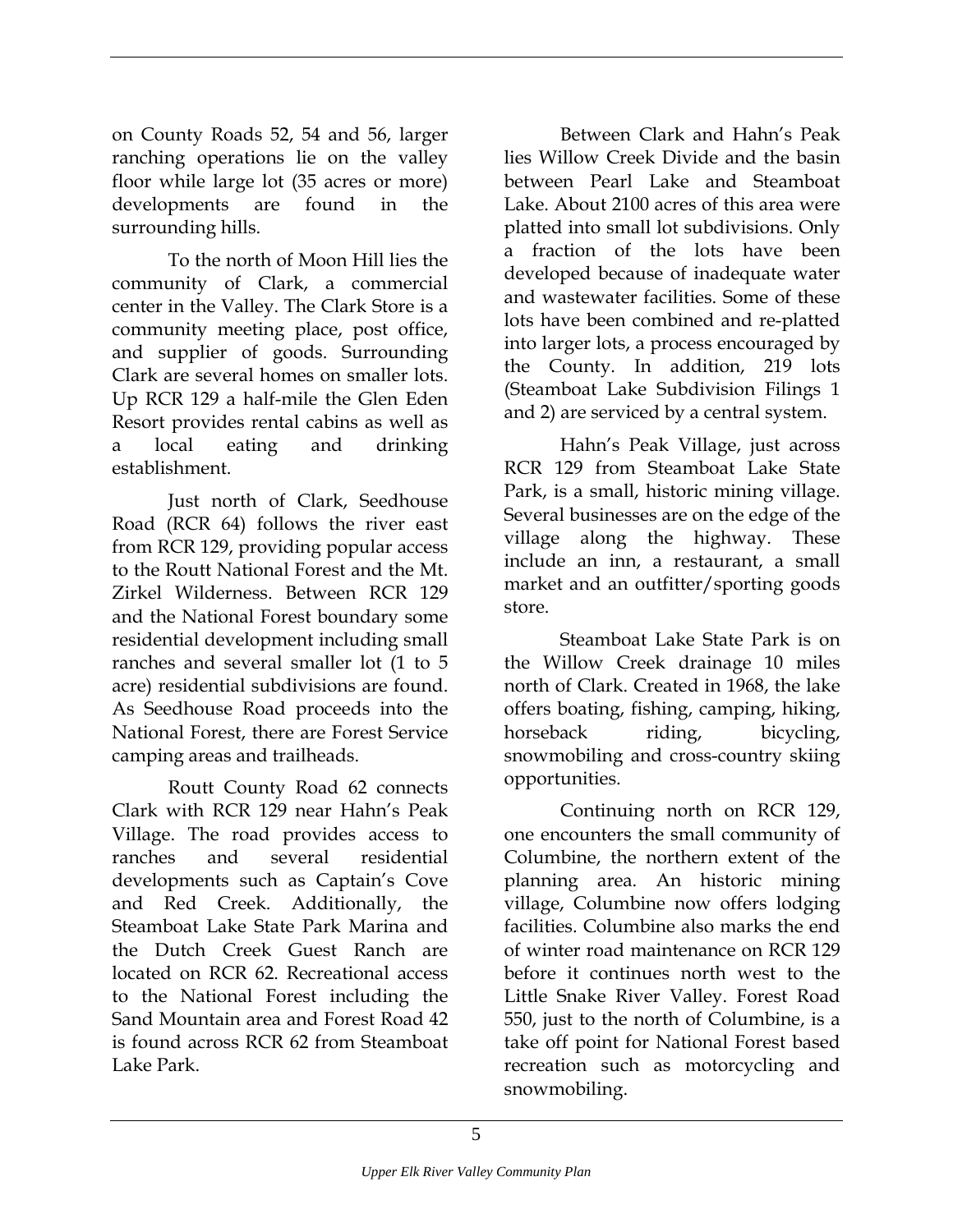## <span id="page-16-0"></span>**2.0 THE COMMUNITY PLAN: BACKGROUND, GOALS, POLICIES AND IMPLEMENTATION**

This section includes **Policies and Action Items.** This is the most important section of the document and it is used in the planning process. It presents consensus goals, policies and implementation action items for eight key elements of the Plan:

- 1. Agriculture
- 2. Recreational Uses and Public Lands
- 3. Wildlife and Natural Resources
- 4. Business, Industry and Commercial Uses
- 5. Residential Housing and Development
- 6. Steamboat Lake Subdivision
- 7. Transportation
- 8. Public Facilities and Services.

#### **2.1 AGRICULTURE**

#### **2.1.1 Background.**

The Valley has a rich agricultural heritage. The Upper Elk's broad valleys, productive irrigated meadows and lush high mountain pastures have made it one of the county's most sought after ranching areas. Since the 1890's, the cattle and sheep grazing industries along with hay production have defined the cultural and physical landscape of the valley.

The establishment of the Routt National Forest and the passage of the Homestead Act in 1906 secured grazing land for livestock and were vital to the agriculture industry. Even today grazing allotments on public lands are

The County will use these goals and policies for its review of land use, zoning and subdivision proposals. Additionally, this section identifies regulatory and non-regulatory tools that are already in place under the heading "Existing Implementation Measures." This section is included to squarely address the question of whether the County is doing too much or too little to preserve and protect the Valley. Without an understanding of the existing tools, the question is unanswerable. Action Items identify follow-up work to be done by the community, agencies and the County to realize the Goals and Policies of the Plan.

an important supplement to many Upper Elk agricultural operations.

Approximately 20 commercial ranches exist in the Valley. Almost all are cattle or sheep ranches. A few raise and sell hay commercially, most of which are headquartered on the irrigated hay meadows south of Clark. Approximately 9,400 acres of irrigated hay meadow are located in the Valley. In addition, many agricultural operators have extensive grazing leases on Routt National Forest land. These ranches put up an estimated 10,000 tons of hay and manage in excess of 10,000 head of cattle. Total agricultural employment is difficult to assess but probably exceeds 100 people (including owner/operators). Presently, fourteen parcels between 500 and 1,000 acres in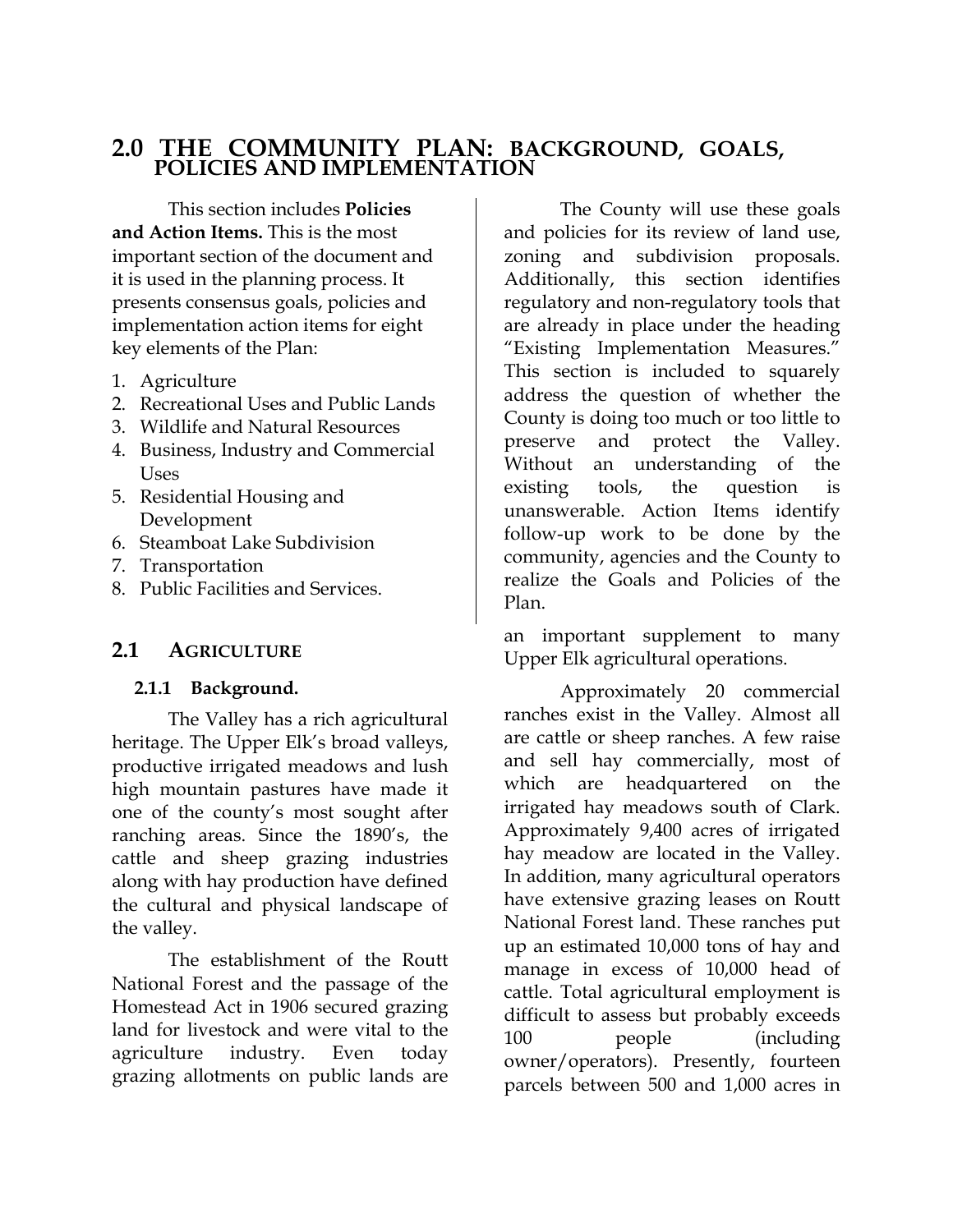<span id="page-17-0"></span>size and nine over 1,000 acres exist in the Upper Elk planning area.**[1](#page-17-1)**

Ranching is a relatively small portion of Routt County's economy: about 2.4% in 1996. **[2](#page-17-2)** As stated above, the economic benefits of ranching and open land in Routt County go beyond the actual ranch income and effect other aspects of the county economy. According to *Recreation Value of Ranch Open Space*, "For nearly 8 out of 10 visitors, ranch open space significantly increases summer visits and willingness to pay." Also according to this study, "8 out of 10 [visitors] consider touring the countryside in Routt County viewing ranches, hay meadows, pastures, and livestock as part of their Steamboat vacation experience." In the same survey, nearly half of the respondents said they would not return to the area if ranch and open lands were converted to other uses. **[3](#page-17-3)**

As such, guest ranches also contribute to maintaining open lands

and the agricultural heritage of the area. These operations help educate visitors about western culture as well as the Upper Elk's

 $\overline{a}$ 



Some of the larger ranches in the Valley are still intact because property owners sought alternatives to subdividing their land for development. The primary tool used by ranch owners has been the

<span id="page-17-1"></span><sup>1</sup> Routt County Assessors Office, 1997 data.

<span id="page-17-2"></span><sup>2</sup> Routt County/CSU Extension Office. Based on percentage of business income.

<span id="page-17-3"></span><sup>3</sup> Prepared by the Department of Agriculture and Resource Economics and the Routt County Extension Office(1994).

conservation easement. Through a conservation easement, the rancher can pass on the ranch to heirs while reducing the inheritance tax burden.

wildlife and natural resources. Further, guest ranches are important contributors to the local economy and provide employment opportunities to local residents.

#### **2.1.2 Challenges and Opportunities.**

**Community Efforts.** While plentiful viable ranch land can still be found in the Upper Elk, fewer ranches are able to remain self-sustaining enterprises as purely agricultural operations. The conservation and protection of agricultural land, natural areas and open lands has gained community consensus as one of the most important issues facing Routt County. In 1996, voters approved a program that allows the County to purchase development rights (PDR) on eligible parcels of land to preserve open lands and agricultural lands. The PDR Program is described in more detail below, under "County Efforts".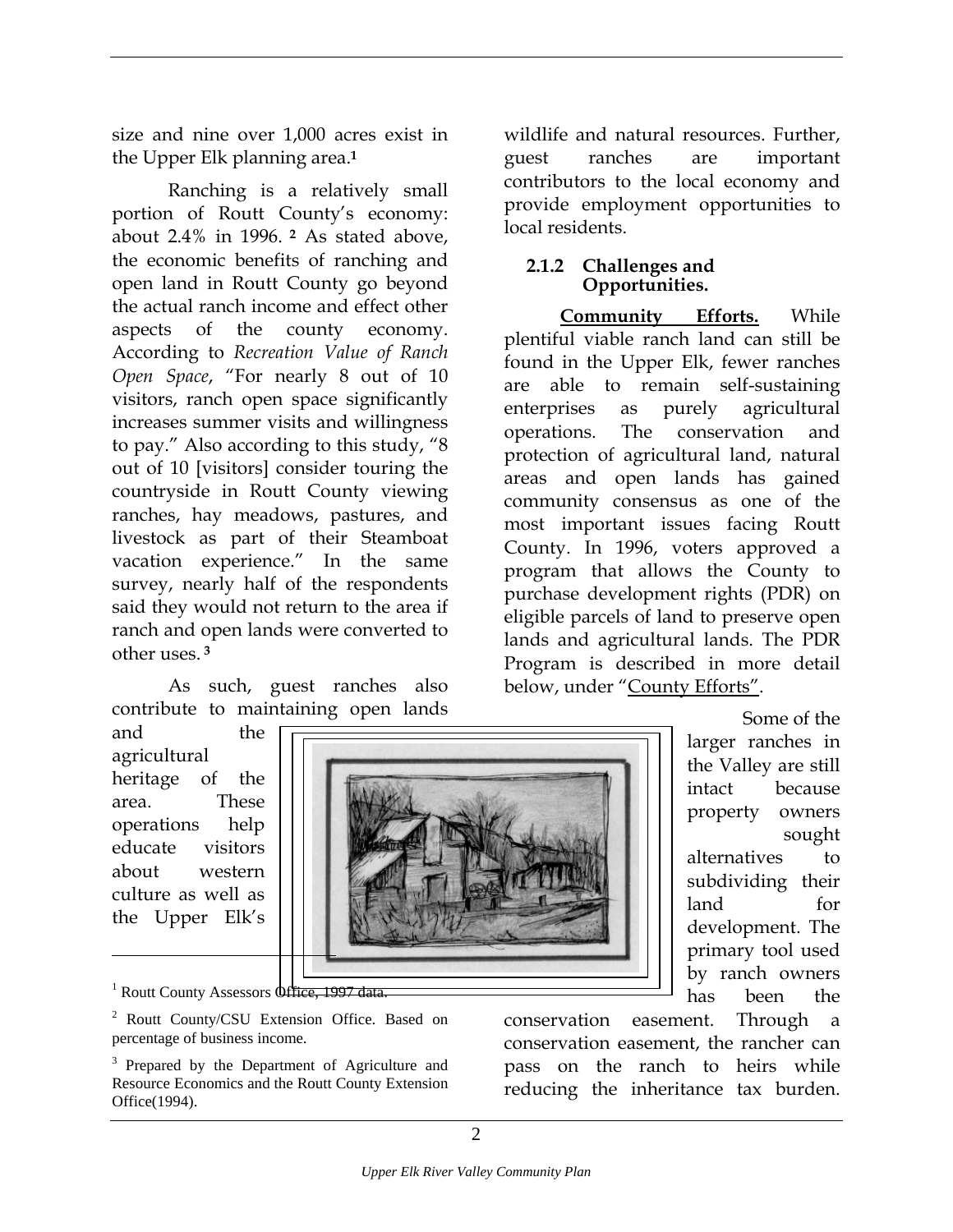Conservation easements can also provide a source of cash when they are sold to land trusts, or they may provide a tax write-off when donated to qualifying organizations. By fall 1998, seven Valley property owners had placed conservation easements on their ranches, conserving about 7000 acres. Two of the seven parcels are guest ranch properties.

Several non-profit land conservation organizations have been active in the Upper Elk, working with Upper Elk ranchers and landowners to help preserve larger properties from development. These organizations include; the Yampa Valley Land Trust (Routt County community based) currently holding 1,458 acres under easement with 4,500 additional acres in active negotiation; the Nature Conservancy holding 540 acres in easement; and American Farmland Trust (national) holding approximately 3,000 acres in conservation easement. In 1994, American Farmland Trust, working with a small group of select landowners, published a report on its land protection efforts in the Upper Elk entitled *Upper Elk River Valley, Protecting the Land and Sustaining Community*. The report outlines a plan to maintain the rural working landscapes in the Upper Elk River Valley by defining strategies for the entities that could be involved, including the landowners, the community and the County. It also includes a proposed pact among landowners to work towards this goal. An objective of the plan is that as landowners become more familiar with

the process, they will get involved in the protection of the agricultural lands.

**County Efforts**. Routt County has initiated, or has been a partner in a number of programs over the past several years that are intended to help preserve agricultural land and open lands. One of the results of these efforts is the *Routt County Open Lands Plan* document that was adopted by the Board of County Commissioners in 1995. Jointly funded by Great Outdoors Colorado (GOCO), the City of Steamboat Springs and Routt County, the *Open Lands Plan* outlines eight techniques for the community to pursue open lands protection using primarily voluntary, incentive based programs.

Of the techniques defined in the Open Lands Plan, several have been implemented in the county. These include:

- a Statement on the Importance of Agriculture and Open Lands adopted in 1995;
- a Routt County Right-to-Farm ordinance adopted in 1995;
- the Land Preservation Subdivision Exemption (LPS) regulations including the Open Lands Subdivision Exemption (OLS) and the Minor Development Subdivision Exemption (MDSE) regulations adopted in 1995.

Others, including exploring the feasibility of transferable development rights (TDR's), are in the working stages of development and implementation.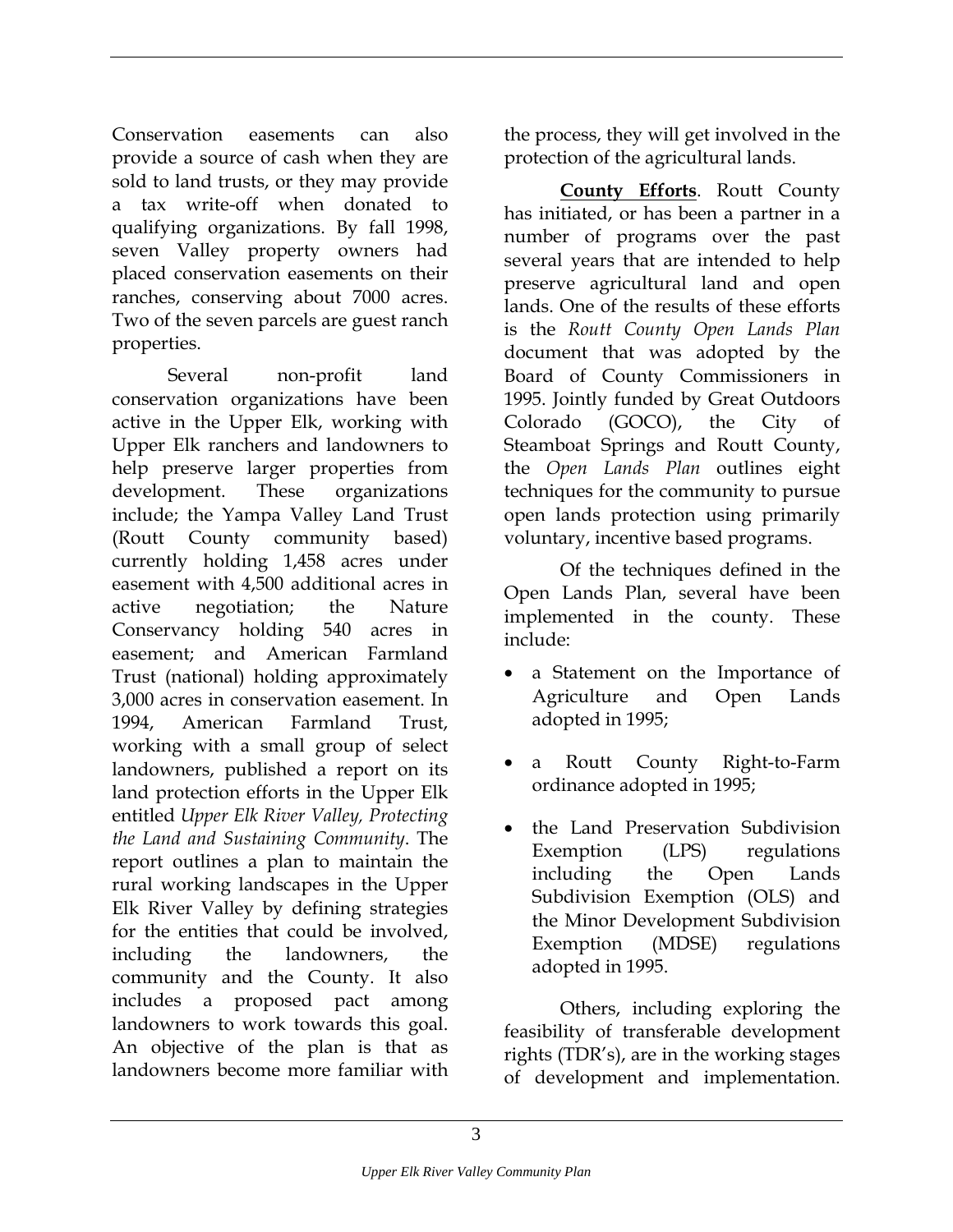Conservation easements are already in use in Routt County.

Another technique is the Purchase of Development Rights (PDR) program, which was approved by voters in 1996. A one-mil increase in property tax has created a fund to purchase development rights from agricultural properties meeting certain criteria. An appointed board makes recommendations to the County Commissioners on the expenditure of funds.

**State Parks Efforts**. The State of Colorado Department of Parks has been instrumental in open space protection in the Valley. State Parks has successfully facilitated conservation easements and deed restrictions on two adjoining properties and participated in developing the Great Outdoors Colorado Legacy Program. The Legacy Program is a method for protecting lands on both the Yampa and Elk Rivers. To-date, State Parks' efforts have protected open space in Steamboat Lake State Park (80%) and in Pearl Lake  $(95\%)$ <sup>4</sup>

**Colorado State Land Board Lands**. The State Land Board (SLB) controls about 1600 acres in the Valley. The lands were granted to the state from Federal ownership in the 1870's for the purpose of raising revenues for the state's school children. Currently, the SLB owns over 3 million surface acres of land and 4 million acres

of mineral rights in the state and over 60,000 acres in Routt County alone.

The Land Board Commissioners are required to manage about 300,000 acres of the school lands under a program known as the Stewardship Trust. While agricultural leases continue under the Stewardship Trust, designated lands are managed for their inherent natural qualities such as wildlife habitat. As of December 1998, the "Clark" SLB section was designated into the Stewardship Trust but the Moonhill SLB section was not. Keeping state school lands in rural classification or recommending these lands for the Stewardship Trust allow traditional, agricultural and outdoor recreational uses to continue.

**Federal Efforts**. There are several "inholdings" (lands totally surrounded by Federal ownership) within the Routt National Forest in the Valley. The Forest Service ("USFS") looks for opportunities to work with willing sellers to acquire these inholdings into the National Forest system through purchase, exchange, or donation. Competition for national level funding for acquisition of parcels is very high, and rural forests such as the Routt are not often successful. Most parcels must be obtained through some form of exchange of properties of equal appraised value. This can be a long involved process taking up to several years. To expedite opportunities to acquire inholdings, the USFS can work through private entities that agree to purchase properties and hold them until the necessary land trade or funding requirements can be met.

<span id="page-19-0"></span><sup>4</sup> Colorado State Parks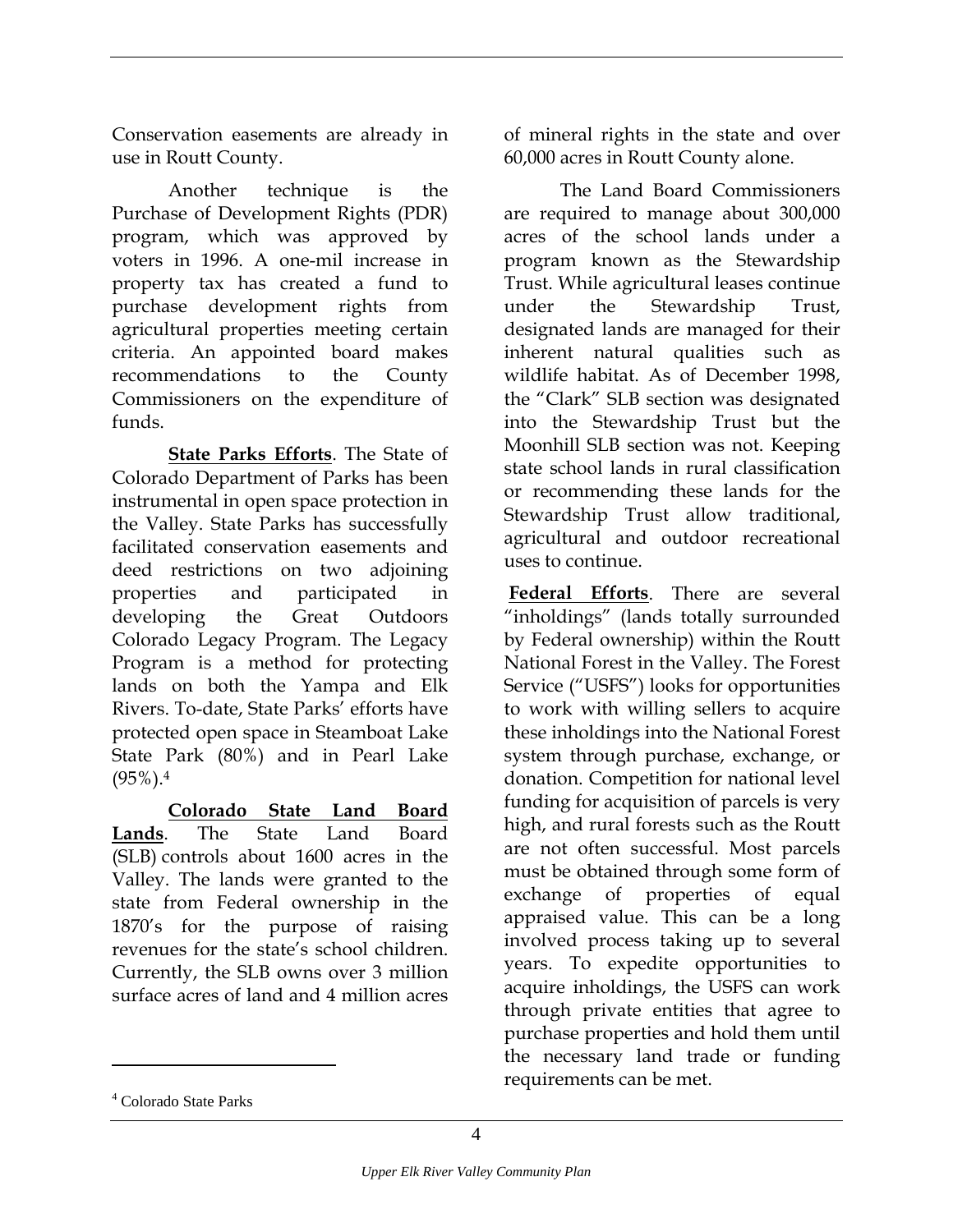#### <span id="page-20-0"></span>**2.1.3 Goal**

Protect agricultural uses as an important component of the economy and for preserving the region's heritage and rural character.

#### **2.1.4 Policies**

1) Strengthen and support voluntary mechanisms that allow protection of agricultural and open lands.

2) Agricultural activities are encouraged and supported, and should be preserved and protected from nuisance complaints, trespass and other impacts from residential population, recreation and tourism.

3) If development occurs, promote the clustering of homesites to maximize the area retained in agricultural uses.

4) Encourage compliance with the enforcement of the state fencing laws as well as the County Right-to-Farm and Ranch Ordinance.

#### **2.1.5 Existing implementation measures**

1) Routt County Open Lands Plan

2) Land Preservation Subdivision Exemption (LPS) including:

> a) Minor Development Subdivision Exemption (M.D.S.E.)

> b) Open Lands Preservation Subdivision Exemption (OLS)

3) Zoning. The majority of the planning area is zoned for agricultural use at the density of one dwelling unit per 35 acres. Conversion to higher density residential uses will require rezoning. The County rezoning process requires that any rezoning application conform to the County Master Plan. As an amendment to the Master Plan, this Plan must be considered in determining conformity with the Master Plan.

4) Purchase of Development Rights Program.

5) Conservation Easements.

6) State fence law.

7) Routt County Right-to-Farm and Ranch Ordinance.

#### **2.1.6 Action Items**

1) Revise the LPS regulations to better address the needs of property owners and refine the process.

2) Market and promote Conservation easements, the PDR program and LPS.

3) Work with non-profit land conservation organizations to protect agricultural lands.

4) Encourage public land managers to continue grazing permits that support private agricultural operators.

#### **2.1.7 Locational Criteria**

The Open Lands Plan applied to agricultural and open lands throughout Routt County. There are a number of productive agricultural operations in the Upper Elk River Valley.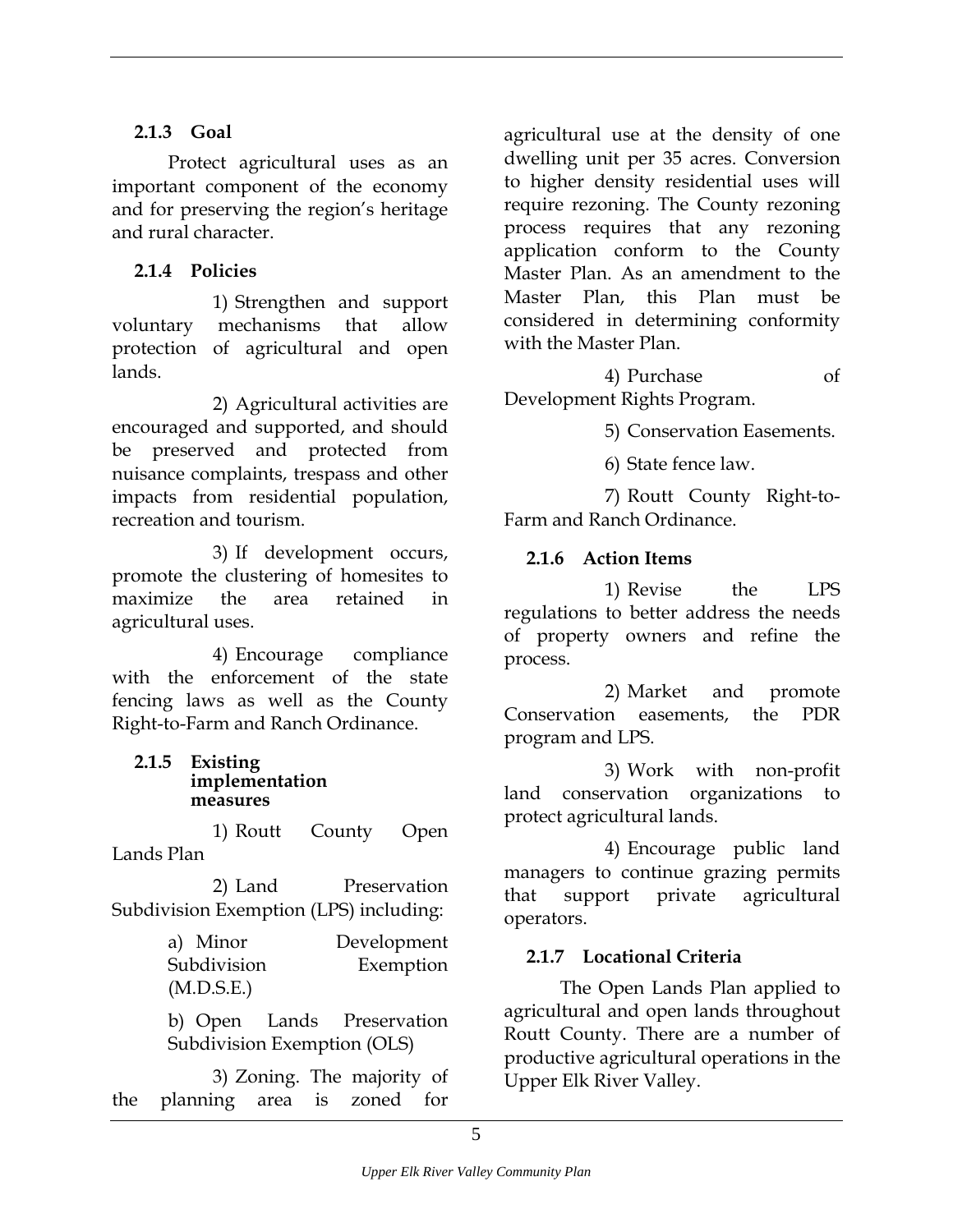#### <span id="page-21-0"></span>**2.1.8 Action Plan Summary**

| <b>RECOMMENDED ACTION</b>                                                   | <b>TIME</b><br><b>FRAME</b> | EST.<br><b>COST</b> | <b>RESPONSIBILITY/F</b><br><b>UNDING SOURCE</b> | <b>PLANNING</b><br><b>SCHEDULE</b> | <b>IMPLEMENTATION</b><br><b>SCHEDULE</b> |
|-----------------------------------------------------------------------------|-----------------------------|---------------------|-------------------------------------------------|------------------------------------|------------------------------------------|
| Revise the LPS regulations                                                  | Short                       | In-house            | County                                          | Year $1+$                          | Year $1+$                                |
| Market and promote<br>Conservation easements, the<br>PDR program and LPS.   | Middle                      | 10,000<br>\$        | County, local<br>land<br>conservation<br>groups | Year $2+$                          | Year $5+$                                |
| Protect agricultural lands.                                                 | $On-$<br>going              | in-house            | County, local<br>land<br>conservation<br>groups | Year $3+$                          | Year $3+$                                |
| Continue grazing permits that<br>support private agricultural<br>operators. | Short                       | in-house            | <b>USFS</b>                                     | Year 1+                            | Year $1+$                                |

#### **2.2 RECREATIONAL USES AND PUBLIC LANDS**

#### **2.2.1 Background.**

Approximately 74% of the planning area is comprised of public land. These lands are managed by the USFS's Routt National Forest (71%), State of Colorado (1.5%), and the Bureau of Land Management (1.5%). Ninety five percent of this public land within the planning area is in the Routt National Forest (approximately 213,500 acres).**[5](#page-21-1)** With the majority of lands in the Valley in public ownership, this Plan integrates recommendations for private lands with public land management.

Recreational uses occur primarily on the public lands surrounding the RCR 129, Seedhouse Road and RCR 62 corridors. Included are the Routt

 $\overline{a}$ 

National Forest and Mount Zirkel Wilderness as well as Steamboat Lake and Pearl Lake State Parks. Other public lands in the planning area include about 1600 acres of land managed by the Colorado State Land Board and about 4,775 acres administered by the Bureau of Land Management.

Public lands support a variety of uses such as wildlife habitat, timber, grazing, mining and hunting. More recently, outdoor recreation opportunities have attracted increasing numbers of residents and visitors to the Valley. The growing popularity of guest ranches also generates tourism activity in the Valley. Some guest ranches contract the services of other local guides and outfitters. Private guides and outfitters provide recreational services primarily on public lands. These businesses are permitted to

<span id="page-21-1"></span><sup>&</sup>lt;sup>5</sup> Routt County Geographic Information System, Routt County Assessors Office, 1997.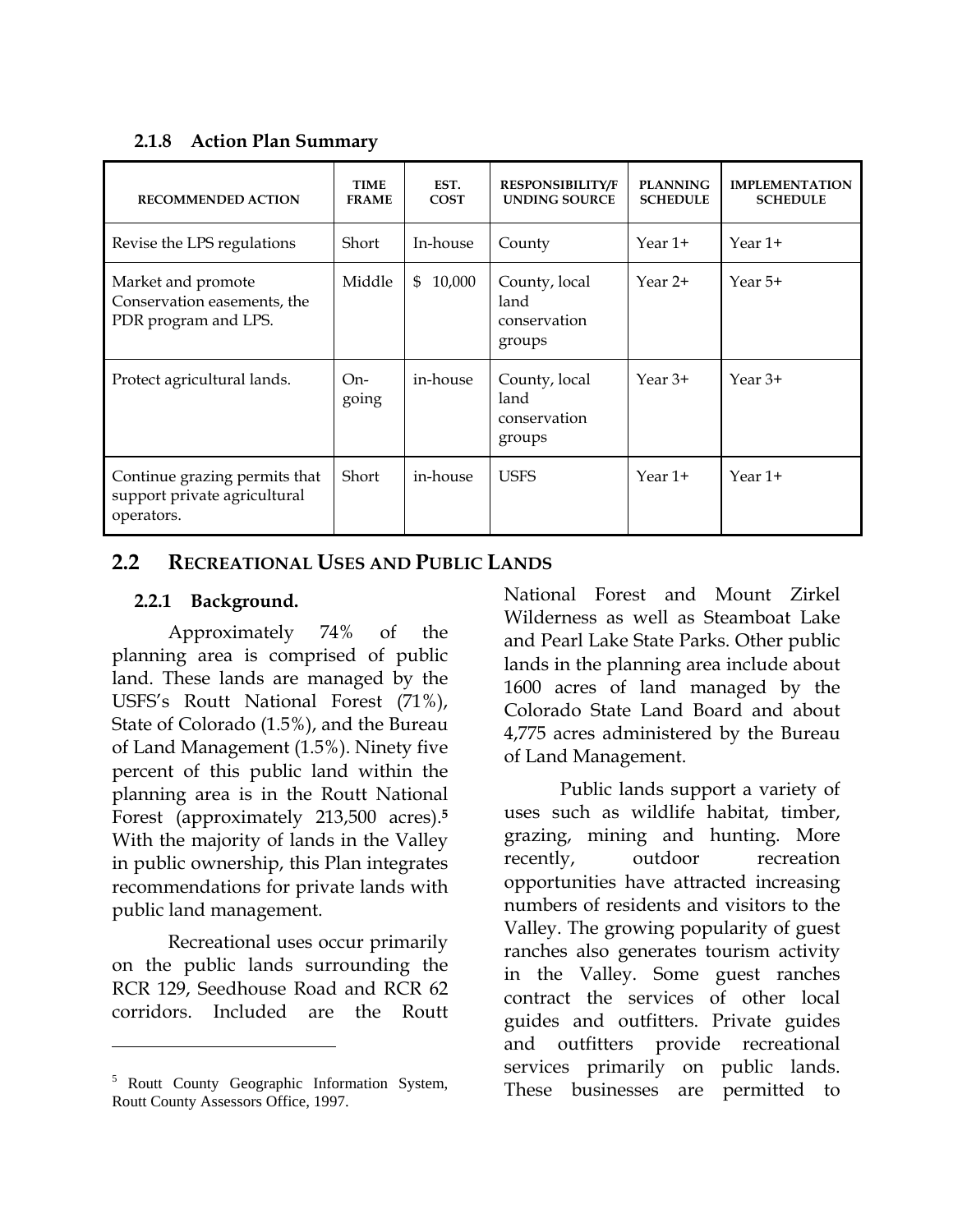<span id="page-22-0"></span>provide services for a specified level of use of specific permitted areas on the National Forest. Additionally, hunting and fishing guides and outfitters require permits from the state outfitters registry.

**Routt National Forest**. The Routt National Forest supports many different uses and is one of the most popular recreational attractions in northwest Colorado. Forest Service officials have reported a dramatic increase in the use of the National Forest in recent years. The Mount Zirkel Wilderness covers a large percentage of the Forest in the planning area. No motorized or mechanized vehicles (such as bicycles) are allowed in the wilderness area but hiking, backpacking, hunting, horseback riding, fishing and llama trekking are all popular uses.

Generally, the areas outside of the Mt. Zirkel Wilderness in the Valley are managed to allow for a variety of uses such as logging, grazing and

motorized recreation. Motorized sports such as all-terrain vehicles (ATV's), 4  $x4's$ , motorcycles and snowmobiles are all popular. Mountain biking is also becoming increasingly common on

w<sup>w.mm</sup>lllimmill 

was approved by the County. **2.2.2 Challenges and Opportunities.**  As the primary economic generator in the Valley, the recreation and tourism industry is integral to the Valley's economy. With the growth of this industry, concerns about how to manage its impacts increase. Coalitions of residents and public land managers are

water-based recreational activities and camping. Steamboat Lake State Park is a staging area for snowmobiling. In 1997, over 250,000 people visited Steamboat Lake State Park**[6](#page-22-1)**. Recently the park has "hardened" some campsites to prevent erosion and has constructed "camper cabins". Park planners do not intend to increase the number of sites in the near future. Park officials believe that these improvements will better accommodate year 'round visitors to the Park. The Park completed a new visitors center and Park headquarters in 1998 in conformance with their master plan that

> forming to address this concern. This discussion will occur in the context of the economic environment for Routt County.

#### **Routt**

Forest Service property in this part of the County.

**State Parks**. Steamboat Lake and Pearl Lake State Parks support many **National Forest**. According to a USFS

<span id="page-22-1"></span>6 Steamboat Lake State Park

 $\overline{a}$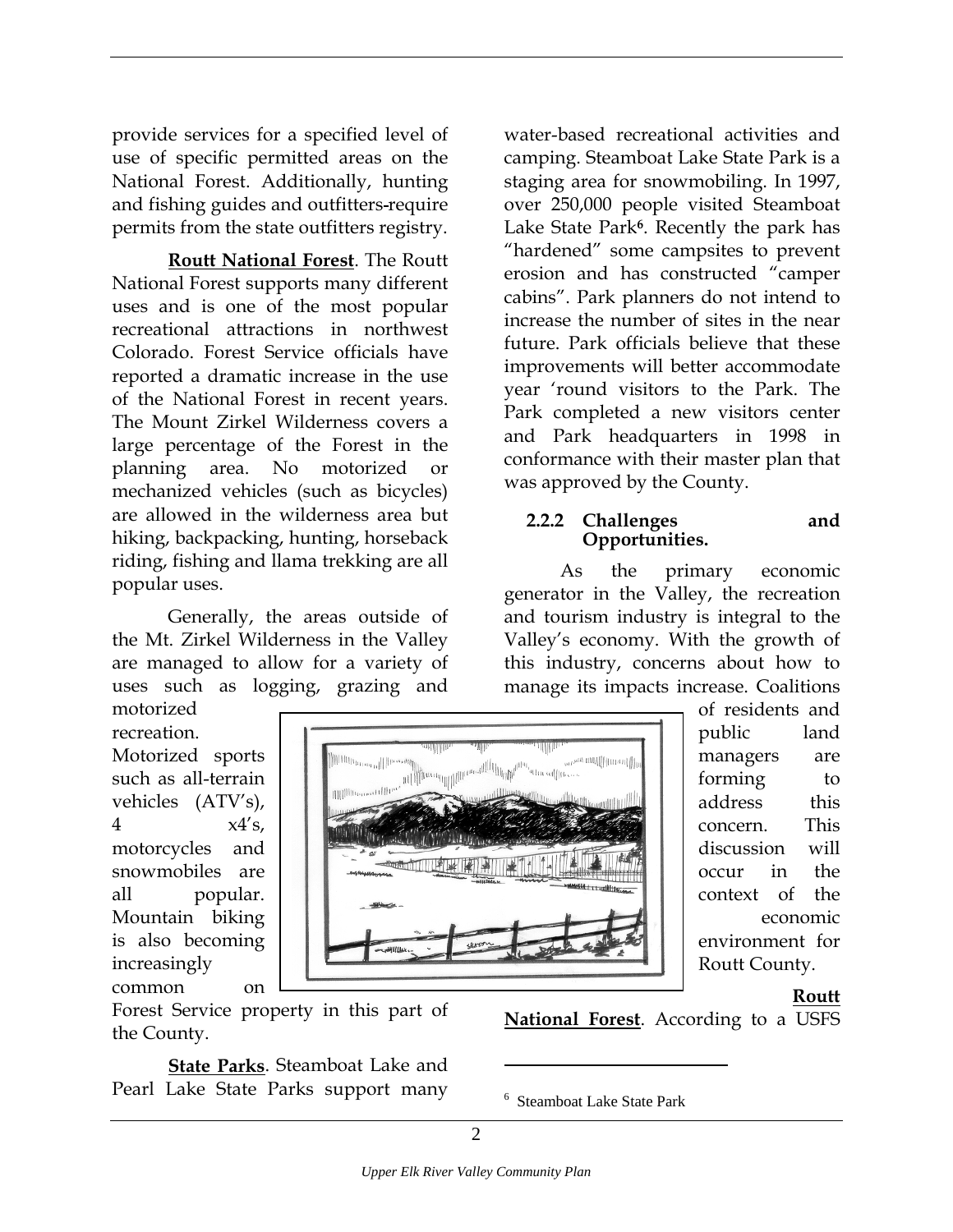study for the Hahn's Peak area: "Recreational use on the Hahn's Peak/Bears Ears District continues to increase dramatically. Inquiries and applications for special use permits to conduct commercial activities currently exceed the District's capacity to properly respond to the applicants in a timely manner."**[7](#page-23-0)**

User days under existing USFS permits and applications for new permits have increased along with general public use. The majority of USFS permits in the Hahn's Peak/Bears Ears District are issued for the Upper Elk area.**[8](#page-23-1)** Opportunities for new permits are limited to keep commercial activities within acceptable environmental and social constraints. The USFS is does not issue outfitter/guide permits in the District until it analyzes the current conditions for a given area.

According to USFS increased use from non-guided, public users have caused noticeable impacts on the Forest's natural resources and infrastructure. The USFS objective for public users is to disperse use from heavily used areas, especially within the Wilderness, to less used areas and trails by maintaining and signing alternative areas. Over the past decade the USFS has increased its effort to update and

1

maintain signs on roads and trails to guide users and reduce the number of violations of travel management regulations.

Hunting season is one of the heaviest use periods for USFS lands in the Valley resulting in increased horse and ATV traffic. In addition, snowmobiling is an increasingly popular activity. Adequate forest access and miles of trails groomed by local clubs and guides provide excellent conditions for this activity. More backcountry skiers are also coming to the Upper Elk area.

As recreation activities become more common, parking congestion at popular trailheads has become an issue with local residents, the USFS and County road crews. (See the section on "Transportation"). Conflicts between snowmobiles and non-motorized uses such as cross-country skiing and snowshoeing have increased as the number of users grows.

**Routt National Forest Revised Land and Resource Management Plan.** The USFS completed a Revised Land and Resource Management Plan for the Routt National Forest in February 1998. The Draft of this Plan and associated Environmental Impact Statement presented six different management alternatives addressing large land areas with designated prescriptive uses ranging from pristine wilderness to more intensely managed activities. Each of the alternatives had a different emphasis based upon the aggregate size, location and geographic configuration of each prescription type.

<span id="page-23-0"></span><sup>7</sup> Routt National Forest, Hahn's Peak/Bears Ears Ranger District Introduction to Recreation Capacity Study for Twin Mountain Area, 1997.

<span id="page-23-1"></span><sup>8</sup> Routt National Forest, Hahn's Peak/Bears Ears Ranger District. The USFS generally issues outfitters both 1-year temporary permits as well as 5-year permits with a 2-year probationary period with fees based on a percentage of revenue.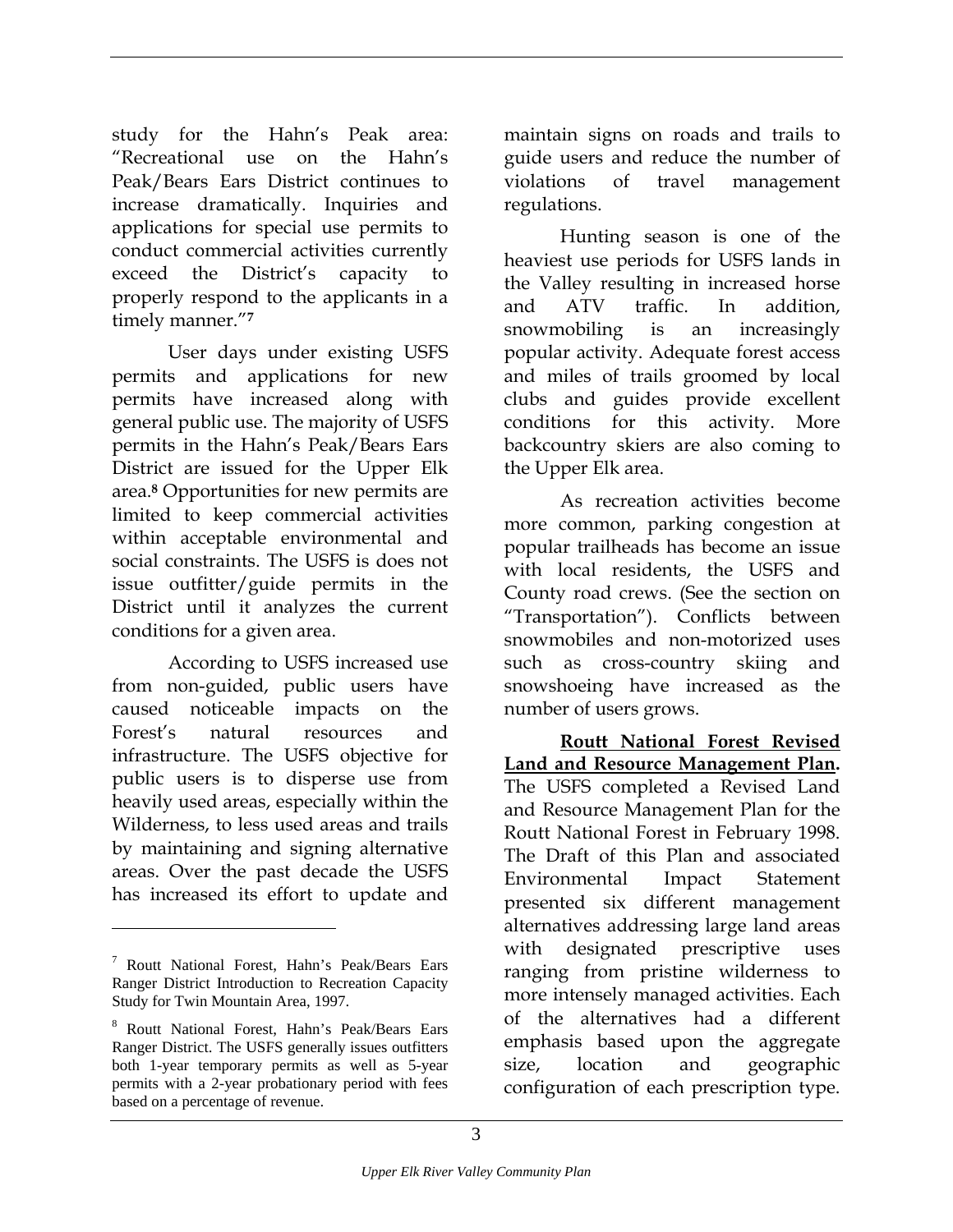<span id="page-24-0"></span>After much public involvement, the **2.2.4 Policies.**  Forest Service adopted one of these

To address issues of local importance, the USFS has initiated studies to analyze the capacity and impacts of recreational activities. The USFS will consider the recommendations of this Plan in its effort to recognize local concerns.

USFS also signed a Memorandum of Understanding (MOU) with Routt County that requires each entity to inform the other regarding land use planning and decision making.

**Steamboat Lake and Pearl Lake State Parks**. Visitation at Steamboat Lake State Park increased 26% between 1993 and 1996**[9](#page-24-1)**. The Master Plan for the Park outlines improvements and additions to Park facilities in the future as funding becomes available. Included among these planned improvements are more improved camping areas providing hookups for recreational vehicles. Short-term plans do not show an increase in the number of campsites.

#### **2.2.3 Goal.**

Encourage responsible public and private land use management to maintain the open space and rural character of the Upper Elk River Valley while recognizing the shift in the Valley's economy from agriculture and mineral extraction to outdoor recreation and tourism.

alternatives. 1) Encourage and support the Routt National Forest Division to continue to seek the input of the local community as to future policies, projects and permits affecting the Upper Elk River portion of the National Forest.

> 2) Encourage and support Routt National Forest's and other agencies' efforts to enforce its regulations on National Forest lands especially during heavy use periods such as hunting season.

> 3) Discourage development of permanent commercial structures on National Forest lands.

> 4) Encourage alternate dispersed recreational trailheads and access to relieve congestion.

> 5) Continue dialogue between the Routt National Forest and State Parks to communicate problems, opportunities, and concerns regarding each other's facilities and find solutions where needed.

> 6) Encourage a partnership with the Routt National Forest and other agencies in providing educational facilities and programs that will inform visitors about proper use of public lands and trespass issues.

> 7) Encourage Routt National Forest to continue to work with local recreation groups to designate non-motorized winter use areas. Balance the need for motorized and non-motorized opportunities.

> 8) Support public land manager's efforts to acquire buffer zones and/or place conservation

 $\overline{a}$ 

<span id="page-24-1"></span><sup>9</sup> Steamboat Lake State Park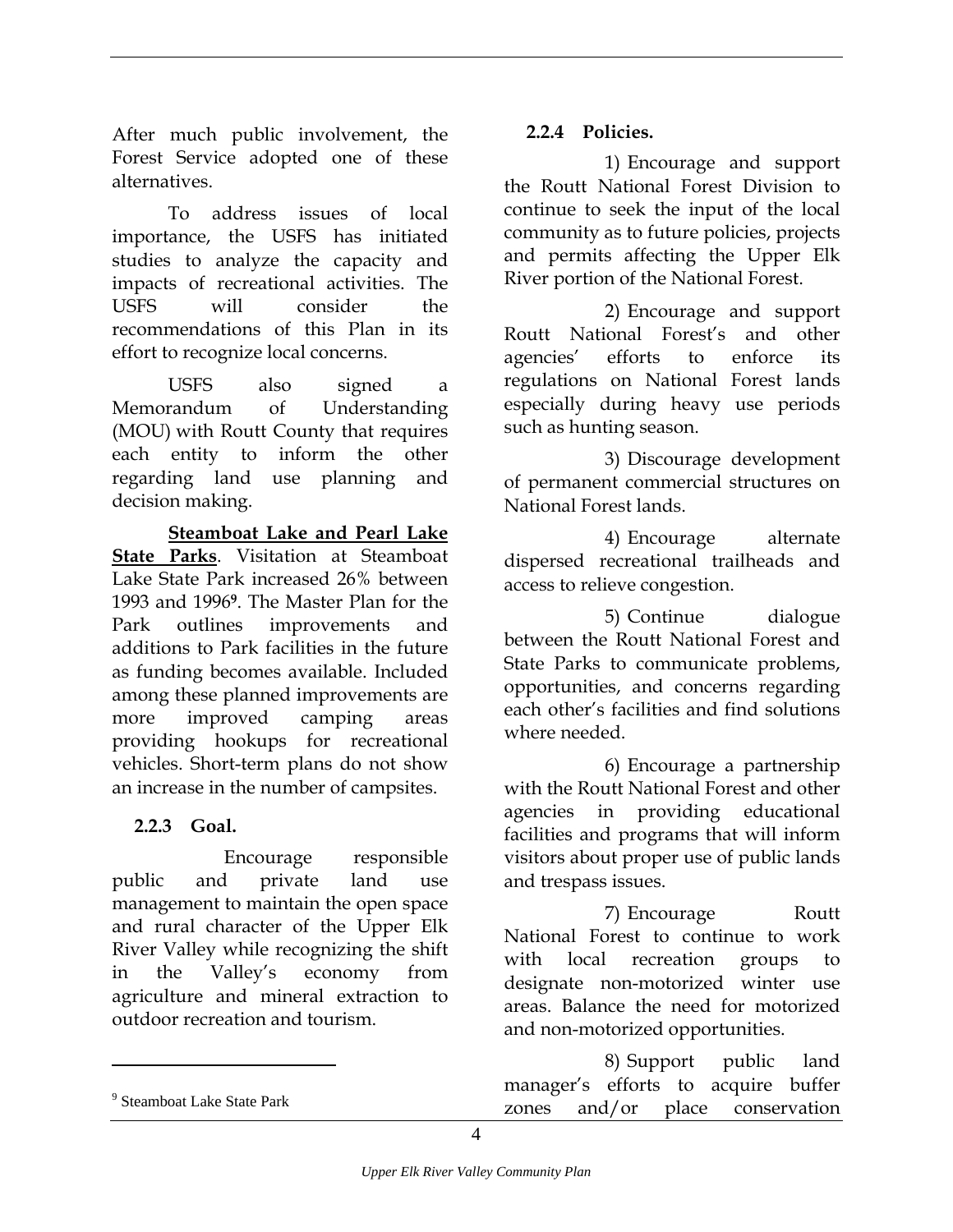<span id="page-25-0"></span>easements on lands.

9) Any private campground must insure adequate provision for infrastructure including waste and sewage disposal must be made. Costs associated with development of these infrastructure improvements should be the responsibility of owners and users of the facilities.

10) Encourage State Parks and the Forest Service to recognize the community desire to avoid overcrowding and over use and to maintain open space and rural character of the Valley in their decision making process. Prior to permitting new uses evaluate the cumulative impact on the resource, infrastructure including roads and county character.

11) Create a consistent, expedited administrative process that allows for minor improvements on guest ranches. These improvements should not change the overall capacity and offsite impacts such as traffic.

#### **2.2.5 Existing Implementation Measures.**

1) Implementation of these policies requires continued frequent communication, coordination, and cooperation between Routt County and other public agencies that exercise control over use and development of public lands.

2) Informal working relationships between the County and these agencies are in operation now.

3) There is an older Memorandum of Understanding that formalizes the relationship between the County and Routt National Forest that needs to be updated.

#### **2.2.6 Action Items.**

1) Schedule regular public community meetings with Routt National Forest and other public lands management agencies to bring the community up-to-date with current issues and upcoming activities.

2) The County should continue referring planning petitions for private land development adjacent to the public lands to the respective public land managers for their input.

3) Continue cooperative efforts between State Parks and the County in future master and site planning efforts.

4) Encourage the State Parks to purchase fee title, acquire the development rights, or negotiate deed restrictions on lands adjoining Steamboat Lake State Park, including areas of Steamboat Lake Subdivision to discourage encroachment of residential uses directly on the lake shores.

5) Encourage the State Parks to acquire adjacent parcels and help resolve the camping problem in Steamboat Lakes Filing 7.

6) Encourage the Routt National Forest to continue to conduct recreational carrying capacity analyses and implement their recommendations.

7)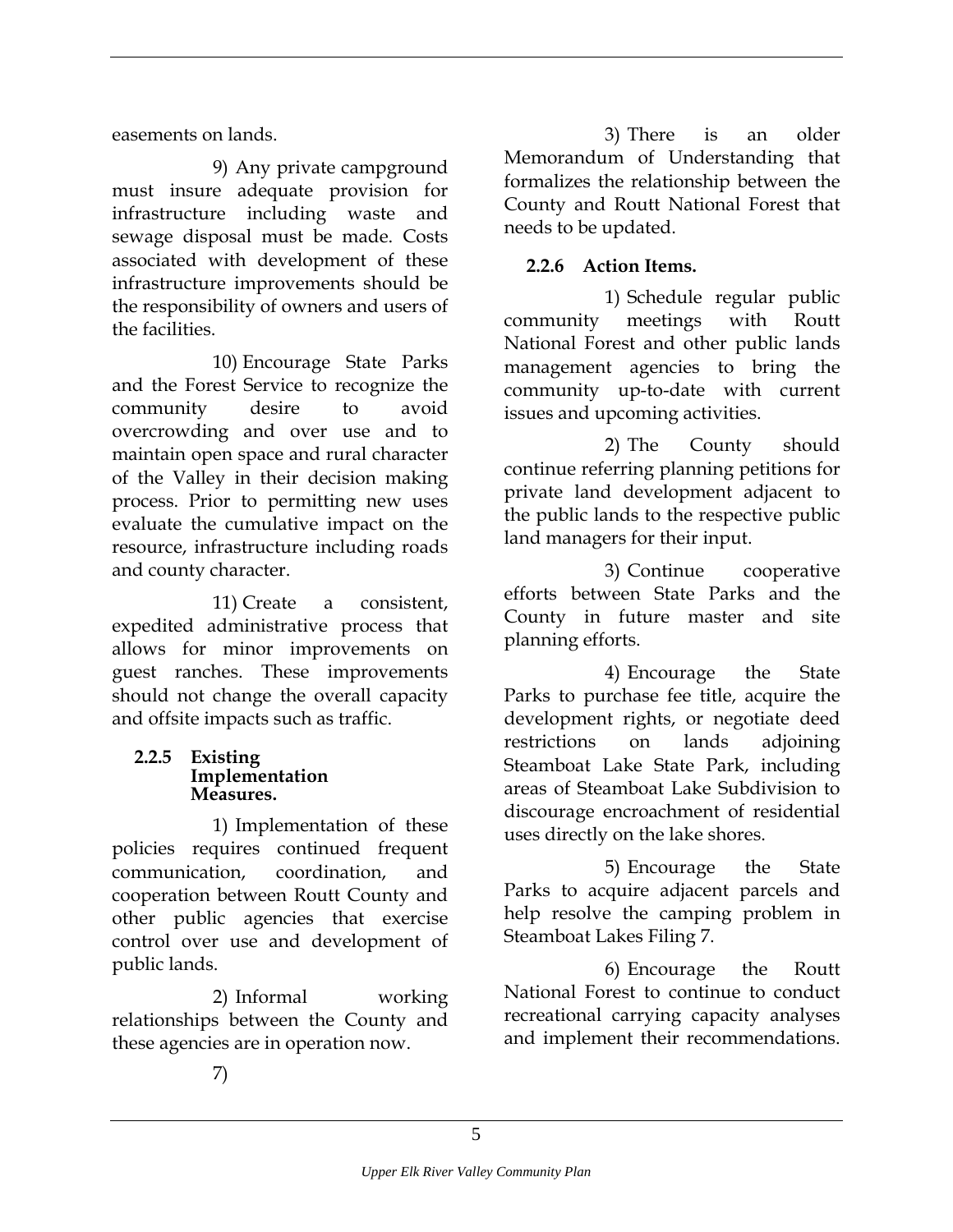#### <span id="page-26-0"></span>**2.2.7 Action Plan Summary**

| <b>RECOMMENDED ACTION</b>                                      | <b>TIME</b><br><b>FRAME</b> | EST.<br><b>COST</b> | <b>RESPONSIBILITY/</b><br><b>FUNDING</b><br><b>SOURCE</b> | <b>PLANNING</b><br><b>SCHEDULE</b> | <b>IMPLEMENTATION</b><br><b>SCHEDULE</b> |
|----------------------------------------------------------------|-----------------------------|---------------------|-----------------------------------------------------------|------------------------------------|------------------------------------------|
| Schedule agency meetings                                       | Short                       | In-house            | SLB, BLM,<br>County, USFS                                 | Year $1+$                          | Year $1+$                                |
| Refer petitions to public<br>agencies                          | Short                       | In-house            | County                                                    | Year $1+$                          | Year $1+$                                |
| State Park/County cooperative<br>planning effort               | Short                       | In-house            | County, State                                             | Year $1+$                          | Year $1+$                                |
| State Park buffer purchase                                     | Short                       | \$100,000           | <b>State</b>                                              | Year $3+$                          | Year $3+$                                |
| State Park help in resolving of<br>Filing 7 camping            | Short                       | \$150,000           | <b>State</b>                                              | Year $3+$                          | Year $3+$                                |
| State Park additional<br>management of private<br>campground   | Middle                      | \$25,000            | <b>State</b>                                              | Year $3+$                          | Year $3+$                                |
| Conduct recreational carrying<br>capacity analysis             | Short                       | \$100,000           | County, USFS,<br>State Parks, SLB,<br><b>BLM</b>          | Year 2+                            | Year 5+                                  |
| Implement recreational<br>carrying capacity<br>recommendations | Middle                      | \$100,000           | State Parks,<br>USFS, SLB, BLM                            | Year 4+                            | Year 6+                                  |

#### **2.3 WILDLIFE AND NATURAL RESOURCES**

#### **2.3.1 Background**

The Valley is known for its abundant wildlife and wildlife habitat. The planning area features an estimated 14 different ecosystems from high alpine to river/ riparian zones. About 300 species of wildlife live in these areas for at least part of the year. The area's big game, such as deer and elk, attract hunters and fishermen from all over the world. Although not as widely sought after, a variety of birds, amphibians, fish and smaller mammals are just as

important to the area's ecological balance**[10](#page-26-1)**.

Some species of plants and animals in the Upper Elk are considered sensitive, threatened or endangered by state and/or federal agencies. Ecological inventories conducted by the Nature Conservancy and the Colorado Natural Heritage Program determined that the Elk River contains healthy remnant riparian ecosystems of global

 $\overline{a}$ 

<span id="page-26-1"></span><sup>&</sup>lt;sup>10</sup> Colorado Division of Wildlife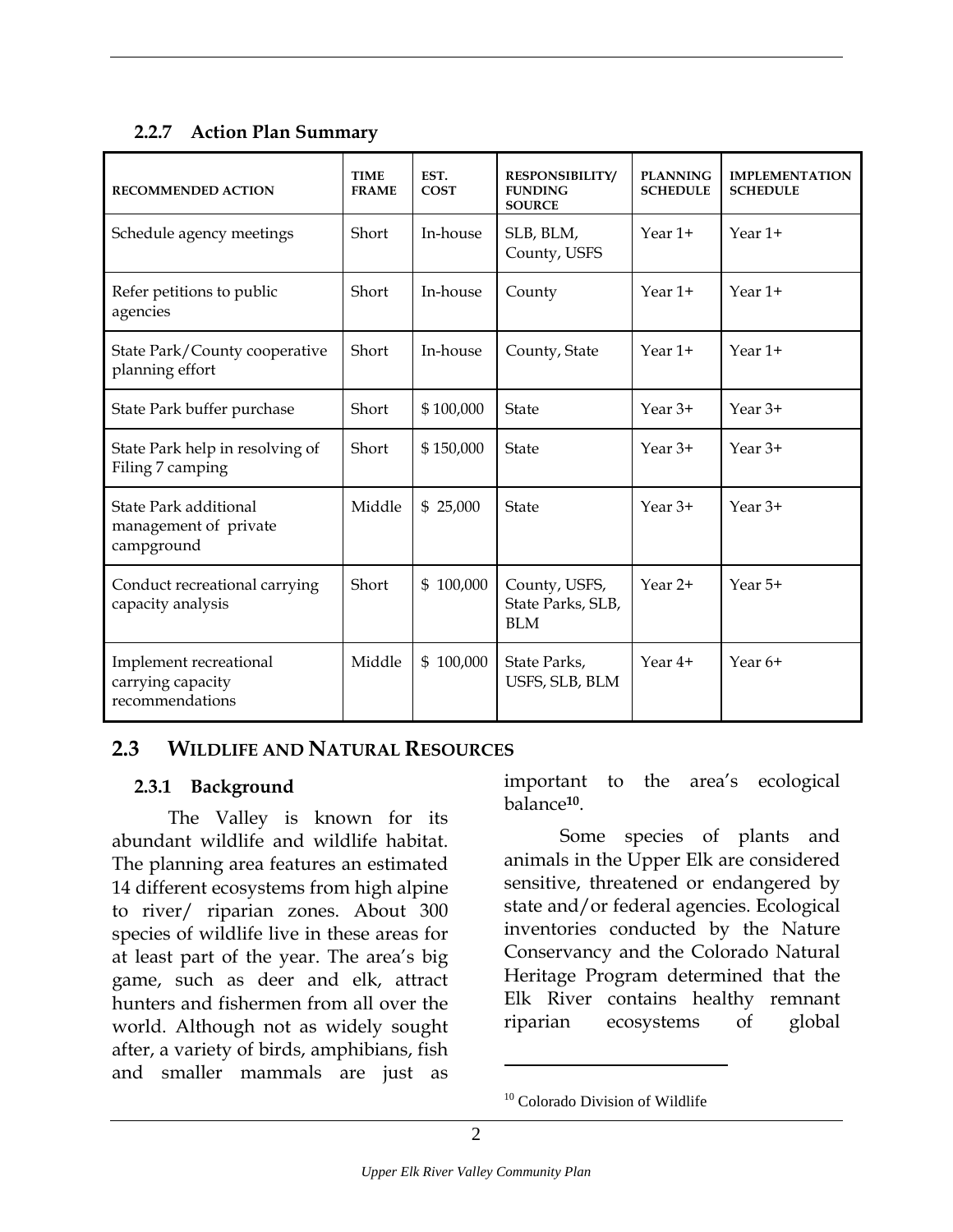<span id="page-27-0"></span>significance. Unlike most tributaries in the Colorado River basin, the Elk River does not have a major, main stem dam. Therefore, the Elk River system supports the flooding and meandering necessary to maintain these rare forests[.11](#page-27-1) 

The banks of the Elk River are relatively undeveloped, offering excellent riparian habitat for the many species. Riparian areas comprise only about 3% of Colorado lands, yet over 80% of wildlife species depend on riparian habitat at some time

during the year.**[12](#page-27-2)** The health of the riparian zone of the Elk River directly effects water quality and the survival of many wildlife species as well as the human inhabitants of the Valley.

Big game currently flourish in the area due to game management, the lack of predators and the availability of food on winter ranges. Thousands of hunters come to the Upper Elk region in the fall to enjoy the hunting opportunities. Big game hunting is vital to the economy of Routt County and the Upper Elk River area. In 1990 hunting related business brought in \$24 million to Routt County's economy. The Colorado Division of

1

Wildlife (DOW) has been working on mapping habitats, ranges and movement corridors throughout the county, including the Upper Elk.

#### **2.3.2 Challenges and Opportunities**

Wildlife movements and use of

habitats have changed over the years due to settlement patterns and increased human activity. The Colorado Division of Wildlife's (DOW) mapping of

wildlife habitats is important information for planning and wildlife management purposes. This information is available through the County as well as over the Yampa Valley Information Utility website *yampa.com*.

The increase in new homes has resulted in requests to remove elk from livestock feeding areas. Elk and deer feed on landscaping materials such as small aspen trees, creating more conflicts with landowners. The DOW has established a Habitat Partnership that offers financial assistance to property owners for fencing and other improvements that help alleviate some of the conflicts caused by elk drawn to private property. In winter, elk gather on south and southwestern-oriented slopes where lower snow depth allows



<span id="page-27-1"></span><sup>&</sup>lt;sup>11</sup> Mike Tetreault, The Nature Conservancy. Letter dated December 21, 1998

<span id="page-27-2"></span><sup>&</sup>lt;sup>12</sup> Colorado Department of Natural Resources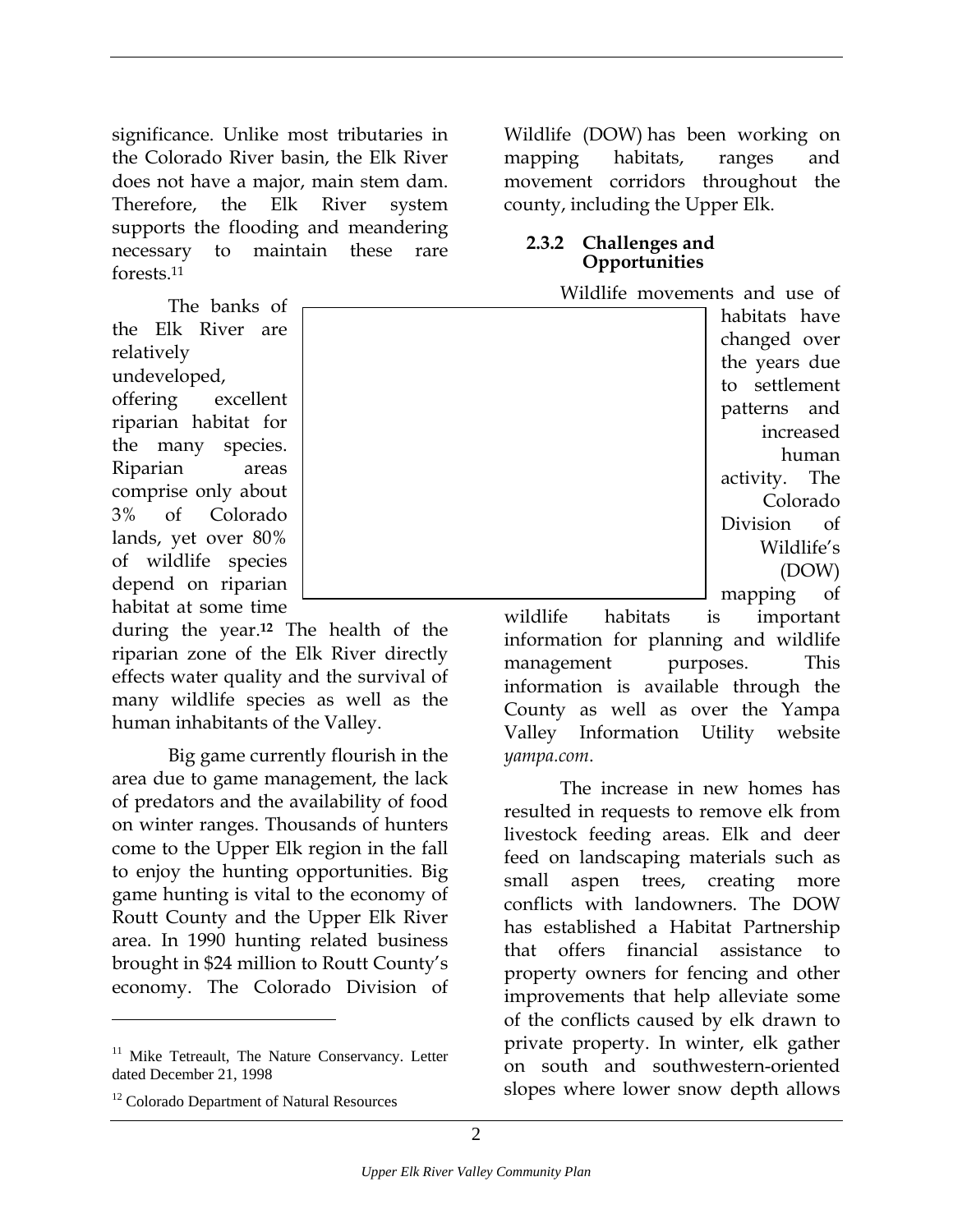<span id="page-28-0"></span>for better forage. Winter range area is a small fraction of the normal range area and is critical to the viability of big game populations. Disturbance to these areas can stress elk, making winter survival difficult. One of the most important elk habitat and movement corridors in the Valley lies on a section of State School Lands near Moon Hill.

Much of the riparian habitat along the rivers and creeks in the planning area lies within private agricultural lands. Loss of these private agricultural lands could negatively effect riparian habitat and the species it supports. The biggest singe threat to the Elk River system is residential development in the flood plain. This is due mainly to the flood protection and bank stabilization homeowners in the flood plain are forced to construct. These structures can alter or stop the river's natural ability to flood and meander and therefore affect the riparian habitat that depends on these natural processes. Devegetation of stream banks can also be a problem by increasing the sediment load in the river and straightening the channel.[13](#page-28-1)

Development and recreation within elk habitat and corridors make maintaining a naturally self-sustaining herd more difficult. Elk herds once migrated in winter to the drier open areas west of Craig. Today, however, with the increase of highways, roads, fences and homes in the area, elk must

 $\overline{a}$ 

tolerate harsher winters on limited winter range.

The problem of pets interfering with wildlife has increased with development and tourism. Routt County has a leash law and shares animal control services with the City of Steamboat Springs. There has not been successful enforcement of this law.

#### **2.3.3 Goal.**

To maintain existing critical riparian areas and wildlife habitats, movement corridors, and calving areas and conserve the natural resources of the Upper Elk River Valley.

#### **2.3.4 Policies**

1) Inform realtors, property owners, designers, land planners and developers about the Colorado Division of Wildlife (DOW) mapping of wildlife habitats, calving areas and movement corridors. Encourage DOW to refine its mapping and provide information on their use.

2) Encourage landowners to be more responsible in the feeding of horses and other livestock, use better landscaping techniques and fencing which discourages conflicts between wildlife, livestock and crops.

3) Direct winter recreation activities away from critical winter wildlife habitat and movement areas. One of the most important elk habitat and movement corridors in the Upper Elk area lies on a section of State School Lands near Moon Hill. This section should be managed to allow the Elk movement to continue unhindered.

<span id="page-28-1"></span><sup>&</sup>lt;sup>13</sup> Mike Tetreault, The Nature Conservancy. Letter dated December 21, 1998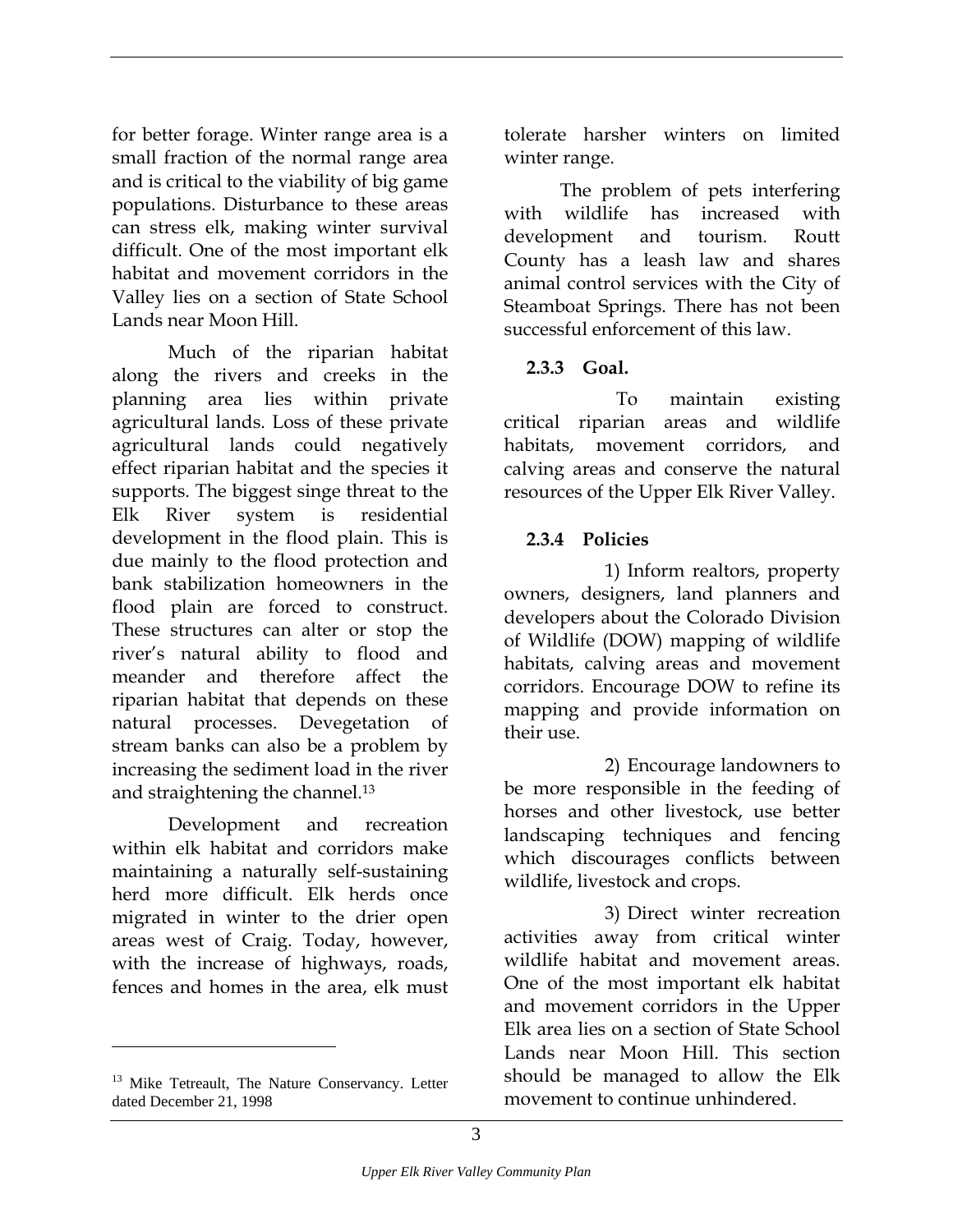<span id="page-29-0"></span>4) Strongly encourage building and development outside of riparian areas, critical wildlife habitat and wildlife movement corridors within the planning area. If this is not possible, encourage mitigation of impacts to wildlife with appropriate lighting, fencing and pet control provisions.

5) Discourage winter enhancing and sustaining winds<br>plant communities in Upper Elk. recreational use in critical elk winter habitat and movement corridors. 2) Create maps of wildlife

6) Encourage existing federal land permittees to continue to maintain trails and operations outside of wildlife areas.

7) Encourage landowners to continue low impact grazing practices that protect and enhance river and riparian habitat.

8) Encourage landowners to participate in DOW's Habitat Partnership program to assist in alleviating big game conflicts between

9) Encourage other agencies to provide educational and financial assistance to eligible landowners for habitat protection and enhancement.

10) Discourage proposals for dams on the Upper Elk River by working with the appropriate agencies and other affected parties.

#### **2.3.5 Existing Implementation Measures.**

1) Land Preservation Subdivision Exemption (LPS) and Subdivision policies discourage building in critical wildlife areas.

2) Routt National Forest and Routt County "Special" and "Conditional" use permit and rezoning process(es).

#### **2.3.6 Action Items**

1) Develop recommendations that will assist in enhancing and sustaining wildlife and

habitat, riparian areas, and movement corridors for the entire Upper Elk planning area available to the general public and agencies via hard copy and the Internet.

3) Develop better pet enforcement standards for Upper Elk River Valley neighborhoods. Prepare and distribute materials that educate pet-owners of their responsibilities. Explore funding mechanisms for more/improved enforcement of the pet control regulations.

big game and property owners.<br>
4) Work with DOW and ranchers to develop voluntary fencing standards that protect riparian corridors. Involve Colorado Division of Wildlife's Habitat Partnership.

> 5) Prepare and distribute educational materials concerning new grazing and riparian protection techniques.

> 6) Pass a resolution of the Routt County Board of Commissioners banning dams on the Elk River.

#### **2.3.7 Locational Criteria**

1) The policies and actions regarding wildlife and natural resources are recommended for application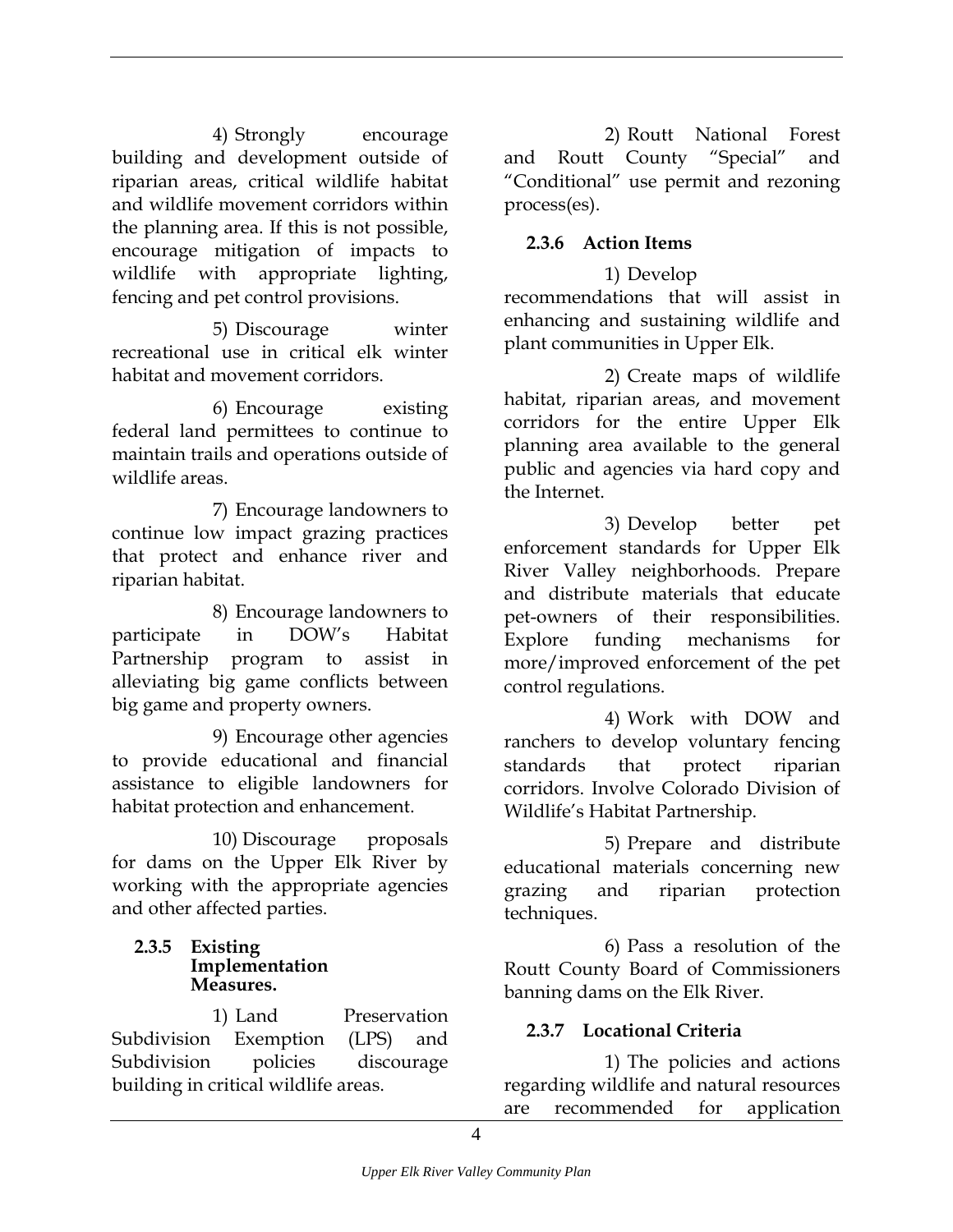<span id="page-30-0"></span>throughout the planning area.

#### **2.3.8 Action Plan Summary**

| <b>RECOMMENDED ACTION</b>                                                           | <b>TIME</b><br><b>FRAME</b> | EST.<br><b>COST</b> | <b>RESPONSIBILITY/</b><br><b>FUNDING</b><br><b>SOURCE</b> | <b>PLANNING</b><br><b>SCHEDULE</b> | <b>IMPLEMENTATION</b><br><b>SCHEDULE</b> |
|-------------------------------------------------------------------------------------|-----------------------------|---------------------|-----------------------------------------------------------|------------------------------------|------------------------------------------|
| Develop wildlife<br>recommendations                                                 | Middl<br>e                  | \$20,000            | Consultant,<br>County, DOW,<br><b>USFS</b>                | Year $3+$                          | Year 5+                                  |
| Distribute wildlife maps on<br>internet and to the public                           | Short                       | In-house            | County, DOW                                               | Year 1+                            | Year 2+                                  |
| Develop pet enforcement<br>standards & educational<br>materials                     | Short                       | In-house            | <b>DOW</b>                                                | Year $2+$                          | Year $3+$                                |
| Partner with DOW to develop<br>voluntary fencing guidelines<br>along riparian acres | Short                       | In-house            | Nature<br>Conservancy &<br>Legacy                         | Year 2+                            | Year $3+$                                |
| Prepare and distribute<br>grazing & riparian<br>educational materials               | Middl<br>e                  | In-house            | Nature<br>Conservancy &<br>Legacy                         | Year $3+$                          | Year $3+$                                |
| Initiate resolution banning<br>dams                                                 | Short                       | In-house            | County                                                    | Year $1+$                          | Year 1+                                  |

#### **2.4 BUSINESS, INDUSTRY, AND COMMERCIAL ISSUES.**

#### **2.4.1 Background**.

Hahn's Peak was the first settlement in Routt County, created in response to the mining boom. Joseph Hahn arrived in 1861, and the

through the 1920s and reopened sporadically in the 1950s and 1960s.

Mining evolved from prospecting, to placer mining to dredge and hard rock mining in 1906. Agriculture initially supported local

community grew to 75 residents by 1876. The town served as the Routt County seat from 1879 until 1912. Mining continued



miners by providing vegetables, grains, dairy products, and meat. Ranching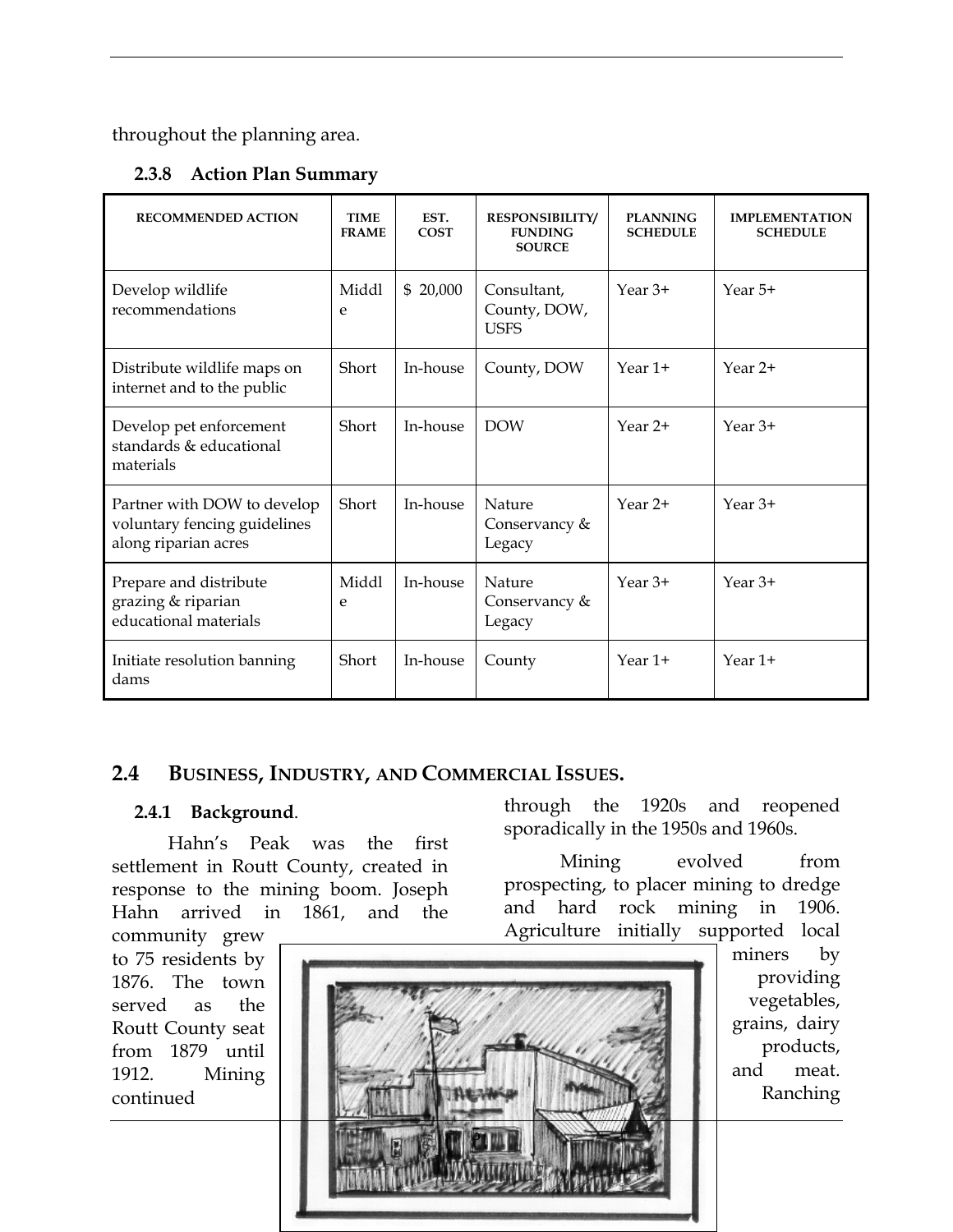and hay production eventually dominated, as due the harsh climate and better transportation

Columbine started in the 1880s serving as a stagecoach stop and local store. The original 11-acre town site was platted in 1897 as housing for miners of the Royal Flush and Tom Thumb. The community evolved after mining into lodging for hunters and fishermen and a supply store for sheepherders and cattle ranchers.

Clark was a stagecoach stop located at the crossing for the Elk River. The community included a store, sawmills, and blacksmith, serving the regions lumber and agricultural industries.

According to state wage compensation statistics, Upper Elk private employers account for less than 2% of Routt County's private employment wages. Almost 80% of the wages generated in the Upper Elk come from businesses located in the Clark area (including Seed House Road). Construction and hospitality businesses each account for over 40% of Upper Elk employment income.

Eight guest ranches in the Upper Elk area provide accommodations for 450 guests and employ about 100 people. The Upper Elk area provides a base for 13 construction companies employing about 60 people. Most are general contractors and none had more than 15 employees in 1996.

Numerous businesses and governmental agencies serve the Upper Elk, but base their operations, elsewhere. Examples include Routt County, the Forest Service and Yampa Valley Electric.

**Tourism.** "The biggest change to the Yampa Valley in the past 25 years has been the substantial increase in the dollars generated by tourism. This has occurred while revenues from mining and agriculture have remained relatively constant.

"The tourism economy has three components: winter, summer and hunting season. More than half of the jobs in the Yampa Valley are estimated to directly and indirectly relate to tourism."[14](#page-31-0)

Tourism based business in North Routt has three major parts: guest ranches, guides and outfitters, and retail-oriented shops and lodging. These businesses are primarily located between Clark and Columbine on RCR 129 and on Seedhouse Road. Nine guest ranches and accommodations based businesses are located in the area. These businesses vary in size, price and types of activities and amenities offered. Each fills a different niche in the tourist market by providing a range of accommodation levels for tourists. Some operations offer primarily accommodations and may contract with various guides and outfitters for guest activities. Others are more "self contained", offering a full program of activities as well as meals.

As discussed above, approximately 25 businesses hold USFS permits to operate as guides and/or

 $\overline{a}$ 

<span id="page-31-0"></span><sup>&</sup>lt;sup>14</sup> Vision 2020 Plan, 1994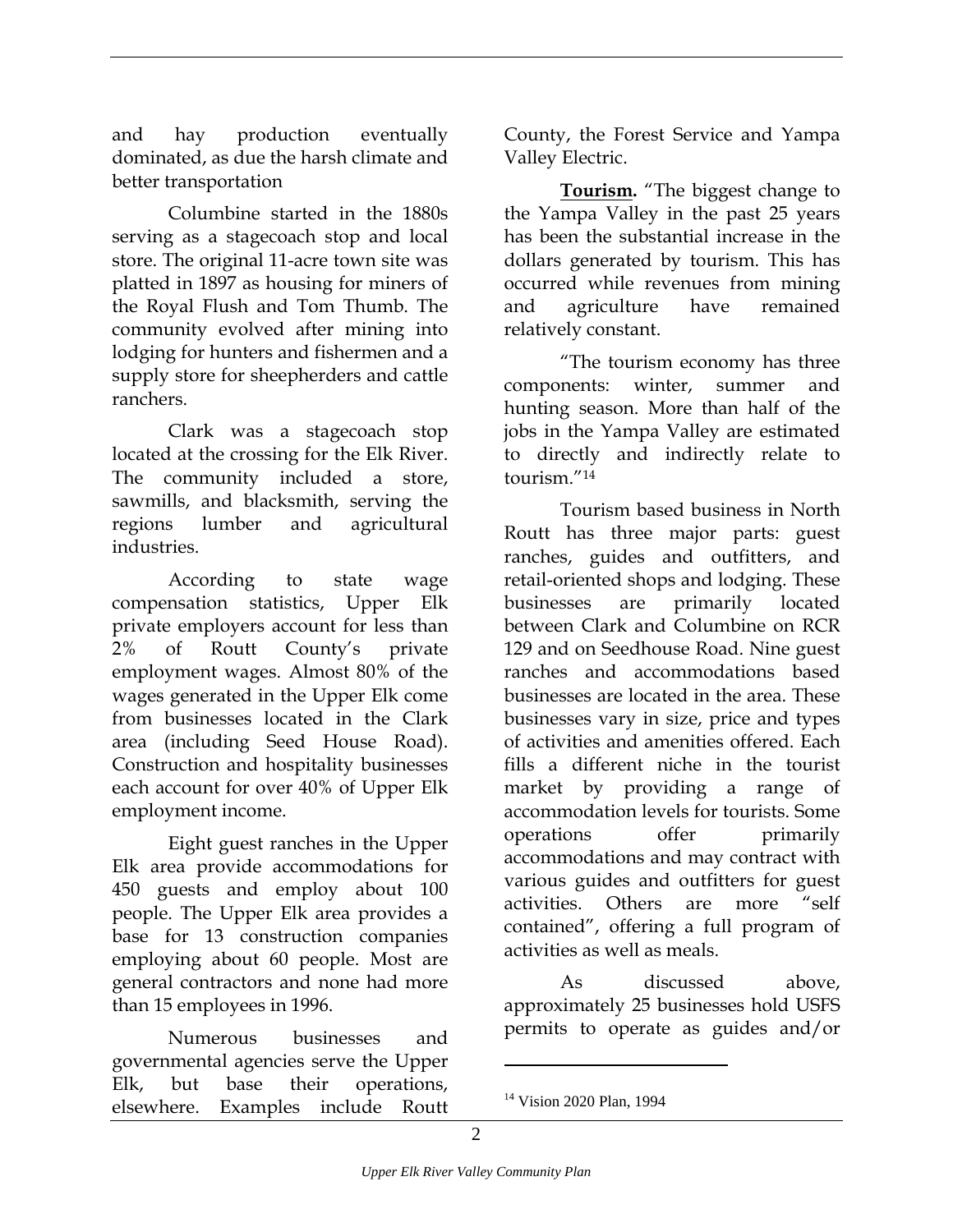<span id="page-32-0"></span>outfitters within the planning area. **2.4.2 Challenges**<br>Some of these outfitters are based **Opportunities.** Some of these outfitters are based outside of the area and transport their clients to the Upper Elk. Activities offered by these businesses include fishing, hunting, horseback rides, llama treks and balloon rides.

While some people choose to visit a guest ranch or go on a guided expedition, other visitors to the Upper Elk area come to enjoy the public lands on their own. Three National Forest campgrounds and less primitive facilities at Steamboat Lake State Park are available. Several businesses offer overnight accommodations as well. Retail shops in Clark, Hahn's Peak Village and Steamboat Lake Marina provide food and other necessities.

While tourism in the Upper Elk is still primarily summer based, more year 'round opportunities are available. In winter, cross-country skiing and snowmobiling have become increasingly popular. This area also attracts large numbers of hunters from the start of bow season in August through rifle seasons in late fall. Additionally, the Upper Elk area's tourism possibilities are becoming more significant to the ski industry as the trend to provide more diverse vacation packages grows. Travel or transportation constraints will limit some winter activities.

Mineral extraction including gravel pits, is an essential part of the infrastructure of the County. The countywide distribution of these operations lowers the cost of

## **2.4.2 Challenges and**

As the area grows, there is a demand for new tourism related uses. The County is attempting to "catch up" with these activities to add some predictability to the planning process. Amendments have been proposed to the definitional sections of the Zoning Resolution concerning business and commercial uses.

The primary challenges associated with increased tourism are: (1) to disperse tourists and recreationists broadly to limit over use of certain areas; (2) to ensure that the transportation infrastructure is adequate; (3) that emergency services are available; and (4) that some number of affordable housing units is available for the labor pool.

#### **2.4.3 Goal.**

To maintain and support the economically important outdoor recreation based tourism business as well as agriculture, timber and mining while managing their impacts to preserve the open space and rural character of the Upper Elk River Valley and avoiding overcrowding. .

#### **2.4.4 Policies.**

1) Rural-type tourist operations such as guest ranches and similar operations are an appropriate and important part of the area's heritage and economy and should be supported. In evaluating proposals consider the following:

construction, especially for public roads. a) New visitor accommodations should preserve significant significant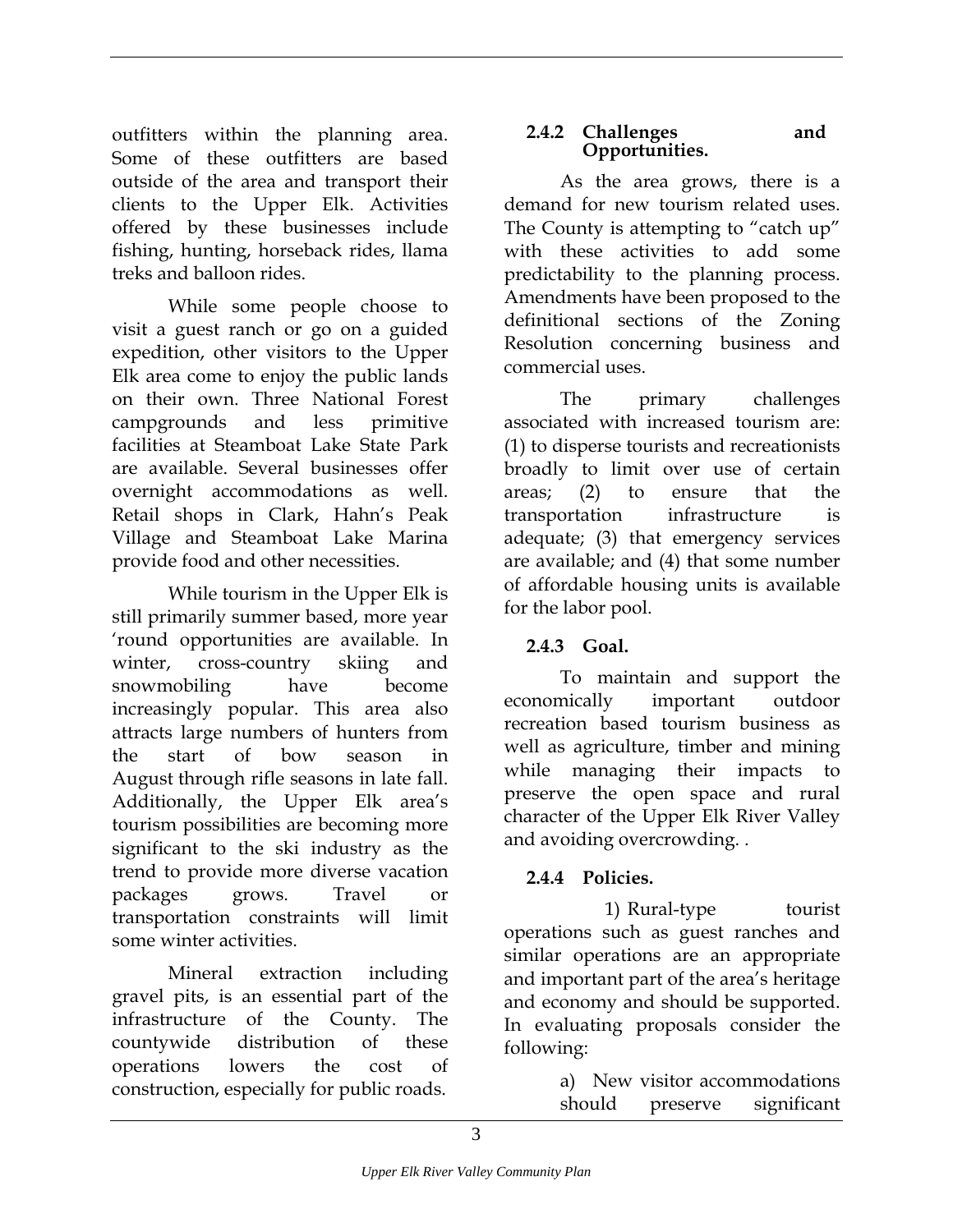<span id="page-33-0"></span>amounts of open space and the size of the operation should be proportional to the open space preserved with traffic generation less than the associated LPS development;

b) Provide year round access; and

c) Create minimal impacts.

2) Encourage appropriately scaled commercial development that is of similar size, height and character of existing structures. Ensure new structures are compatible with the rural mountain community with sensitive placement and design.

3) Locate new retail and commercial and hotel/motel type lodging uses in or adjacent to villages to support other businesses in the area. This types of commercial growth should be located in places where there is existing or planned-for infrastructure, including convenient access to roads, water and sewer, and other facilities.

4) Expansion of existing businesses is supported as owners determine a need, so long as such expansion is visually compatible with the rural mountain community. Size, shape and form, massing and height, materials and scale should be compatible to what is built today.

5) Encourage the Forest Service to implement small-scale timber sales to benefit local businesses if there is demonstrated local interest.

6) Encourage visitors to use guides and outfitters and guest ranches. Emphasize protecting the safety of the visitors and responsible use of the land and its resources.

7) Promote home occupations and cottage industries especially those that use local wood and agricultural products or support other industries in the area.

8) Gravel extraction can continue in areas that minimize the impact on residents, visitors and the natural environment including the location of the facility and the associated hauling operations.

9) Encourage development of employee housing opportunities both on and off site.

10) Initiate a "community economic indicators" project to help business determine future needs and determine a sustainable economic business plan.

#### **2.4.5 Existing Implementation Measures.**

1) Routt County exercises control over extraction of sand and gravel and other resources under the Special Use Permit provisions of current regulations.

2) The Routt County Master Plan and this Community Plan influence location and design criteria for businesses.

3) Land in the Elk River Valley is zoned for agricultural uses. There is approximately 10 acres of commercial zoned land in the Hahn's Peak area and scattered commercial sites in Steamboat Lakes Subdivision.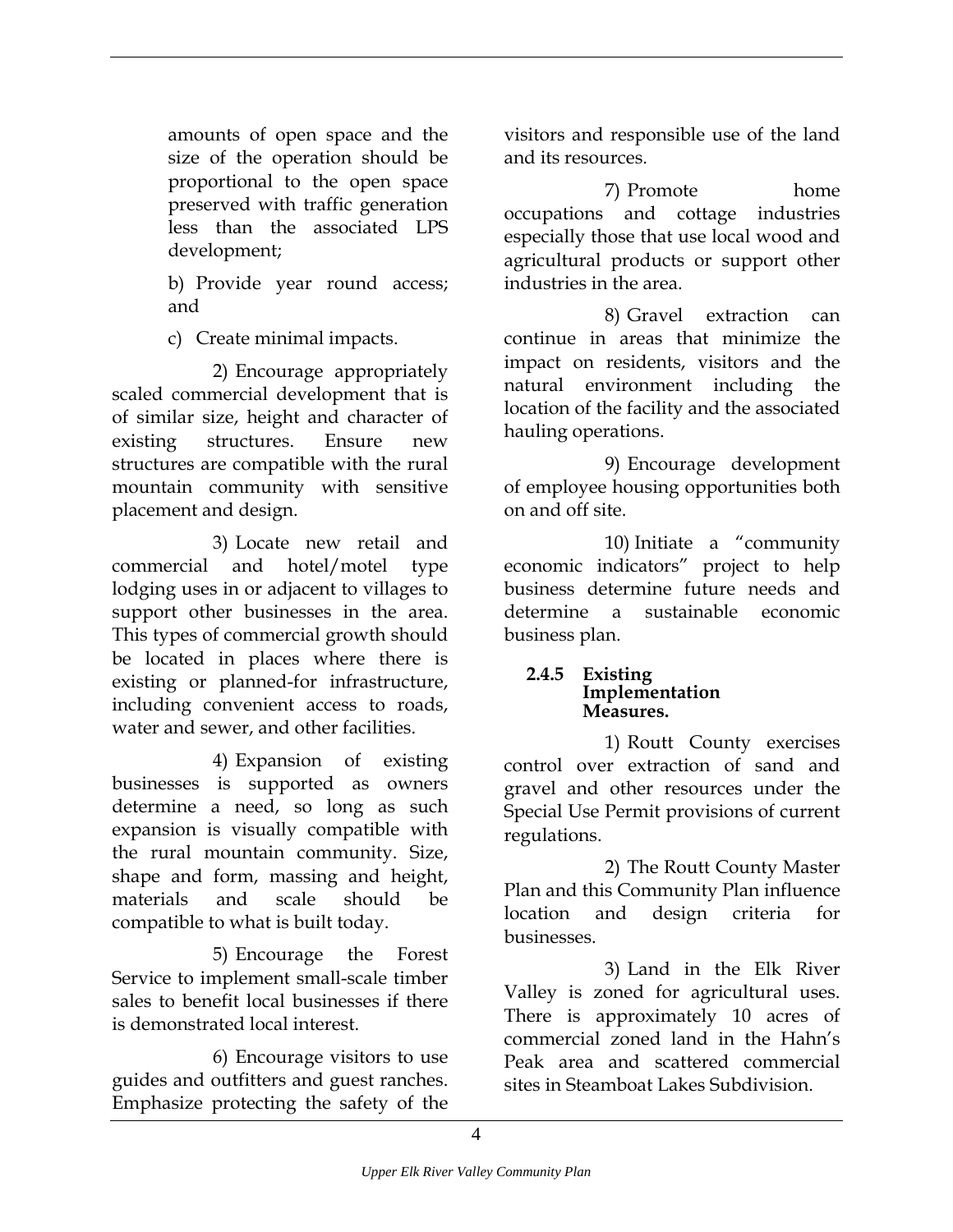<span id="page-34-0"></span>4) Proposals for commercial use, including tourist oriented or lodging businesses must be reviewed and approved by the County under provisions of the current Zoning and Subdivision Regulations.

5) Development review criteria require that provision be made for adequate public services.

6) Development standards require that appropriate infrastructure improvements be the responsibility of the owner/developer.

7) Implementation of these policies require continued frequent communication, coordination, and cooperation between Routt County and other public agencies that exercise control over use and development of public lands.

8) Informal working relationships between the County and the other public agencies are in operation now.

9) There is an older Memorandum of Understanding that formalizes the relationship between the County and Routt National Forest that needs to be updated.

#### **2.4.6 Action Items**

1) Craft recommendations that guide citizens and business owners in identifying areas of growth and the general character of commercial and business operations.

2) Amend the Zoning Regulations to add or provide better definitions and clearer processes for recreation and tourism related uses,

including guest ranches, Outdoor Recreation zone district, recreational resorts, recreational facilities, country inns and tourist homes, guides and outfitter, equestrian facilities, cottage industries, and home occupations.

3) Review this plan periodically to determine if changes to the plan are necessary. Events that would trigger review of this plan are:

a) a five year period has elapsed since the last review; or

b) adoption or amendment to the recommendation(s) of the Routt National Forest Land and Resource Management Plan that affect land use in this area; or

c) adoption or acceptance by Routt National Forest, State Parks, and the County of a recreational capacity analysis that determines that there are no significant existing problems with winter and summer usage; that there is adequate staffing to enforce all management objectives, and; that there is no increase in user days anticipated; or,

d) there is not agreement between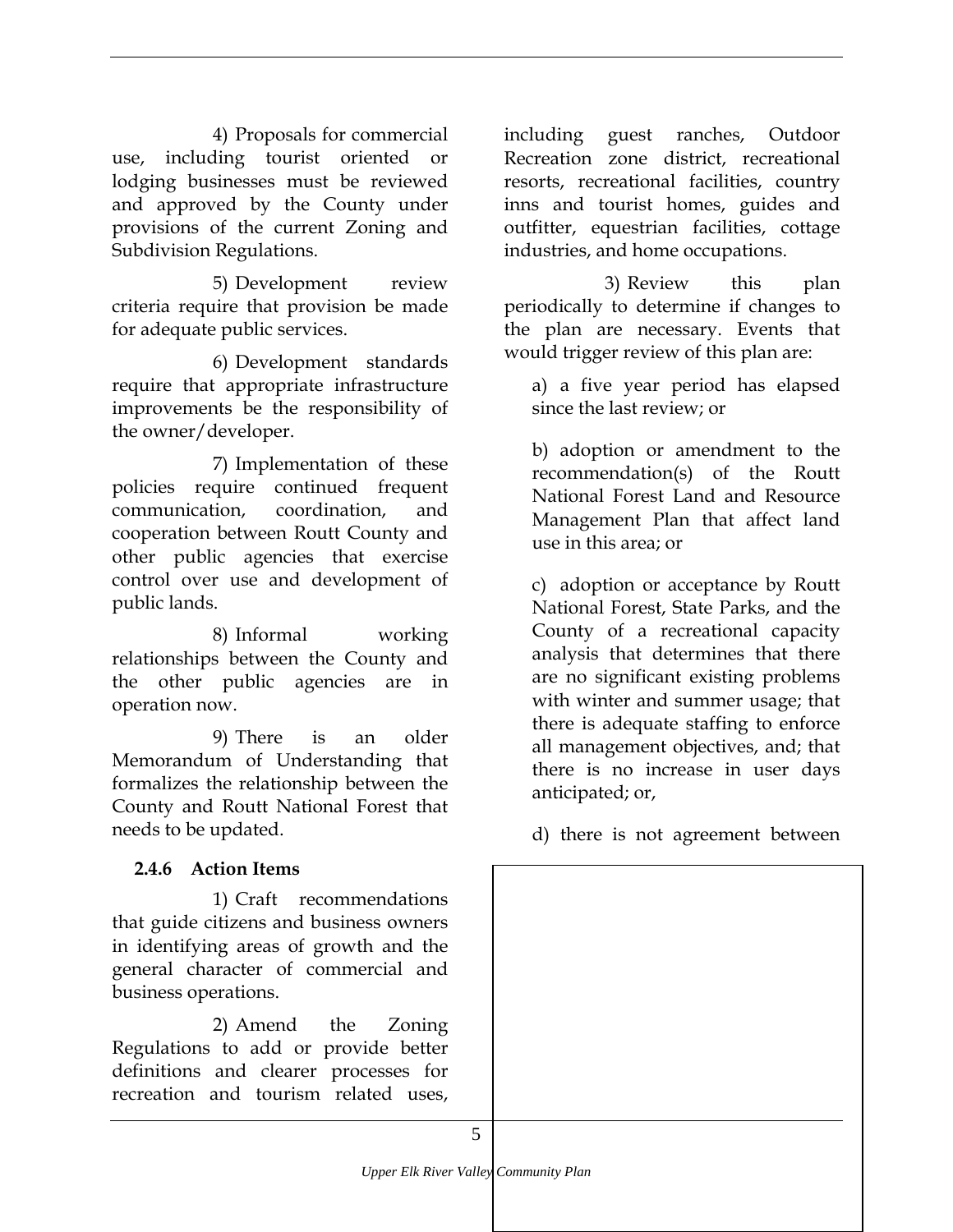<span id="page-35-0"></span>Routt National Forest and the County in application of this Plan's Policies and Action Items.

4) Initiate a economic database or indicators project to help business determine a sustainable economic direction.

#### **2.4.7 Locational Criteria:**

1) The area in and around

#### **2.4.8 Action Plan Summary**

the existing villages is well suited for development.

2) Gravel extraction activities should be located and developed in a manner that will not adversely impact adjoining properties, recreational users and tourists, nor the road system that provides access to the facility.

| <b>RECOMMENDED ACTION</b>                                                | <b>TIME</b><br><b>FRAME</b> | EST.<br><b>COST</b> | <b>RESPONSIBILITY/</b><br><b>FUNDING</b><br><b>SOURCE</b> | <b>PLANNING</b><br><b>SCHEDULE</b> | <b>IMPLEMENTATION</b><br><b>SCHEDULE</b> |
|--------------------------------------------------------------------------|-----------------------------|---------------------|-----------------------------------------------------------|------------------------------------|------------------------------------------|
| Devise Growth<br>Recommendations                                         | Middl<br>e                  | \$50,000            | County,<br>consultant                                     | Year $3+$                          | Year 5+                                  |
| Amend Zoning Regulations to<br>Clarify Recreation and<br>Tourism Issues. | Middl<br>e                  | \$20,000            | County,<br>consultant                                     | Year $3+$                          | Year 5+                                  |
| Review Community Plan                                                    | Middl<br>e                  | In-house            | County                                                    | Year 4+                            | Year 5+                                  |
| Initiate database for economic<br>project.                               | Short                       | \$20,000            | <b>Business</b><br>Community,<br>County                   | Year 2+                            | Year 2+                                  |
| <b>Conduct Community</b><br>Economic Indicators Project                  | Middl<br>e                  | \$20,000            | Business,<br>Community,<br>County                         | Year $3+$                          | Year 5                                   |

#### **2.5 RESIDENTIAL HOUSING AND DEVELOPMENT**

#### **2.5.1 Background.**

The villages of Clark, Hahn's Peak and Columbine have been residential centers since



their beginnings. In the 1960's, tourism began to capture a greater portion of

> Routt County's economy. The creation of the nearby Steamboat Ski Area and Steamboat Lake and Pearl Lake State Parks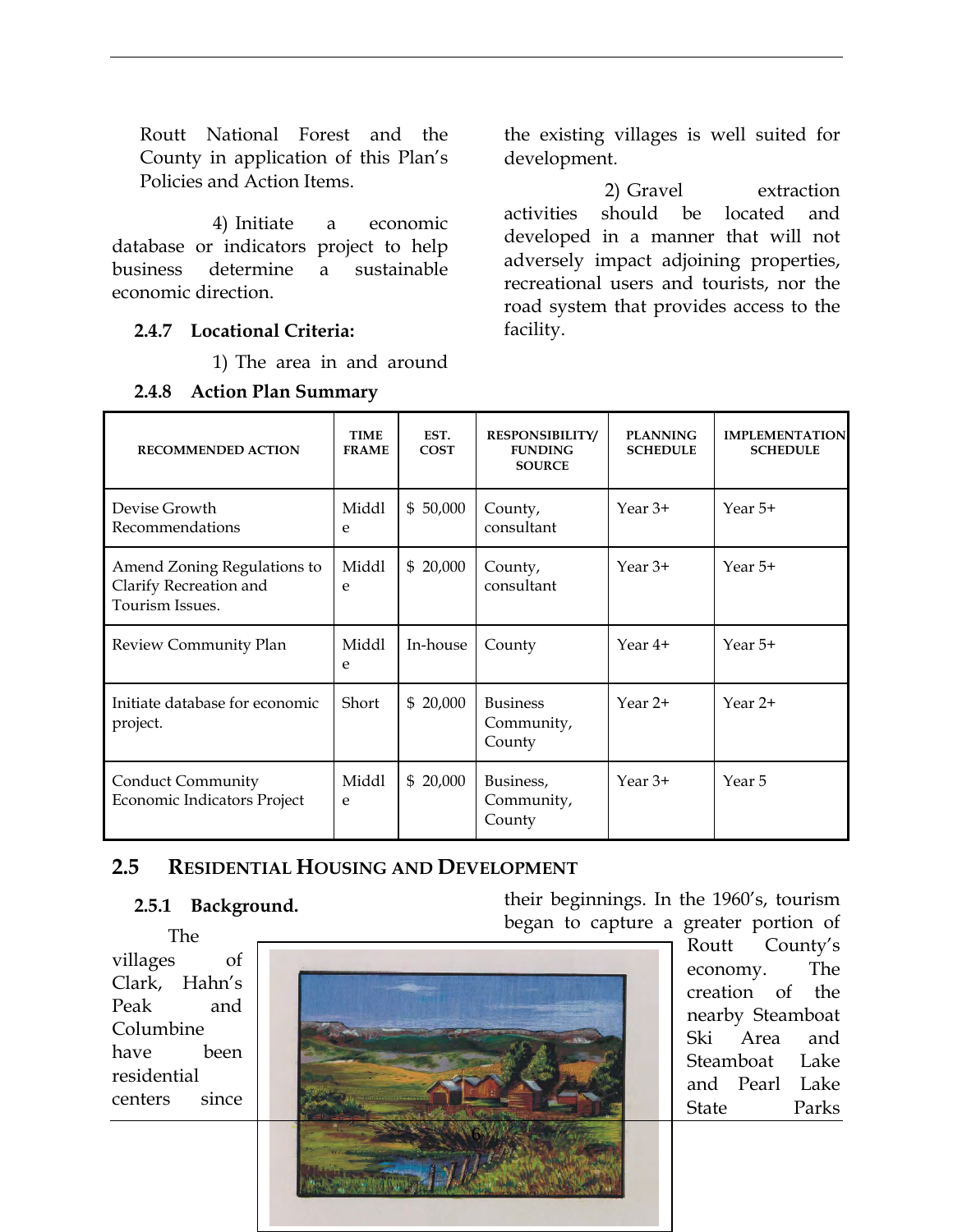<span id="page-36-0"></span>brought more visitors and recreation minded property owners to the area. As a result, new residential growth began to occur in the early 1970's. In the Valley, growth came in the form of new subdivisions throughout the Hahn's Peak basin and up Seedhouse Road. The largest planned development was the Steamboat Lakes Resort filings. (See section on "Steamboat Lakes Subdivision").

Another trend associated with residential growth in the Valley is the division of agricultural land into 35-acre tracts. Often called "ranchettes", these lots of 35 acres or more can be created with minimal County regulation and may cause the loss of viable agricultural parcels. The County's Land Preservation Subdivision Exemption and Minor Development Subdivision Exemption processes help to mitigate this phenomenon.

#### **2.5.2 Challenges and Opportunities.**

As in many areas of the Rocky Mountain west, the rural landscape and heritage were created by the generations of people who have derived their livelihood from the land and as a result, left the landscape relatively undeveloped. This phenomenon attracts many people to the area resulting in the high demand for rural residential property and an increased interest in outdoor recreation. The number of permanent residents in the Valley area grew by approximately 10% between 1980-1990. This number does not take into account seasonal residents and second home owners. A nationwide

trend highlighted at a recent Economic Summit in Steamboat Springs is that many second homes are being converted to primary residences as the population ages and retirees move to the "country". Another indicator of growth in the Valley is the number of new homes built. An average of 15 new homes were built per year in the 1980's. From 1990 to 1995, this number more than doubled to over 30 new homes per year.**[15](#page-36-1)** Between 1998 and 2003, the county's population is projected to continue to grow at a rate of 2.4%[16.](#page-36-2) This growth will obviously impact the infrastructure and services within the County.

According to the Anne Tankersley of the Leland Consulting Group, "The Upper Elk River Valley will continue to attract residents since it offers a community environment, with affordable housing opportunities, available land for development, access to services and natural beauty.["17](#page-36-3)

 **Hahn's Peak Historic District**. The Hahn's Peak Historical Zoning District (HPH) was established in 1978 to allow the local community to influence building and character within the District.

<u>.</u>

<span id="page-36-1"></span><sup>&</sup>lt;sup>15</sup> Routt County Assessors Office

<span id="page-36-2"></span><sup>&</sup>lt;sup>16</sup> Leland Consulting Group memo dated January 5, 1999.

<span id="page-36-3"></span> $17$  ibid.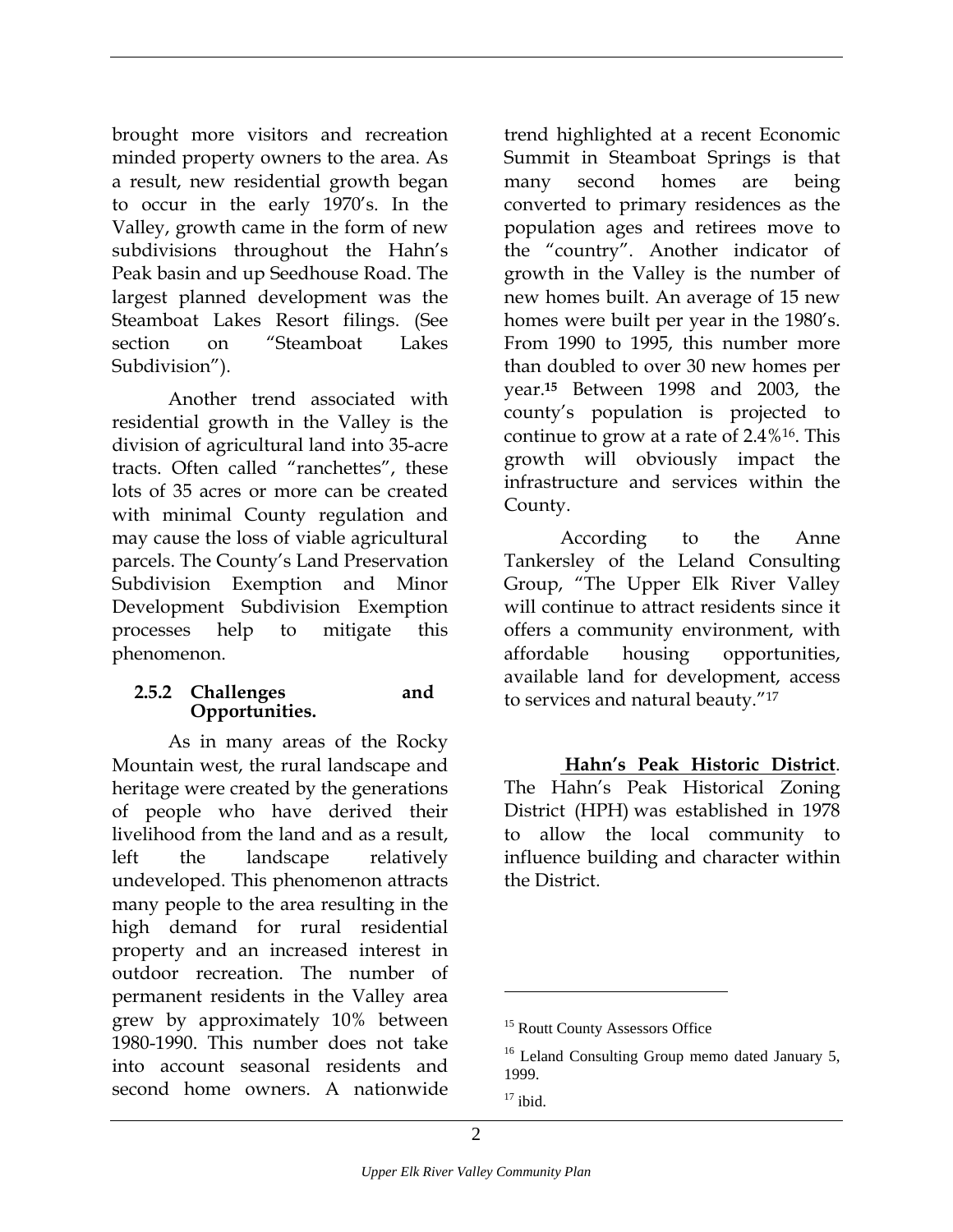To provide housing opportunities for permanent residents, working in the Upper Elk River valley. Allow only development that respects the regions' rural character, heritage, wildlife, and natural environment.

#### **2.5.4 Policies**

1) Where there seems to be infrastructure capacity shortfall, plan for replacement or consolidation. 10) Protect the visual replacement or consolidation.

2) Development should continue to pay its own way through the provision of construction and ongoing maintenance of services and

3) Design and construct buildings in Hahn's Peak Village to compliment each other in size, height and materials so that the residential and commercial properties relate and are seen as a village.

4) Discourage residential development in the flood plain.

5) New residential development should not be at densities greater than allowed under state law, existing approvals, or LPS developments.

6) Amend the Hahn's Peak Historical District section of the Routt County zoning Resolution to make the Hahn's Peak Village Architectural Control Committee and Homeowners Association referral entities rather than recommending bodies.

7) Resolve existing wastewater sewage problems in Hahn's Peak Village.

<span id="page-37-0"></span>**2.5.3 Goal. 8**) Prepare a water quality plan specific to the Hahn's Peak area that improves and maintains a healthy system.

> 9) Establish explicit policies and criteria concerning connection to the Hahn's Peak Village systems. Do not allow service connections outside of the area defined by the Hahn's Peak Village and Hahn's Peak Subdivision plats.

> quality and rural character of the valley at night by encouraging the use of minimal exterior lighting, that lighting be downcast, and that there be no general floodlighting of buildings.

infrastructure. 11) Avoid the placement of structures on skylined ridges as viewed from the RCR 129 and public gathering places.

> 12) Encourage alternatives to 35-acre subdivisions such as existing voluntary, incentive based programs such as PDR and LPS. Market and promote these programs.

#### **2.5.5 Existing Implementation Measures.**

1) Land in the Elk River Valley is zoned primarily for agricultural uses; there is no commercial zoning in the area except within the towns and large older subdivisions. Consequently, every proposal for new residential development on parcels smaller than 35 acres and every proposal for commercial use must be reviewed and approved by the County under provisions of the current Zoning and Subdivision Regulations. Review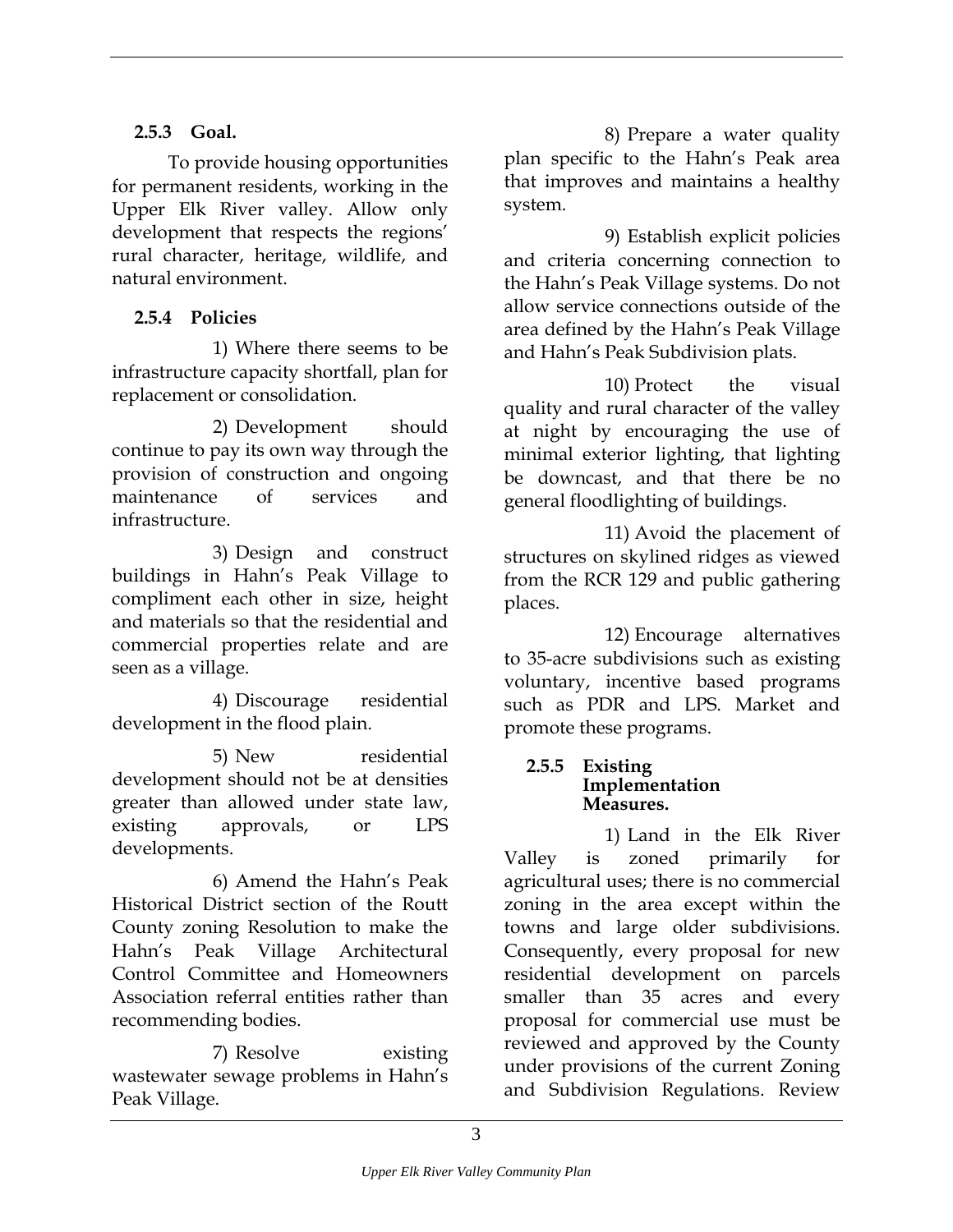<span id="page-38-0"></span>criteria in these regulations require conformance with the Routt County Master Plan and the applicable Community Plan. Review criteria also require that provision be made for adequate public services. Development standards require that appropriate infrastructure improvements be the responsibility of the owner/developer.

2) The existing Steamboat Lake Subdivision 5-acre policy allowing wells and individual sewage disposal systems (ISDS) with rezoning and lot consolidations.

#### **2.5.6 Action Items.**

1) Amend the Hahn's Peak Historical District section of the Routt County Zoning Resolution to make the Hahn's Peak Architectural Control Committee and Homeowners Association referral entities rather than recommending bodies. Explore the option of creating an advisory guidance document that educates homeowners on improvements that continue the character of the village.

2) Resolve existing

wastewater sewage problems in Hahn's Peak Village for existing developed systems to decrease or eliminate existing pollution problems.

3) Prepare a water quality plan specific to the Hahn's Peak area that improves and maintains a healthy system.

4) Establish explicit policies and criteria concerning connection to the Hahn's Peak Village systems.

5) Distribute the "Guide for Rural Living", or the equivalent to new residents in the area at the building permit or property closing stage.

6) Initiate a "community economic indicators" project to help business determine future needs and determine a sustainable economic business plan.

#### **2.5.7 Locational Criteria.**

1) The policies are applicable throughout Routt County. The listed action items are primarily specific to the Hahn's Peak area.

| <b>RECOMMENDED ACTION</b>                              | <b>TIME</b><br><b>FRAME</b> | EST.<br><b>COST</b> | <b>RESPONSIBILITY/</b><br><b>FUNDING SOURCE</b> | <b>PLANNING</b><br><b>SCHEDULE</b> | <b>IMPLEMENTATION</b><br><b>SCHEDULE</b> |
|--------------------------------------------------------|-----------------------------|---------------------|-------------------------------------------------|------------------------------------|------------------------------------------|
| Amend Hahn's Peak Village<br>Zone District regulations | Short                       | In-house            | County                                          | Year 1+                            | Year $2+$                                |
| Create Hahn's Peak guidelines                          | Middle                      | Consulta<br>nt      | County                                          | Year $3+$                          | Year 4+                                  |
| Correct Hahn's Peak Village                            | Middle                      | \$300,000           | County, Property                                | Year 2+                            | Year 5+                                  |

#### **2.5.8 Action Plan Summary**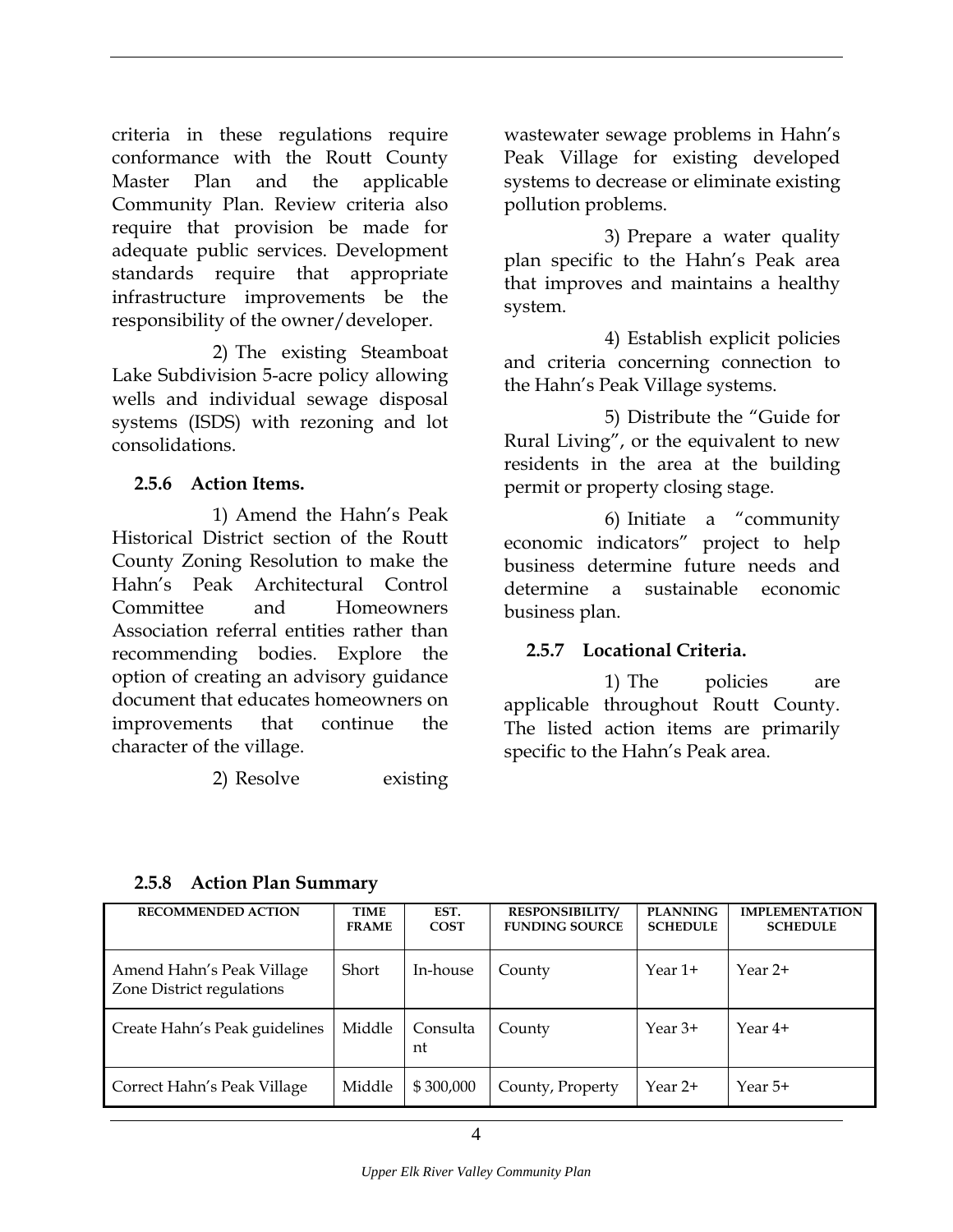<span id="page-39-0"></span>

| sewage problems                                           |        |              | Owners |           |           |
|-----------------------------------------------------------|--------|--------------|--------|-----------|-----------|
| Prepare a Hahn's Peak Village<br>water quality plan       | Middle | 25,000<br>\$ | County | Year $3+$ | Year 5+   |
| Create connection criteria for<br>Hahn's Peak sewage plan | Short  | In-house     | County | Year $3+$ | Year $3+$ |
| Distribute Guide to Rural<br>Living                       | Short  | 5,000<br>\$  | County | Year $1+$ | Year 1+   |

#### **2.6 STEAMBOAT LAKE SUBDIVISIONS**

#### **2.6.1 Background**

Much of the land around Steamboat Lake State Park and adjacent to Hahn's Peak Village is platted into residential lots. The Steamboat Lake Subdivision, created in the early 1970's, has gone through a number of changes in ownership and zoning. Utility availability and use of the property have been two significant issues impacting the Subdivision. The Steamboat Lake Subdivision has never been developed the way it was originally envisioned. The original 10 filings contained over 2,200 platted lots, district water and sewer and associated amenities. At build-out, the population of the proposed community could expand to up to 5,000 additional residents.

The reality of the Steamboat Lake subdivisions is that only 219 lots can now be serviced by central water and sewer, about 10% of the total number of lots. The zoning on the majority of the lots is either Low Density Residential (LDR) or Medium Density Residential

(MDR). Both of these zone districts require that lots be served by a central sewer system. Routt County implemented a policy that prohibited the permitting of septic systems for lots less than 5 acres in size. Because most of the platted residential lots in the Steamboat Lake subdivisions were considerably smaller than 5 acres and do not have central services, they are considered to be unbuildable until services are provided. Because these lots are unbuildable at this time, very little other infrastructure has been built, including roads. A few property owners have assembled enough contiguous lots to equal five acres and have rezoned parcels to Mountain Residential Estates (MRE) to make legal buildable lots.

Today, many owners of lots in the original Steamboat Lake filings continue to be confused about the uses of their lots including the ability to camp on them. Some of the lot owners are now working together to explore options for their land.

| <b>Subdivision Name</b>  | Zoning* | Number of<br>Water/Sewer |                         | Number of          |
|--------------------------|---------|--------------------------|-------------------------|--------------------|
|                          |         | Lots                     | <b>Status</b>           | <b>Homes Built</b> |
| Steamboat Lake Filing #1 | LDR     | 131                      | 54 served/77 unserved   | -17                |
| Steamboat Lake Filing #2 | $LDR+C$ | 374                      | 165 served/209/unserved | 41                 |
| Steamboat Lake Filing #3 | LDR     | 311                      | Individual W+S, lots    |                    |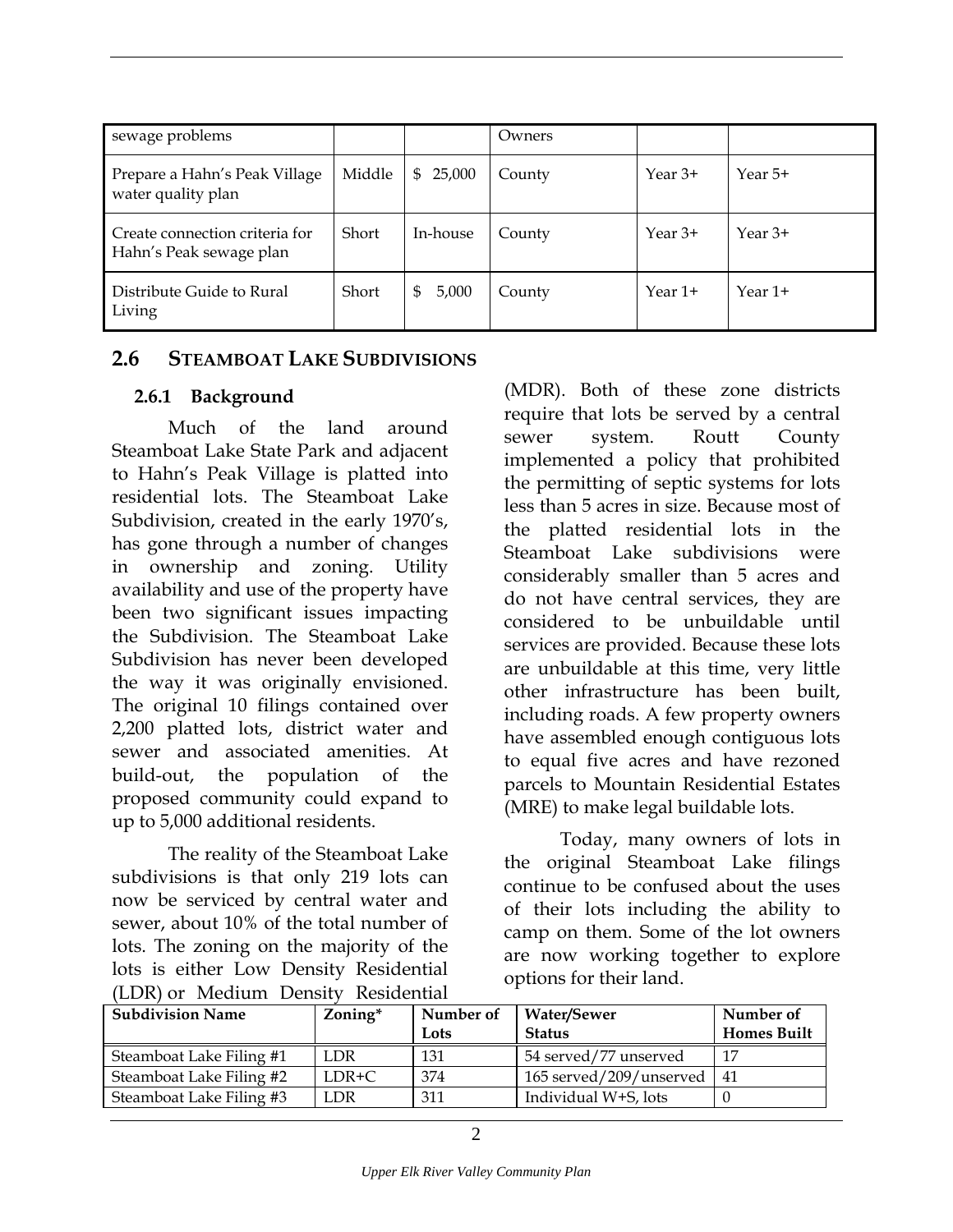<span id="page-40-0"></span>

|                          |            |      | must be 5 ac. (min.) |    |
|--------------------------|------------|------|----------------------|----|
| Steamboat Lake Filing #4 | LDR        | 112  | Same as Filing 3     | U  |
| Steamboat Lake Filing #5 | <b>LDR</b> | 298  | Same as Filing 3     |    |
| Steamboat Lake Filing #6 | LDR+C      | 192  | Same as Filing 3     | U  |
| Steamboat Lake Filing #7 | $LDR+C$    | 313  | Same as Filing 3     |    |
| Steamboat Lake Filing #8 | LDR+GR     | 118  | Same as Filing 3     |    |
| <b>TOTAL</b>             |            | 1849 |                      | 61 |

| *LDR = Low Density Residential; C = Commercial. Other similar zoning districts may be represented, |  |  |  |
|----------------------------------------------------------------------------------------------------|--|--|--|
| i.e. General Residential (GR). Source Routt County Assessors Office, 1999.                         |  |  |  |

#### **2.6.2 Challenges and Opportunities**

**Camping and Accessory Structures**. Most of Steamboat Lake lots remain undeveloped and some property owners have decided to use their lots for camping. The approved residential zoning on these lots has always prohibited camping as either a use-byright or a use-by-permit and, therefor, camping on them is a violation of the Routt County Zoning Resolution.

Many landowners wish to continue camping in the area and have asked the County for help in finding ways to allow them to do so. Options put forth by the landowners include changing certain filings into camping or trailer parks, and rezoning entire filings to a zone district that is compatible with the 5-acre well and septic limitation such as MRE to allow building of vacation homes.

Some property owners leave their camp trailers on-site on a long-term seasonal basis. Others have erected storage structures. These structures violate zoning regulations because they are considered accessory structures that can only be built after the primary dwelling is built. Many of the property owners in Steamboat Lake are frustrated that their land is unbuildable and that

camping and accessory structures are prohibited.

#### **2.6.3 Goal.**

Development in the Steamboat Lake Subdivision should minimize public service expenditures, environmental impacts, and limit individual private risk where possible.

#### **2.6.4 Policies.**

1) Establish a land banking system. Encourage land trades between owners of lots in Steamboat Lakes subdivision filings that do not have appropriate public services and the County and/or Steamboat Lake State Park to facilitate acquisition of buffer areas and to assemble/provide buildable parcels for the Steamboat Lakes subdivision lot owners.

2) Ensure preservation of open space and common areas as they were originally approved or equivalent.

3) Until long-term solutions are realized, solve the illegal camping problems in Steamboat Lake Subdivision.

4) Continue the existing Steamboat Lake Subdivision 5-acre policy allowing wells and individual sewage disposal systems (ISDS) with rezoning and lot consolidations.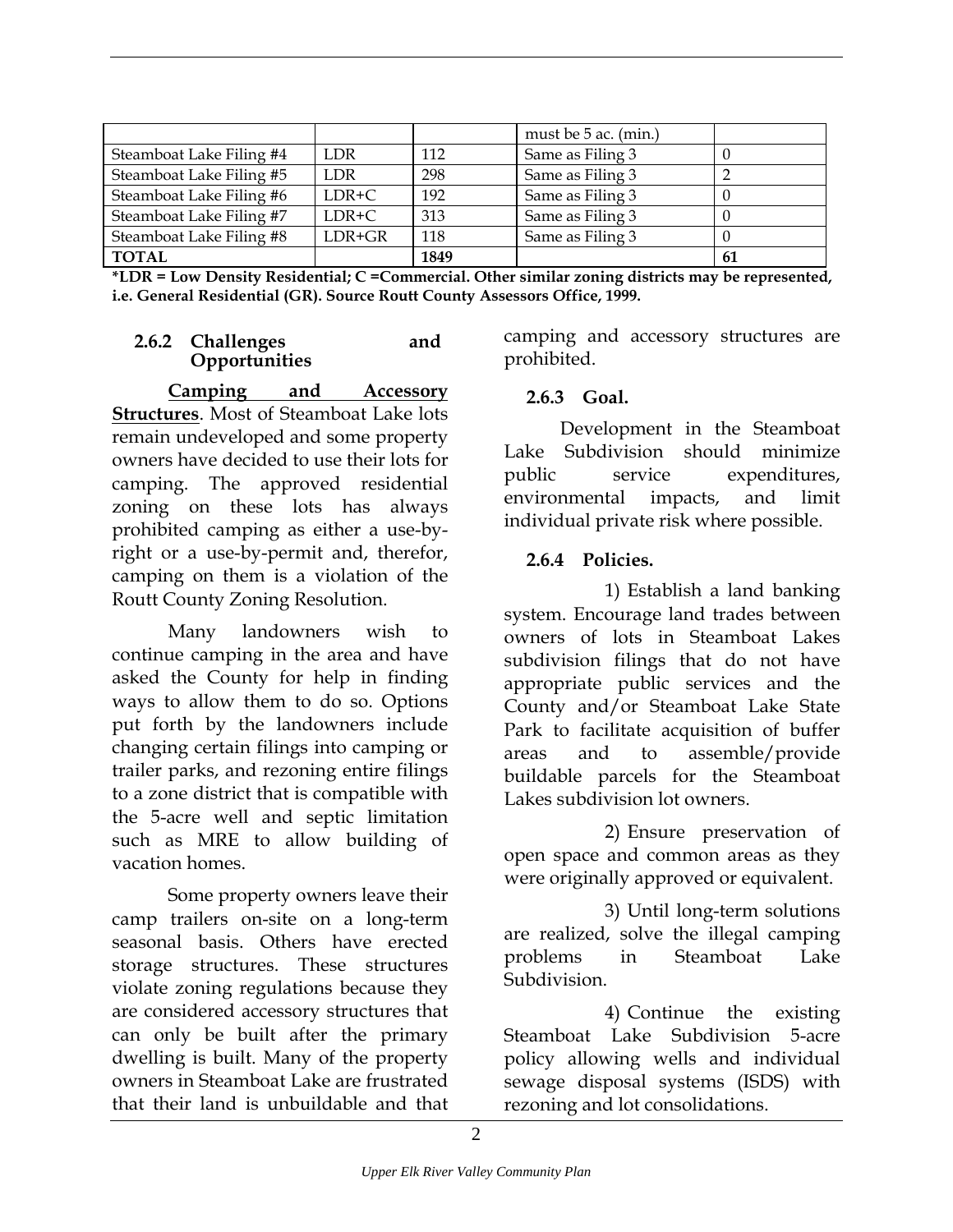#### <span id="page-41-0"></span>**2.6.5 Existing Implementation Measures.**

1) The existing Steamboat Lake Subdivision 5-acre policy allowing wells and individual sewage disposal systems (ISDS) with rezoning and lot consolidations.

#### **2.6.6 Action Items**

1) Routt County should clearly refine the 5-acre policy to include septic requirements, permits necessary,

| 2.6.8 |  |  | <b>J</b> Action Plan Summary |
|-------|--|--|------------------------------|
|-------|--|--|------------------------------|

and building setbacks.

2) Explore the possibility of directing growth where public services can be efficiently provided. Establish urban growth boundaries around village centers.

#### **2.6.7 Locational Criteria**

1) Determine which filings will have service in the shorter term and direct growth to these areas in Steamboat Lake Subdivision.

| <b>RECOMMENDED ACTION</b>                | <b>TIME</b><br><b>FRAME</b> | EST.<br><b>COST</b> | <b>RESPONSIBILITY/</b><br><b>FUNDING</b><br><b>SOURCE</b> | <b>PLANNING</b><br><b>SCHEDULE</b> | <b>IMPLEMENTATION</b><br><b>SCHEDULE</b> |
|------------------------------------------|-----------------------------|---------------------|-----------------------------------------------------------|------------------------------------|------------------------------------------|
| Create more explicit 5 acre<br>Policy    | Short                       | In-house            | County                                                    | Year 1+                            | Year 2+                                  |
| Establish urban boundary for<br>villages | Middl<br>e                  | In-house            | County                                                    | Year $3+$                          | Year 4+                                  |

#### **2.7 TRANSPORTATION**

#### **2.7.1 Background.**

The Laramie Trail became the first major transportation corridor in the Upper Elk area. Established in the early 1870's, this route connected Hahn's Peak Village and Columbine to Laramie, Wyoming via Whisky Park. The Ellis Freight Trail was established in 1888 and created a shorter route to markets to the north. The Elk River Road, which paralleled the Elk River, now designated as RCR 129, was established in the mid 1880's to link Steamboat Springs with Hahn's Peak, the County seat at that time.

Today, RCR 129 serves as the primary connection to North Routt

County, and is the only year 'round paved automobile route into the area. RCR 129 runs from Steamboat Springs through the Upper Elk River Valley, the Hahn's Peak basin, the Little Snake River Valley to Baggs, Wyoming a distance of approximately 80 miles. It is essentially the lifeline to and from the Upper Elk area, connecting the region to goods and services and other transportation links such as the two local airports. The unpaved section of RCR 129 between Columbine and Three Forks Ranch remains closed in the winter.

RCR 129 is a two-lane asphalt rural roadway, which follows the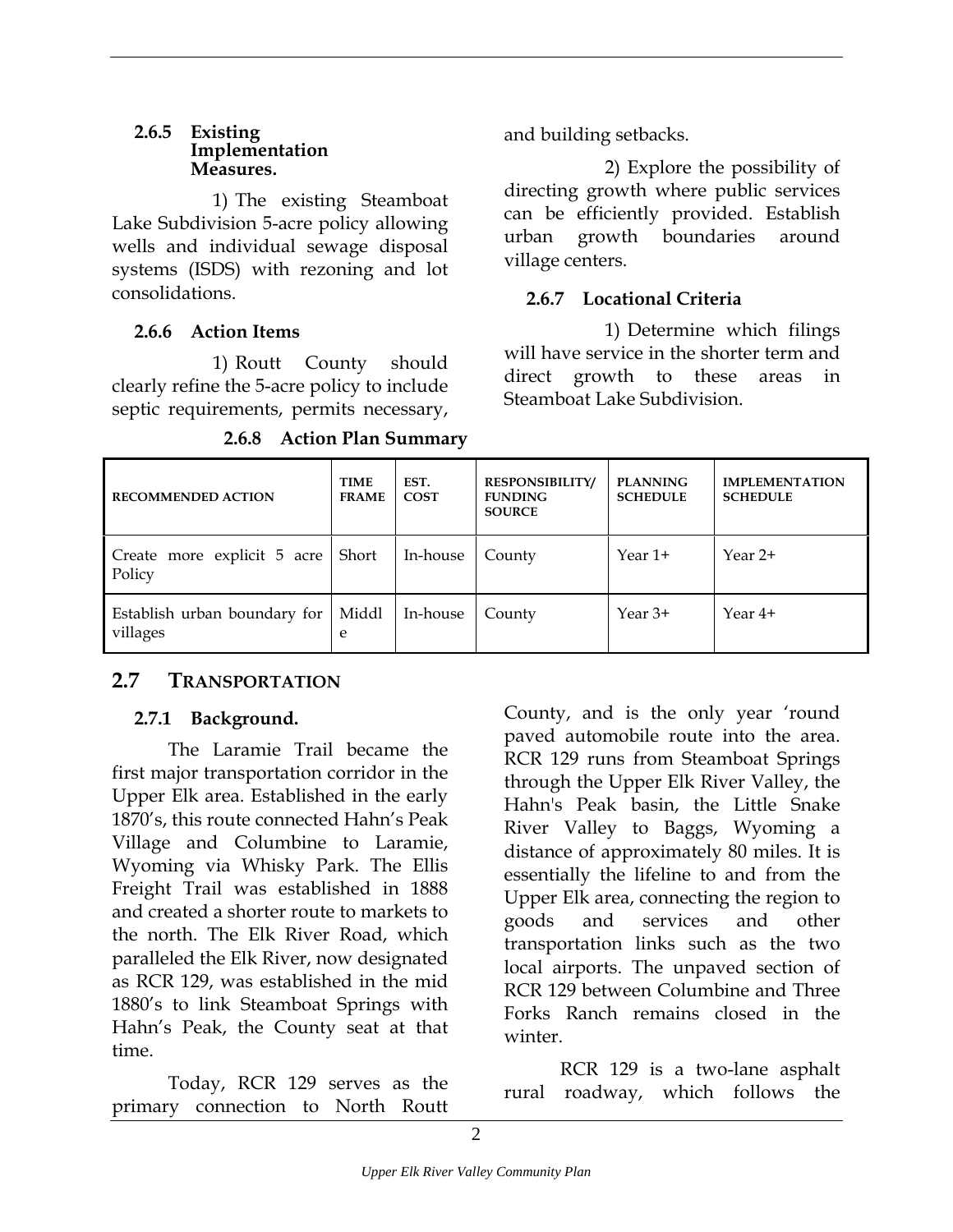contours of the Elk River Valley. Topography and the river flood plain are constraints to the use and capacity of the road. The width and contours of RCR 129 also affect its safe usage and create parking problems in some areas. Present traffic volumes are approximately 1900 average daily trips

(ADT), with growth to approximately 4500 vehicle trips per day by the year 2016. The design capacity of RCR 129 is approximately 12,000 trips per day. The volume and speed of traffic on a roadway can adversely affect the perception of quality of life for residents adjacent to a roadway.

| <b>County Road</b> | Bridge No. | Feature             | <b>1998 ADT</b> | 2016 future ADT |
|--------------------|------------|---------------------|-----------------|-----------------|
| 129                | 909        | <b>Big Creek</b>    | 1938            | 4459            |
| 129                | 908        | Elk River           | 1415            | 3255            |
| 64                 | 921        | <b>Willow Creek</b> | 307             | 706             |
| 64                 | 920        | Hinman Creek        | 173             | 398             |

**Estimated Traffic Volumes on RCR 129 [18](#page-42-0)**

The Federal Highway Works Administration (FHWA) has funded widening RCR 129. The FHWA program is meant to address roads that are in or provide access to National Forest Lands to mitigate increased traffic related to tourism, logging and residential development. The first phase from near Moonhill to the Milligan Ranch was completed in 1988. Phase two, from Steamboat Lake sewer ponds to Willow Creek was completed in 1992. Completed in 1996, the third phase widened and paved the previously un-paved portion of RCR 129 between Steamboat Lake State Park (RCR 62) and Columbine. Phase IV, completed in 1998, widened the narrow and damaged stretch of RCR 129 between Willow Creek Divide and RCR 62.

 $\overline{a}$ 

Alternative transportation modes in winter and summer to relieve traffic impacts in the valley are beginning to be discussed. Snowmobiles are a primary mode of winter transportation in this region. Used both for recreation and transportation, snowmobiles are allowed to travel on all unplowed county roads, portions of RCR 62 and RCR 129 as allowed by the Routt County Commissioners. The area is becoming increasingly popular as a snowmobile destination for those seeking alternative winter vacation opportunities.

Bicycle and pedestrian issues are becoming increasingly important as numbers of residents and visitors grow. Issues regarding non-motorized transportation have not been previously addressed for the areas outside of public

<span id="page-42-0"></span><sup>18</sup> Routt County Road and Bridge Dept. from data received from Jack Vaughn of HLA, Inc. on 11-24-98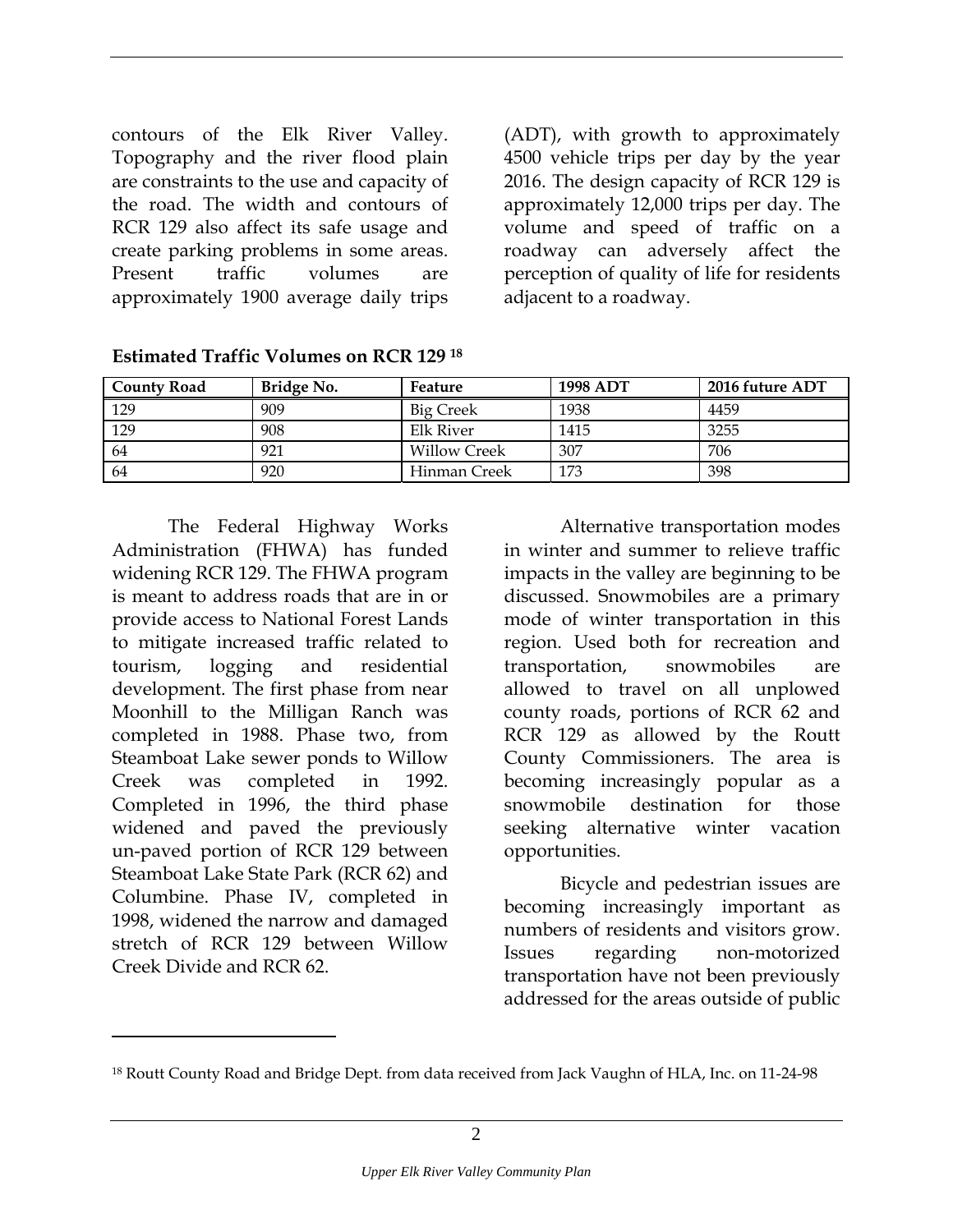<span id="page-43-0"></span>lands. A land use strategy that encourages diversity and the concentration of mixed uses will reduce dependency on vehicular travel.

#### **2.7.2 Challenges and Opportunities**

Automobile traffic on RCR 129 is increasing in proportion to residential and recreational growth in the Upper Elk Valley. Throughout the year, thousands of weekend tourists use this route to access the many recreational opportunities in the area.

**Trails: Bicycle, Pedestrian, Equestrian and Snowmobile**. In recent years RCR 129 has become a popular bicycling and snowmobiling route. While some stretches of the road have adequate shoulders for safe cycling, other areas are narrow with little or no shoulder presenting an unsafe situation for both motorists and cyclists.

Parking, especially for winter recreationists, is a growing problem as this use continues to increase. Trucks pulling snowmobiles need room to park and unload. Parking for recreation is limited to designated areas.

 Trails linking commercial lodging areas and public lands offer a safe alternative for bicycle, pedestrian, snowmobile and equestrian travel on the County roads. Such trails would accommodate the growth of recreational use. Several potential trail connections will be addressed, including a trail linking Steamboat Lake and Pearl Lake with Hahn's Peak and Columbine and Hahn's Peak. RCR 129 through Clark is narrow with no shoulders, yet this area has the highest pedestrian traffic in the

Upper Elk planning area and a off-road trail between Clark and Glen Eden should be a high priority.

**Transit**. Many residents of the Upper Elk Valley commute to Steamboat Springs for work and general services. If the demand is shown to exist, a link into the regional public transit system might be possible. Currently, commercial taxi transportation is permitted by the Forest Service to deliver visitors to the National Forest. This offers the opportunity for multi-day backcountry trips between the Seedhouse corridor and Steamboat Springs without the need for a vehicle.

#### **2.7.3 Goal**

To provide a safe and adequate transportation and road system with a variety of modes, minimizing potential modal conflicts and the cumulative environmental and community impacts.

#### **2.7.4 Policies**

1) Discourage new road building and extension of County maintenance service on to additional County roads.

2) Continue the policy of classifying internal subdivision roads as private, outside of the County's responsibility.

3) Resolve parking and traffic problems for snowmobiles and other recreationists and minimize impact on residential areas.

4) Provide a variety of alternative transportation modes to minimize impact of vehicular traffic.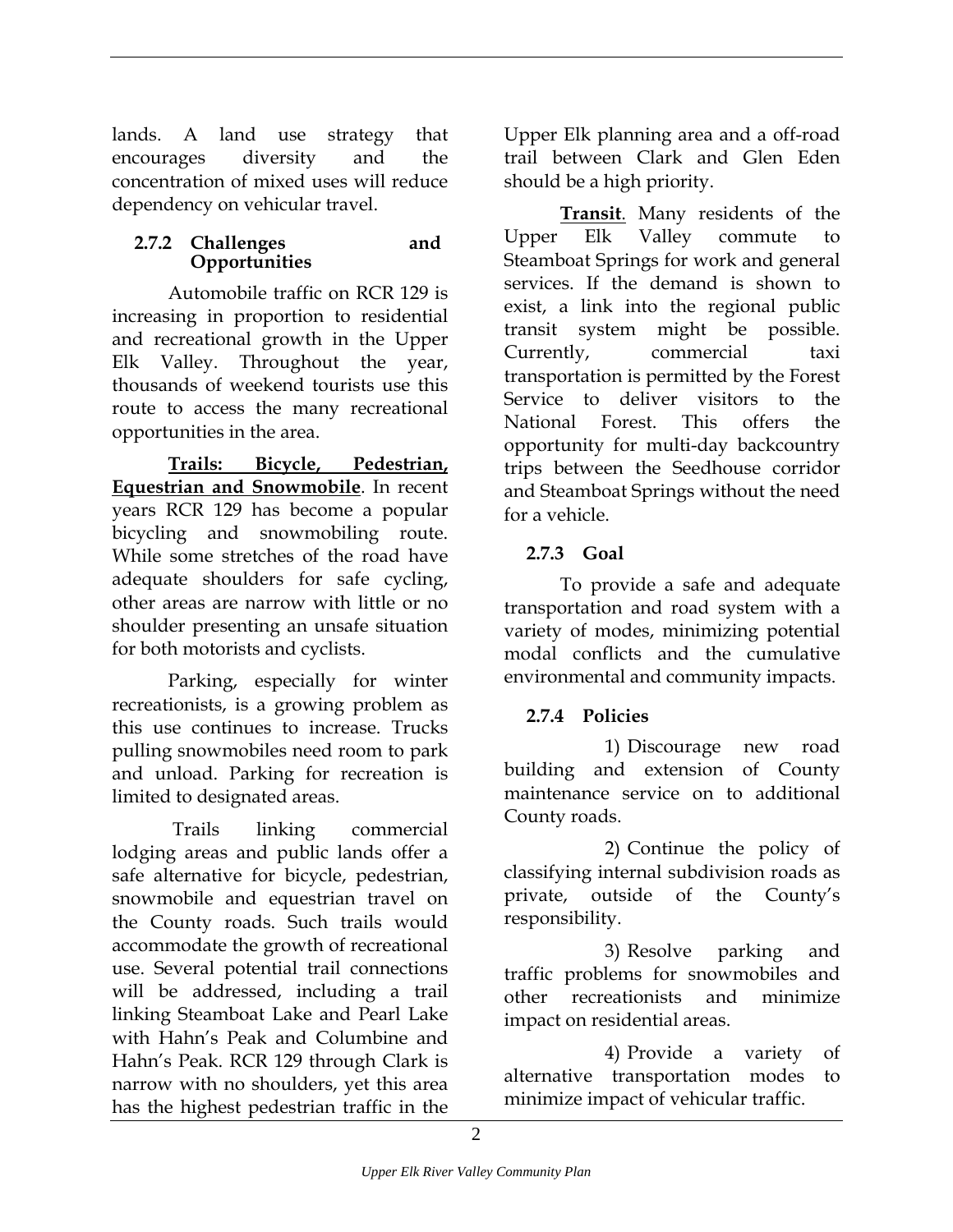<span id="page-44-0"></span>5) Develop a trail system for alternative transportation modes (e.g. bicycle, pedestrian, equestrian, snowmobile) in the Upper Elk River Valley. Consider trails that link recreational concentrations in parks and a trail along RCR 129.

6) Encourage the use of public transit. Share shuttle service between schools, locals and tourists.

7) Widen those sections of RCR 129 between Mad Creek and Columbine not yet completed.

8) Connect appropriate trails to create an integrated system.

9) Do not pave RCR 129 beyond Columbine.

#### **2.7.5 Existing Implementation Measures**

1) Existing Subdivision regulations.

2) Special and Conditional Use permits for tourist related business.

#### **2.7.6 Action Items**

1) Seek cost sharing with other agencies, user groups to pay for construction and maintenance of parking small, sensitively located scattered parking areas for recreational users. Ensure County supports grant

#### **2.7.8 Action Plan Summary**

seeking effort for development of these sites.

2) Alert all potential developers, realtors, homeowners and landowners that the County is not receptive to accepting additional maintenance or plowing.

3) Continue to end winter maintenance and paving of RCR 129 at Columbine to discourage through traffic to and from Baggs and the Little Snake River Valley, to maintain Columbine's lodging, ambiance, and historic character.

4) Investigate the feasibility of public transit in the Upper Elk River Valley.

5) Continue widening RCR 129 between Mad Creek and Columbine to provide a safer road system.

6) Develop a trail system plan and implementation strategy including a trail along RCR 129.

7) Provide an alternative to snowmobile traffic on RCR 129.

#### **2.7.7 Locational Criteria**

These policies and action items apply throughout the Upper Elk River Valley; many are in the Steamboat Lake influence area.

| <b>RECOMMENDED ACTION</b>                                                    | TIME<br><b>FRAME</b> | EST.<br><b>COST</b> | <b>RESPONSIBILITY/</b><br><b>FUNDING</b><br><b>SOURCE</b> | <b>PLANNING</b><br><b>SCHEDULE</b> | <b>IMPLEMENTATION</b><br><b>SCHEDULE</b> |
|------------------------------------------------------------------------------|----------------------|---------------------|-----------------------------------------------------------|------------------------------------|------------------------------------------|
| Conduct parking study<br>including location,<br>construction and maintenance | Short                | \$10,000            | State Parks,<br>County, USFS                              | Year 2+                            | Year $4+$                                |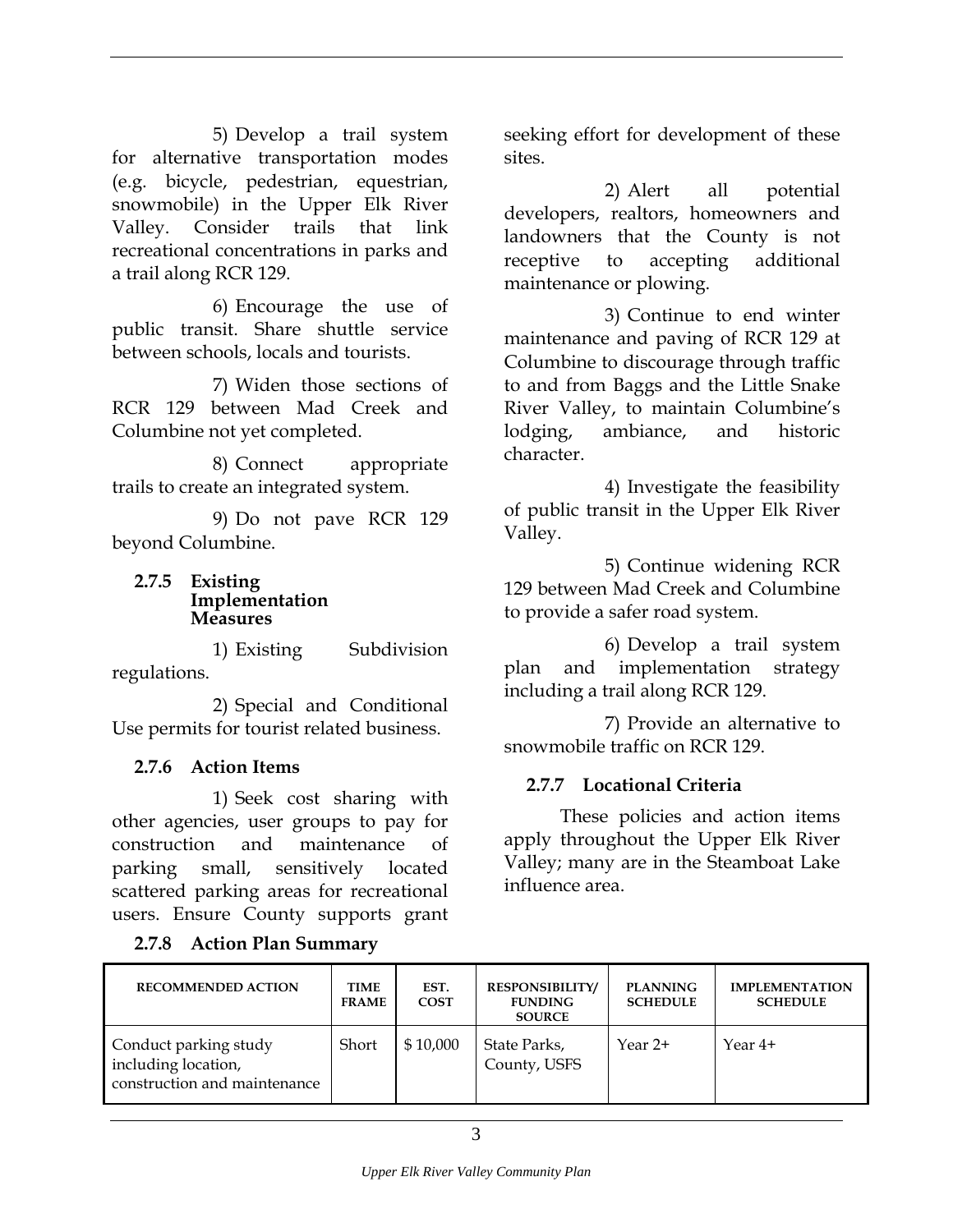<span id="page-45-0"></span>

| <b>Education on County Road</b><br>Maintenance | Short      | In-house       | County, Board<br>of Realtors                         | Year 1+   | Year 1+    |
|------------------------------------------------|------------|----------------|------------------------------------------------------|-----------|------------|
| Continue to end maintenance<br>at Columbine    | Short      | In-house       | County                                               | Year 1+   | Year 1+    |
| Conduct public transit study                   | Middl<br>e | \$15,000       | <b>Business</b><br>Community,<br>Citizens,<br>County | Year 3+   | Year 4+    |
| Widening of RCR 129                            | Long       | \$million<br>S | <b>USFS</b>                                          | Year 5+   | Year $10+$ |
| Develop trail system                           | Middl<br>e | \$100,000      | State Parks,<br>USFS, County                         | Year $3+$ | Year 4+    |

#### **2.8 PUBLIC FACILITIES AND SERVICES**

#### **2.8.1 Background.**

There are four service providers other than the agencies under direction of the Routt County Board of Commissioners, which provide services to residents of the Upper Elk River Valley. These are: the Routt County Emergency (Medical) Management District, the North Routt Fire Protection District; the Routt County School District, and; refuse collection and disposal provided by 'Waste Management', a private company.

#### **2.8.2 Challenges and Opportunities.**

The three vital service agencies, which are the concern of Routt County residents, are the emergency, medical, fire, and the School District.

The issue regarding the School District is primarily a transportation issue. The construction of a school building is not justified due to the insufficient growth in population and

the wide age range of school age children in the Upper Elk River Valley. This requires children to be bused. As the population has increased however, the capacity of the buses is becoming an issue. Winter access along RCR 129 can be marginal during the winter school months, and occasionally impossible along other routes which creating problems for school bus service.

The provision of emergency medical and fire protection services is more critical. While there are facilities and equipment available at Clark, this facility and its services are staffed entirely by volunteers. One issue is the need to continue to upgrade existing, facilities and equipment and provide new ones. The second and more important element, particularly related to emergency medical services, is the absence of permanent staff. At any point in time, volunteer emergency medical personnel can be geographically scattered far and wide throughout the county. Precious response time is lost, as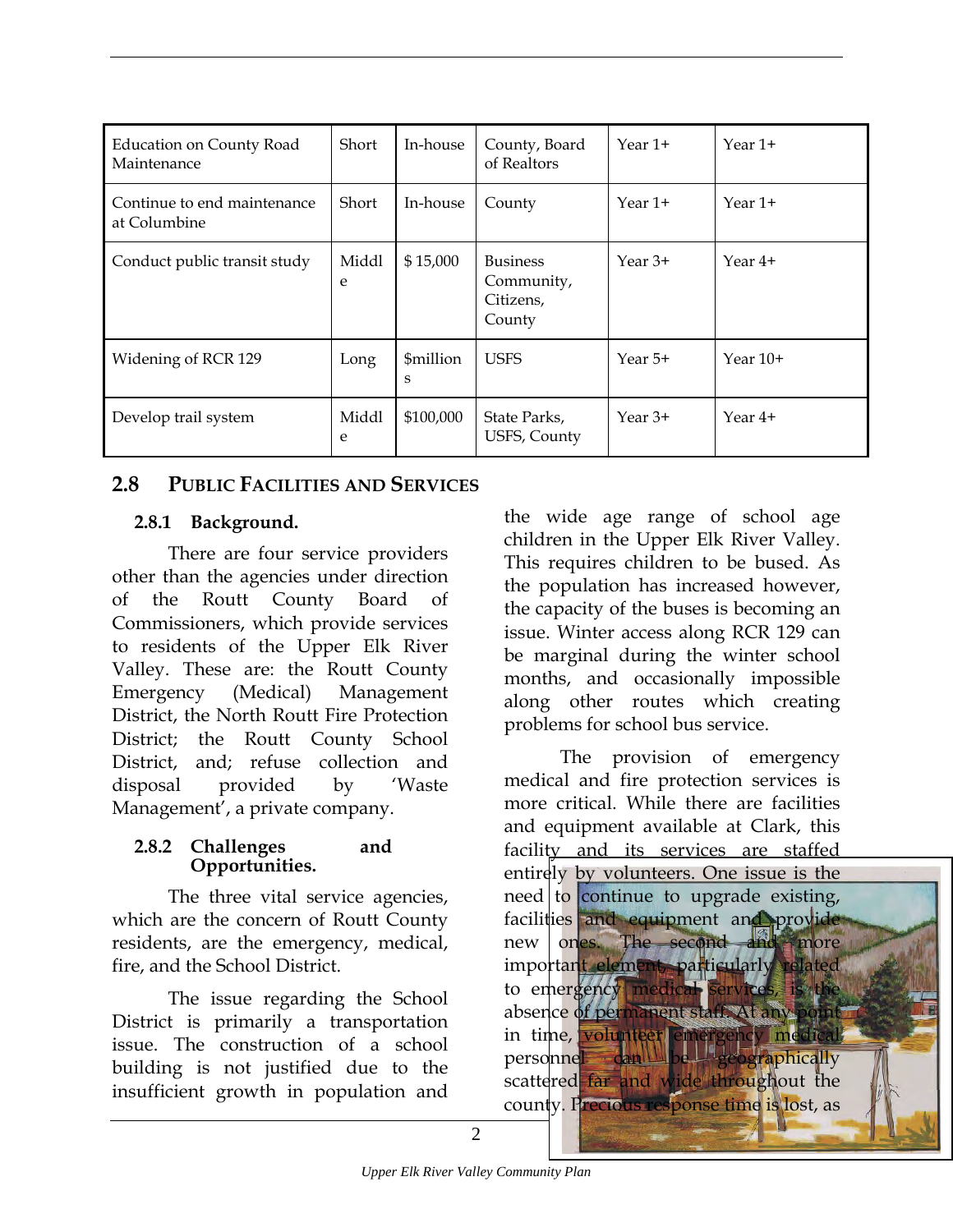<span id="page-46-0"></span>the volunteers are drawn from their regular job, which may also be critical, to access equipment and then respond to emergencies.

In both instances, the underlying issue is finance. The districts are each financed by property assessments. Legislative and political limitations, land use and property valuation, and citizen concern regarding taxation issues in general, are all factors in resolving the needs of the districts. The availability and cost of personnel is the major limitation to the provision of services because of the long-term fiscal impact. In metropolitan communities, police and fire pensions and direct labor cost consume as much as thirty percent of the general fund revenue.

Existing revenue is available to possibly support construction of an additional em/fire facility. However, funding for staffing would remain a void. Neither future population or revenue growth are likely to be significant enough to generate the additional revenue, to adequately fund staffing and equipment needed to provide either emergency medical/fire or school bus services.

#### **2.8.3 Goal**

Provide a framework of countywide public facilities and services to ensure adequate, accessible, and reliable resources for the health, safety, and welfare of the community. Avoid duplication of effort and ensure the availability of effective and efficient facilities and services for all County residents with a minimum of public expenditures.

#### **2.8.4 Policies**

1) Encourage private sector developers and organizations to consider the need for public facilities and services. Ensure that fire, police, ambulance, emergency management service, and other health, safety and welfare services are adequate to serve existing and proposed growth.

2) Promote the concept of the "Cluster" development to help decrease the need for public facilities and services; to decrease the need to extend and pay for public services, and; to maximize the area retained in rural land uses or open space.

3) In order to encourage centralization of facilities and services, allow higher densities of development within existing service area boundaries.

4) Implement or establish appropriate zoning ordinances to control septic system development, and enforce compliance of such regulations.

5) Establish development policies and strategies to pay for increases in public facilities and services.

6) Support rural garbage pick-up.

7) Encourage other local, state and federal governmental agencies to provide related facilities and services for county and local residents, while minimizing the costs of those services, given the financial limitations of the county's resources.

8) Work together at the County and District levels to create new sanitary districts to serve local